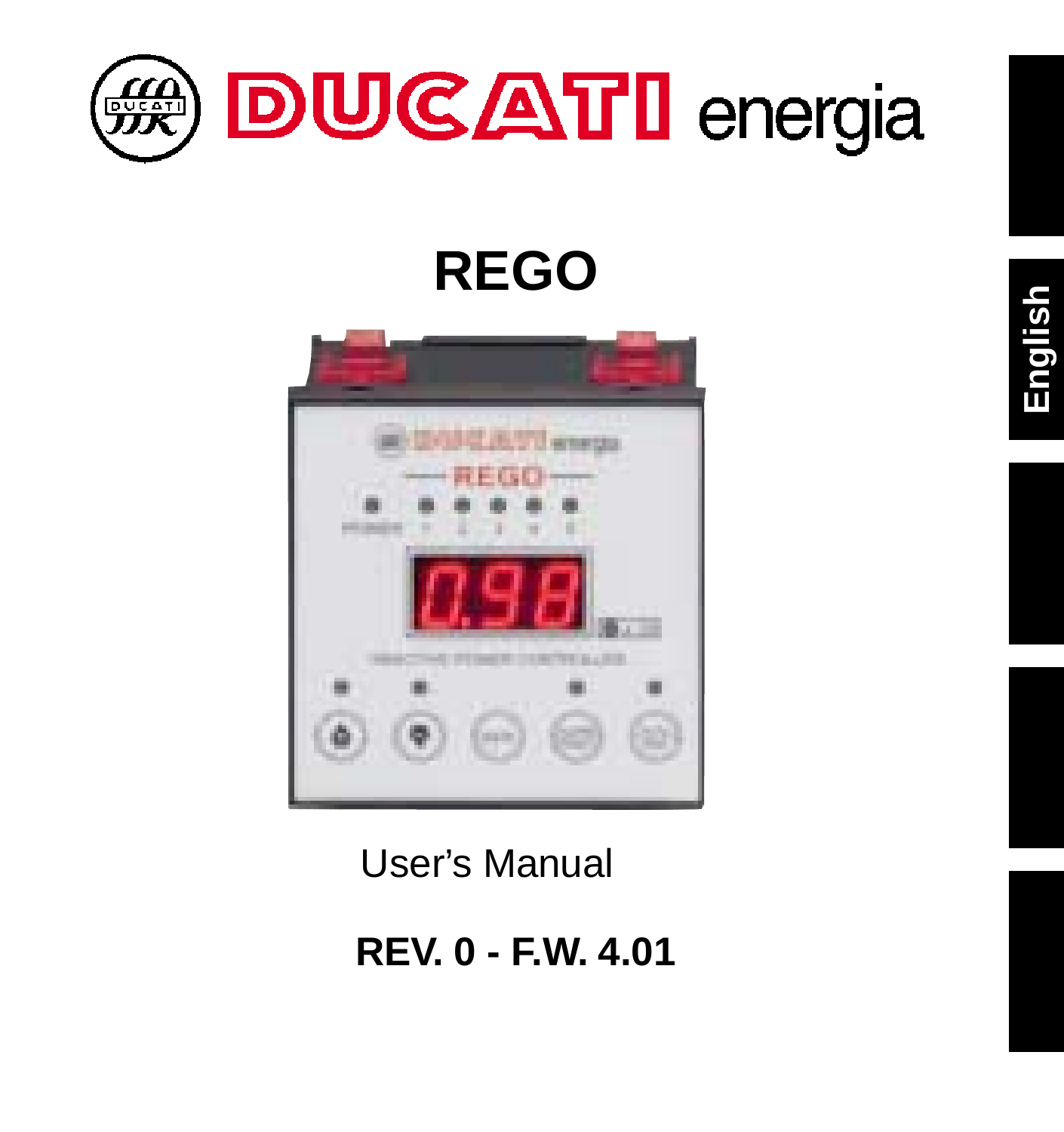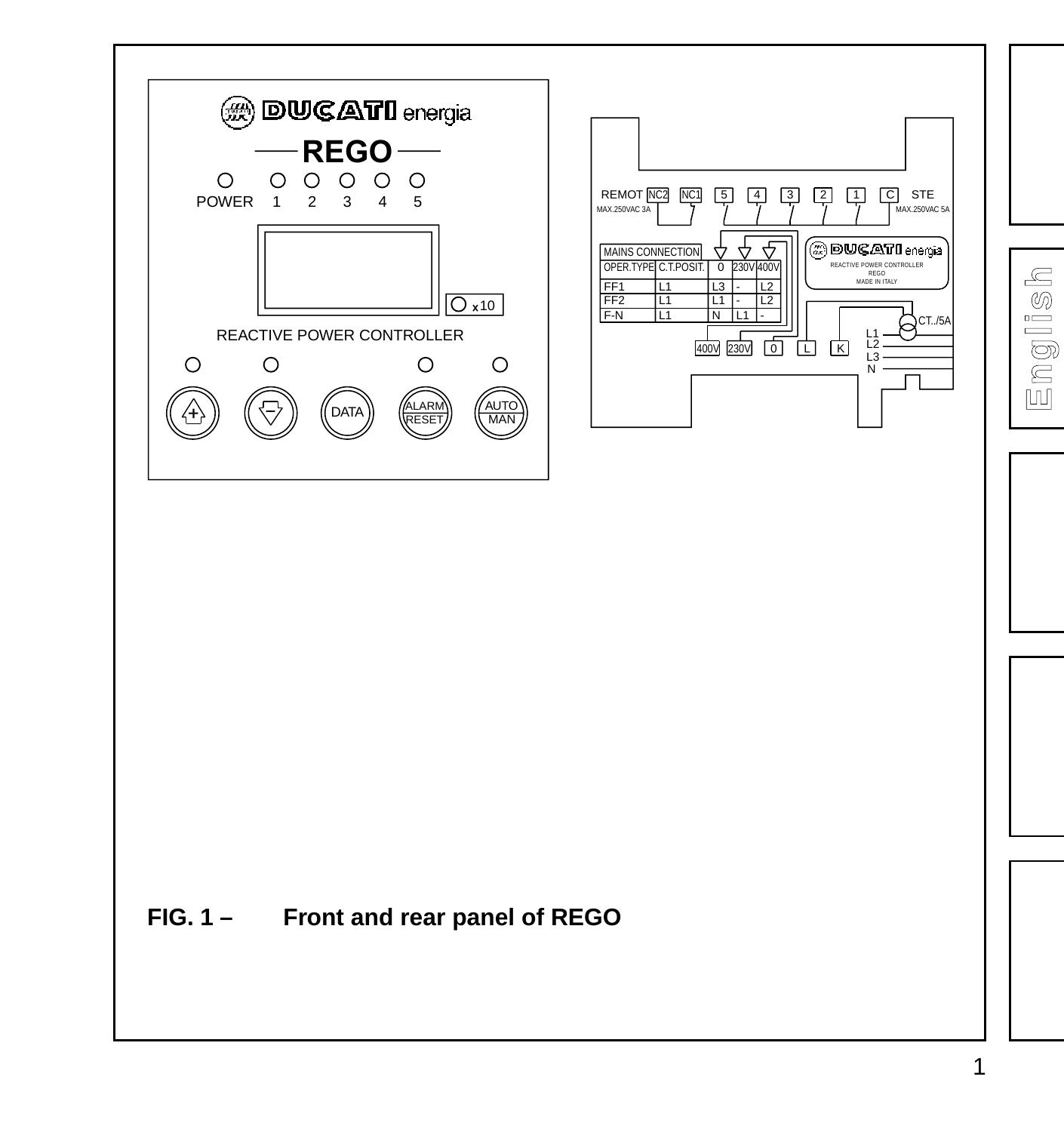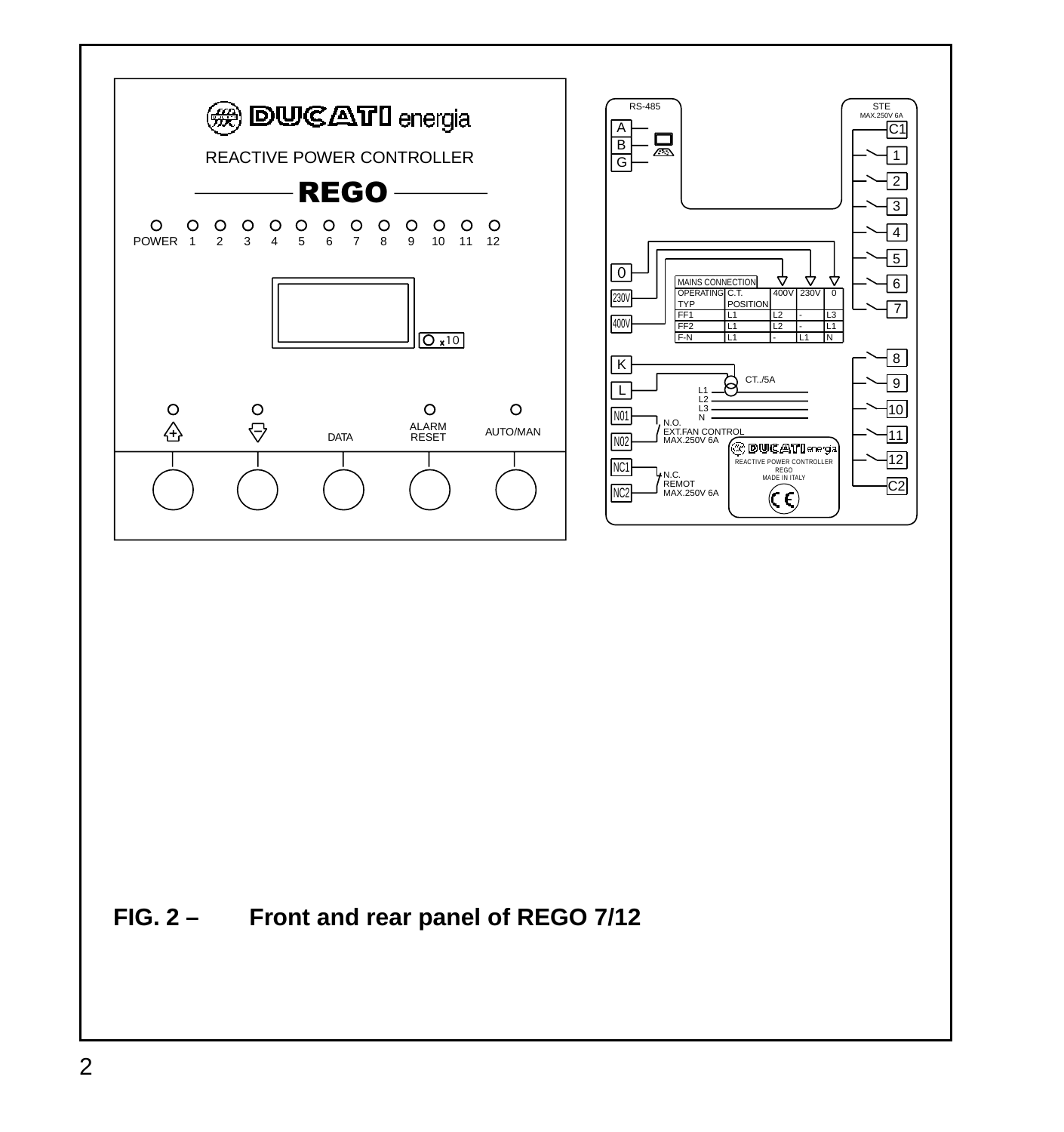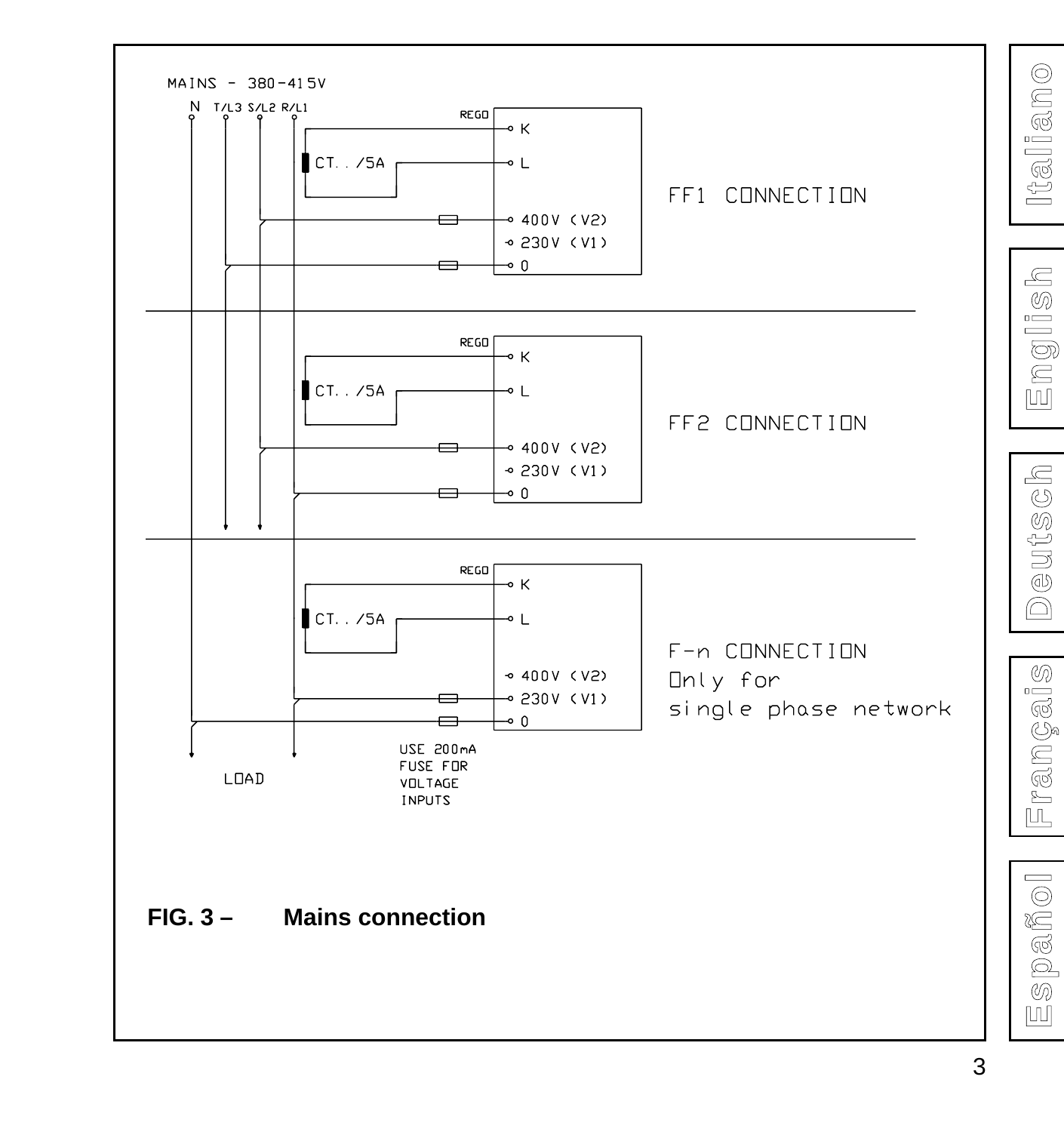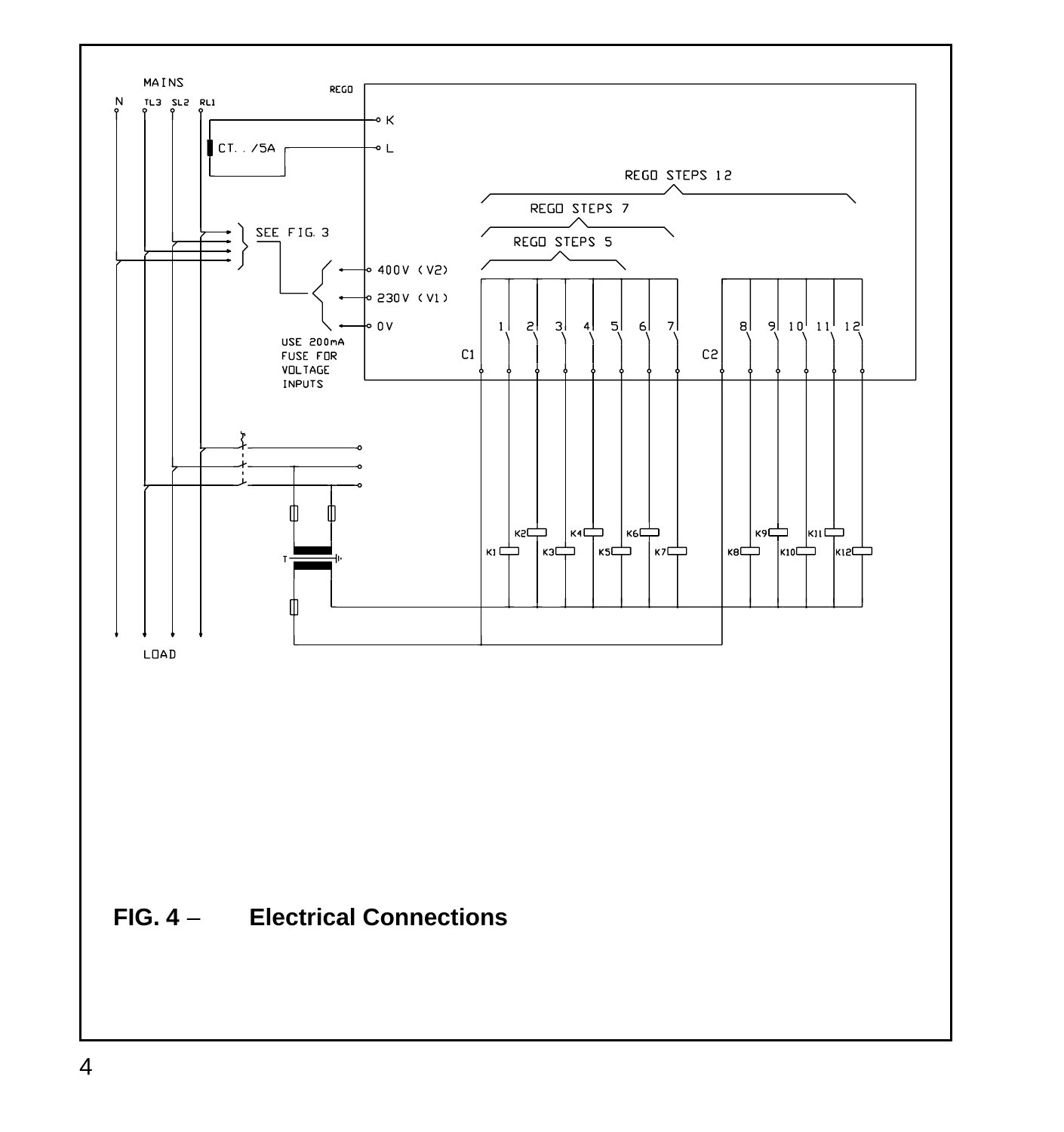

# **REGO**

## **Instruction Manual Automatic Reactive Power Controller**

**Revision 0 - Firmware 4.01; March 2004**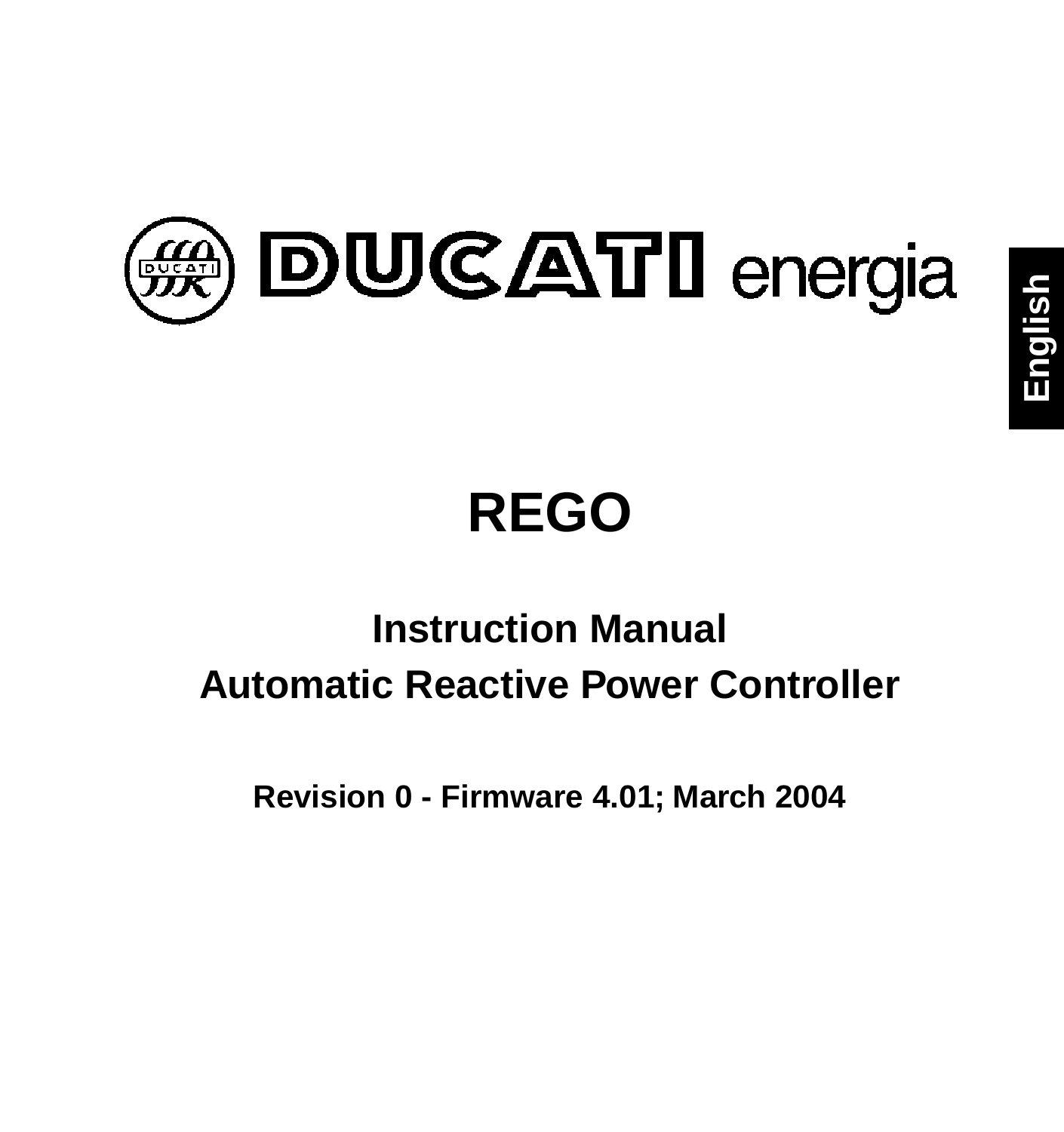#### **1) SIMPLIFIED DIAGRAM RELATIVE TO FIRST POWERING UP**

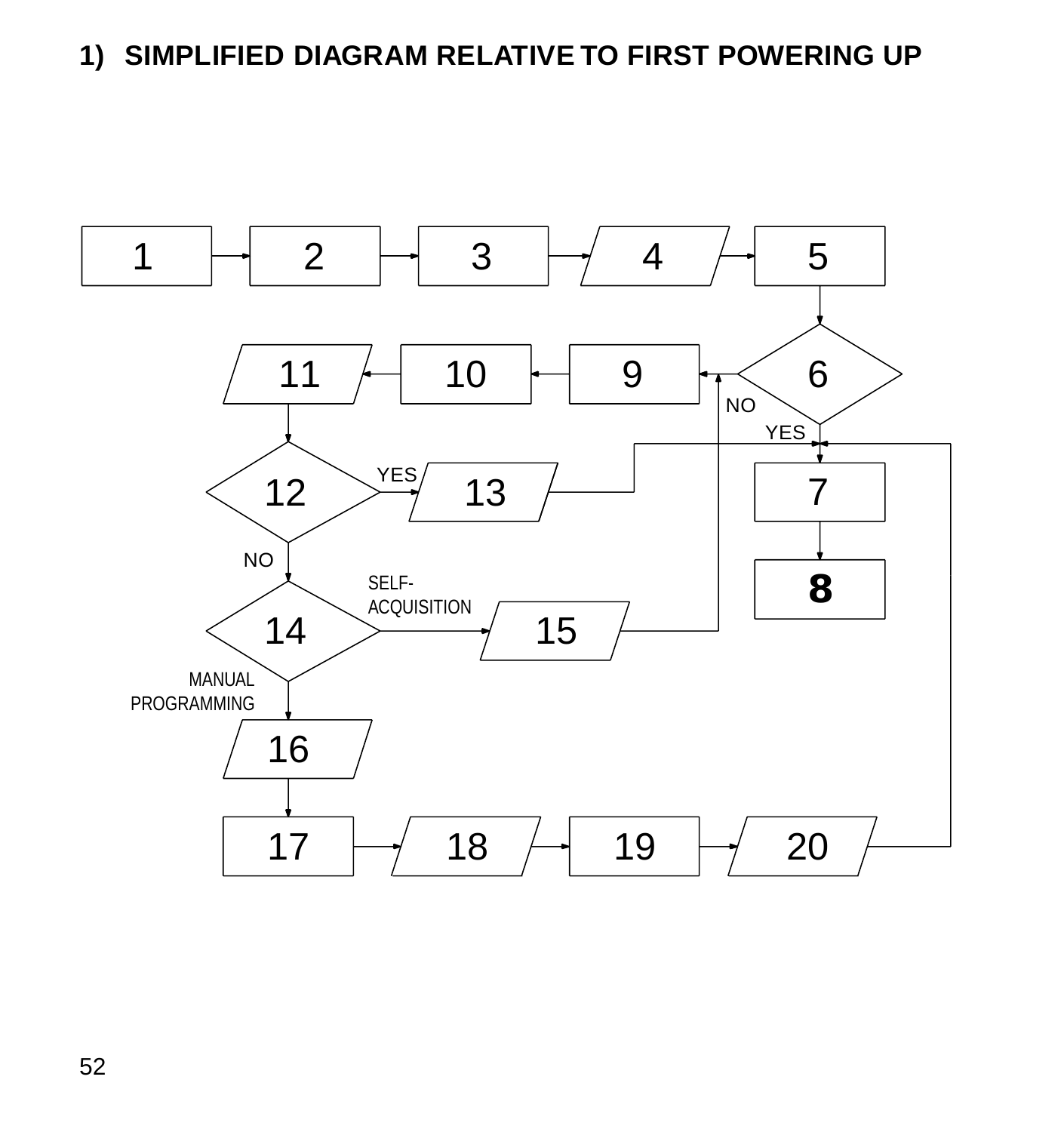- 1. POWER THE CONTROLLER
- 2. DISPLAY ALTERNATELY SHOWS **"IL"** AND **"- -"**
- 3. ENTER "IL" PARAMETER MAINS C.T. RATIO (e.g. w/ C.T. 200/5 enter 40)
- 4. **"+"** AND **"-"** TO CHANGE THE PARAMETER AND **"DATA"** KEY TO CONFIRM
- 5. **"FAS"** DISPLAYED IN TURN WITH **"0"** OR **"1"**
- 6. IS THE CONTROLLER INSTALLED ON A DUCATI ENERGIA POWER FACTOR CORRECTION SYSTEM?
- 7. DISPLAY ALTERNATELY SHOWS "**COS**" AND THE SYSTEM POWER **FACTOR**
- 8. **STEPS SWITCHED IN AND OUT OF SERVICE TO ACHIEVE DESIRED POWER FACTOR**
- 9. STEPS SWITCHED IN AND OUT THREE TIMES (AUTO-ACQUISITION)
- 10. DISPLAY ALTERNATELY SHOWS **"C1"** AND THE VALUE MEASURED FOR THE FIRST BANK
- 11. PRESS **"DATA"** KEY TO DISPLAY VALUE OF SUBSEQUENT BANKS
- 12. ARE THE MEASURED POWERS CORRECT?
- 13. PRESS THE **"DATA"** KEY THREE TIMES TO EXIT
- 14. START A NEW SELF-ACQUISITION OR CARRY OUT A MANUAL PROGRAMMING
- 15. TO LAUNCH A NEW AUTO-ACQUISITION PROCEDURE PRESS "**ALARM/ RESET**" + **"+"**
- 16. FOR MANUAL PROGRAMMING PRESS "**ALARM/RESET**" + **"-"**
- 17. DISPLAY SHOWS **"Pro"** PRESS **"+"** OR **"-"** TO SET THE DESIRED PROGRAM (SEE TABLE 1 - PAGE 72)
- 18. PRESS THE **"DATA"** KEY
- 19. DISPLAY SHOWS "**PPC**" PRESS **"+"** OR **"-"** TO SET THE VALUE OF THE FIRST BANK
- 20. PRESS THE "**DATA**" KEY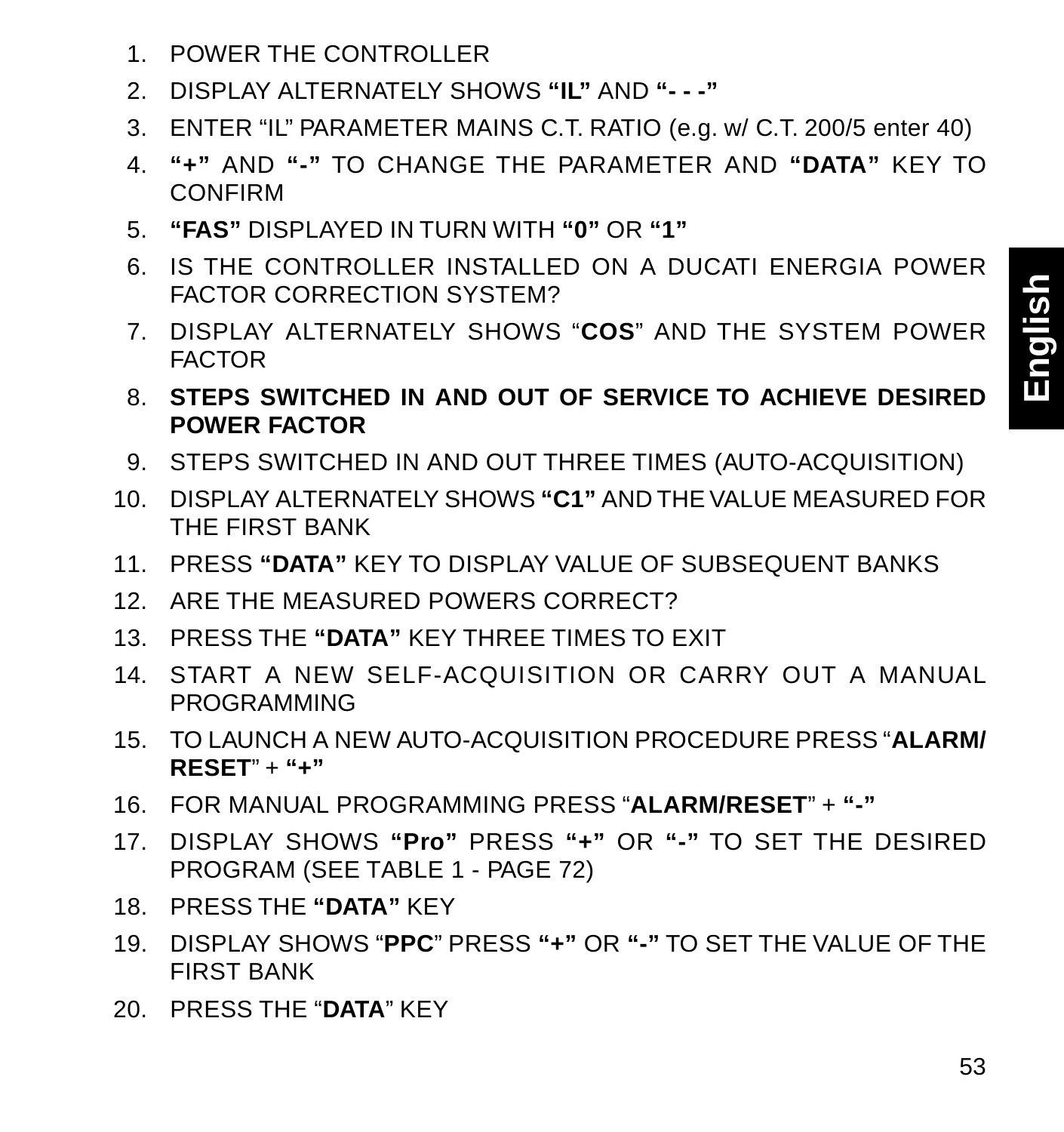#### **CONTENTS**

| 1)   | SIMPLIFIED DIAGRAM RELATIVE TO FIRST            |  |
|------|-------------------------------------------------|--|
|      |                                                 |  |
| 2)   |                                                 |  |
| 3)   |                                                 |  |
| 4)   |                                                 |  |
| 5)   |                                                 |  |
| 6)   | <b>INSTRUCTIONS FOR INSTALLING THE C.T.  60</b> |  |
| 7)   | <b>POWERING UP FOR THE FIRST TIME  62</b>       |  |
| 8)   |                                                 |  |
| 9)   | <b>TESTING CONTROLLER PERFORMANCE  65</b>       |  |
| 10)  |                                                 |  |
| 11)  |                                                 |  |
| 12)  |                                                 |  |
| 12.1 |                                                 |  |
| 12.2 | DISPLAYING THE POWERS OF SINGLE STEPS 76        |  |
| 12.3 | PROCEDURE FOR CHECKING THE EFFICIENCY OF THE    |  |
|      |                                                 |  |
| 12.4 | PROCEDURE FOR ENABLING/DISABLING OUTPUT         |  |
|      | RELAYS IN THE AUTOMATIC OPERATING MODE  77      |  |
| 12.5 | DISPLAYING THE COUNTER OF TOTAL OPERATIONS      |  |
|      |                                                 |  |
| 12.6 |                                                 |  |
| 12.7 | PROCEDURE FOR TESTING CONNECTIONS TO            |  |
|      |                                                 |  |
| 12.8 | GENERATOR POWER FACTOR CORRECTION MODE  80      |  |
| 12.9 | TOTAL RESETTING OF SETUP PARAMETERS  81         |  |
|      |                                                 |  |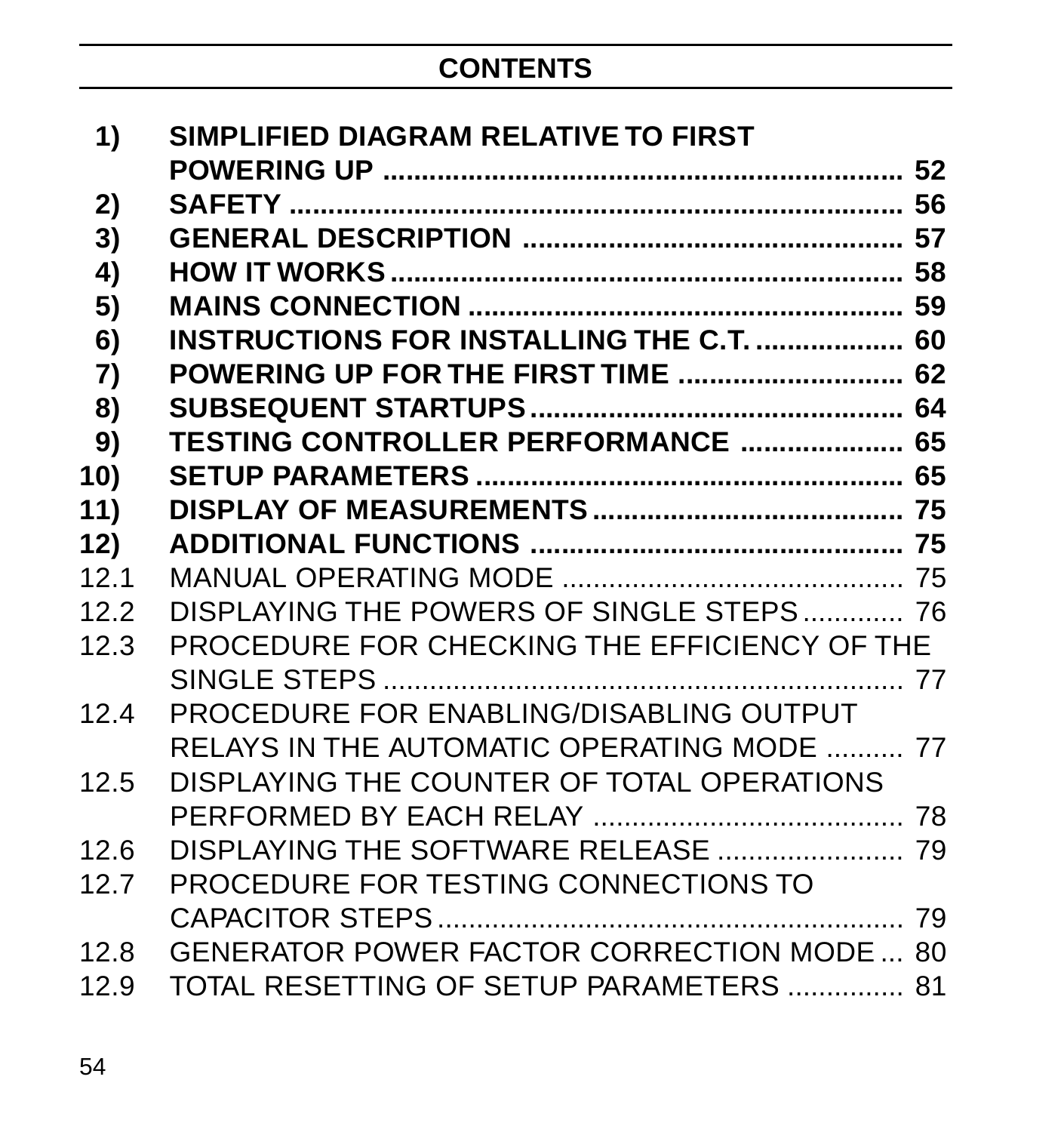| 13)               |                                               |  |
|-------------------|-----------------------------------------------|--|
| 13.1              | SIGNALING OF POWER FACTOR CORRECTION          |  |
|                   |                                               |  |
| 13.2              |                                               |  |
| 13.3 <sub>1</sub> | OVERTEMPERATURE PROTECTION  84                |  |
| 13.4              | PROTECTION AGAINST EXCESSIVE HARMONIC         |  |
|                   |                                               |  |
| 13.5              | PROTECTION AGAINST MAINS VOLTAGE DIPS AND     |  |
|                   |                                               |  |
| 13.6              |                                               |  |
| 13.7              | CHANGING THE ALARM ACTIVATION MODES  86       |  |
| 14)               |                                               |  |
| 15)               | LIST OF MAIN KEYS AND ASSOCIATED FUNCTIONS 91 |  |
| 16)               |                                               |  |
| 17)               |                                               |  |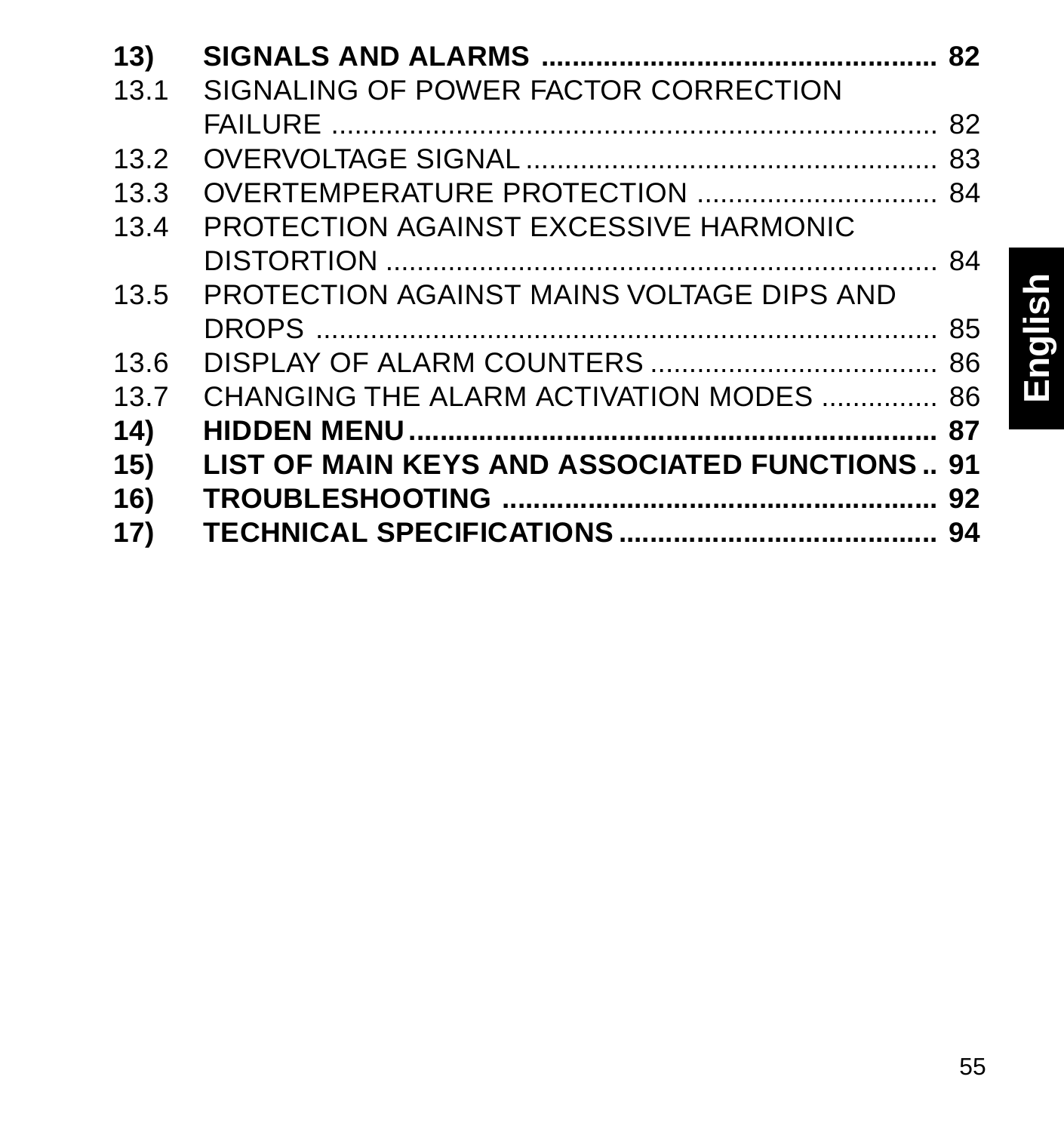#### **2) SAFETY**

**This automatic power factor correction controller was manufactured and tested in conformity with current standards and left the factory in perfect conditions of technical safety.**

**In order to maintain these conditions and ensure safe operation, the user must abide by the instructions provided herein.**

**WARNING**



**This device must be installed by qualified personnel in accordance with the equipment regulations currently in force in order to prevent injury or damage to persons or property.**

**Maintenance or repair work must be managed solely by authorized personnel.**

**Before undergoing any maintenance or repairs, the device must be disconnected from all power sources.**

**DUCATI ENERGIA s.p.a. disclaims all liability for any injury or damage caused to persons or property as a result of improper use of its products.**

**In view of the continuous evolution of our technology, we reserve the right to change the specifications contained herein without notice. The catalogue descriptions and data shall thus have no contractual validity.**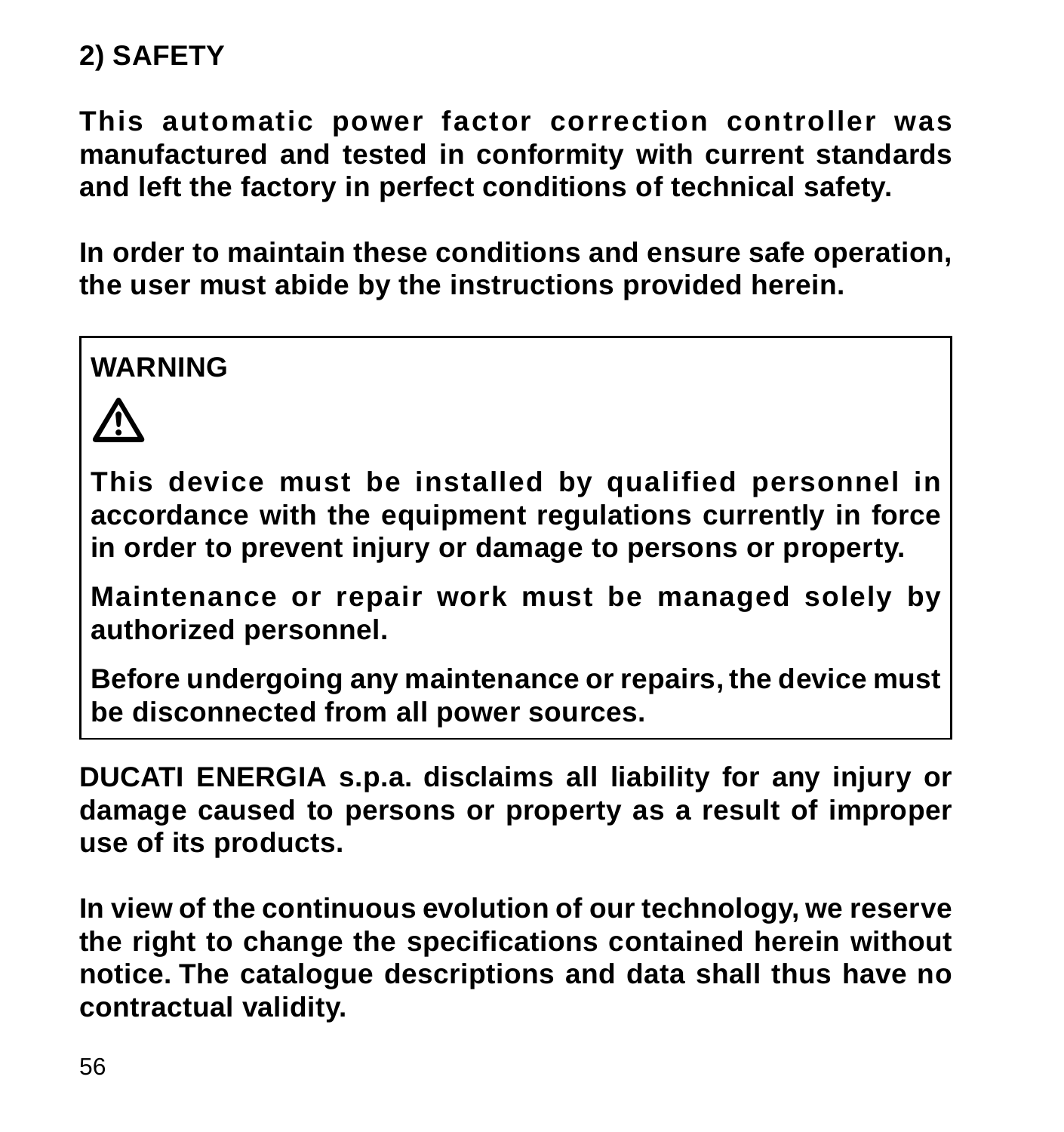#### **3) GENERAL DESCRIPTION**

The REGO reactive power controller is designed to control and regulate capacitor banks. It operates on the basis of microprocessor technology, which provides accurate, reliable power factor measurements.

The power factor is controlled by switching capacitor banks according to the reactive power requirements of the load: if more than one step is needed in order to reach the cosϕ required, REGO activates all the steps necessary with a delay between one and the other equal to the set time "T2". The number of switching operations is thereby reduced and where the capacitor banks have an equal value, they will be used in a homogeneous manner.

The controller features both automatic and manual operating modes. In addition, the powers associated with the steps can be automatically acquired thanks to the "AutoAcquisition" function. At the end of this procedure, moreover, the controller also automatically selects the most appropriate switching sequence. Alternatively a user program, chosen among the numerous available options, can be manually set. Thanks to this function the controller will be able to intervene and correct the system PF more quickly: in fact, on the basis of real-time power measurements and the known powers associated with individual steps, it can calculate how much reactive power is needed to bring the coso to the desired value and switch on all the necessary steps together (with just a settable delay "T2" between one and the next), as noted previously.

The 7- or 12-step model also features an Rs485 serial interface with standard "DUCATI" communication protocol which enables the user to connect the device to a network of instruments and read the measured data remotely from a connected PC.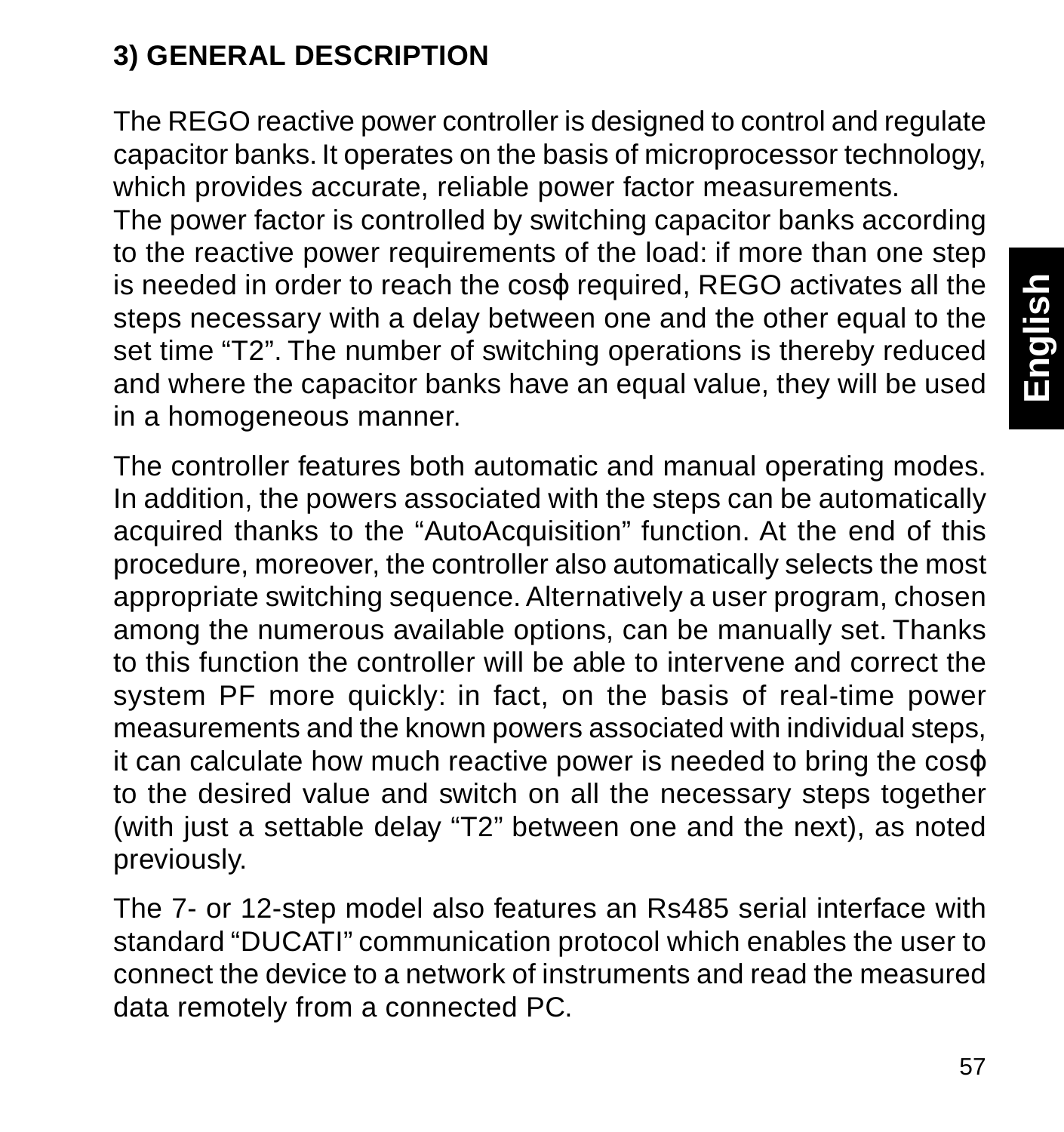REGO also offers other useful functions, such as panelboard temperature measurements for controlling an external cooling fan (in the 7- or 12-step model), a series of protections and associated alarms to safeguard the capacitor banks and guarantee efficient system performance, the possibility of counting the number of switching operations of a certain step to prevent possible downtimes due to failures and thereby increase the system's reliability, and other functions as well.

**NOTE:** The front panel of REGO features a series of keys for accessing functions and programming; some functions are activated by pressing a **combination of 2 keys**: in this manual, when mention is made of a two-key combination (e.g. **AUTO/MAN** + ▲ ), it means that the user must press the first key and, **without releasing it**, then press the second one. (In fact the combination **AUTO/MAN** + ▲ activates a different function from the combination ▲ + **AUTO/MAN**.

#### **4) HOW IT WORKS**

The measured current from the mains C.T. is filtered and compared with the required power factor and the insensitivity zone: if the conditions set by the user thus require, the  $\triangle$  (or  $\nabla$ ) LED will light up and all the banks necessary in order to reach the set power factor will be switched into service in as little time as possible (compatibly with the capacitor discharge time T1).

The controller automatically adjusts to the direction of circulation of the current drawn from the C.T.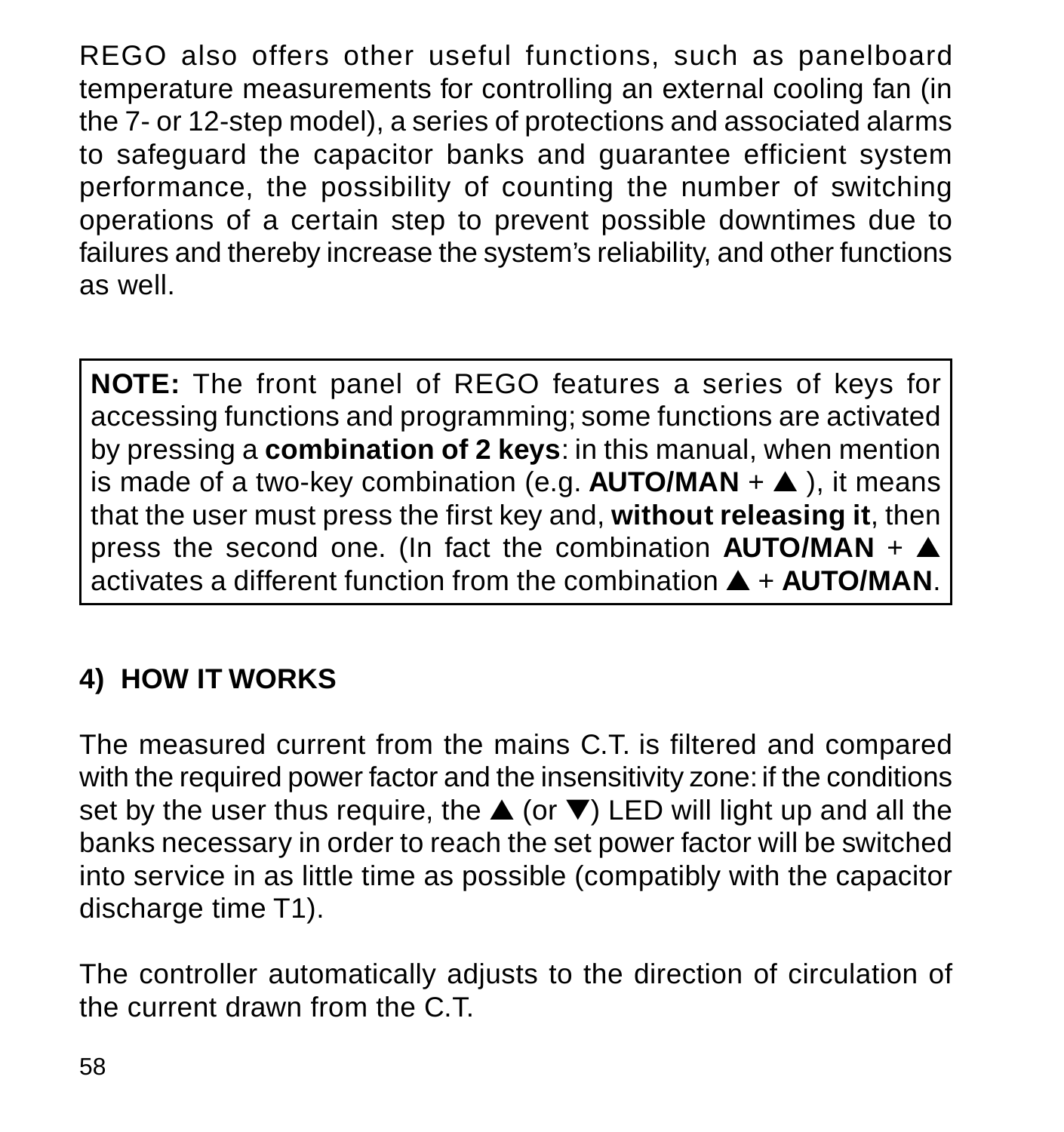**If the current to the C.T. secondary winding falls below 200mA, the controller will disconnect all the banks and the display will show**"**COS**" **in turn with flashing** "**.-.-.**" **.**



**It will go into standby until a current exceeding that value is restored.**

#### **5) MAINS CONNECTION**

The REGO reactive power controller may be connected to the mains according to three different configurations (see diagram in **Fig. 3 - Page 3**).

- "**FF1**" In this configuration (default) the C.T./5A is positioned on phase R(L1) and the reference voltage is drawn from the line voltage between phases S(L2) and T(L3). This is the classic varmetric connection. **This is the type of connection utilized in DUCATI ENERGIA automatic power factor correction systems.**
- "**FF2**" In this configuration the C.T./5A is on phase R(L1) whereas the reference voltage is the line voltage between phase R(L1) itself and phase S(L2).

**Warning**: if the cyclical direction of the power supply phases is not known, configuration FF2 may give rise to an error in the power factor measurement.

"**F-n**" In this configuration the C.T./5A is on phase R(L1) whereas the reference voltage is the phase-neutral between phase R(L1) itself and the neutral N. Use this configuration **only for single-phase networks.**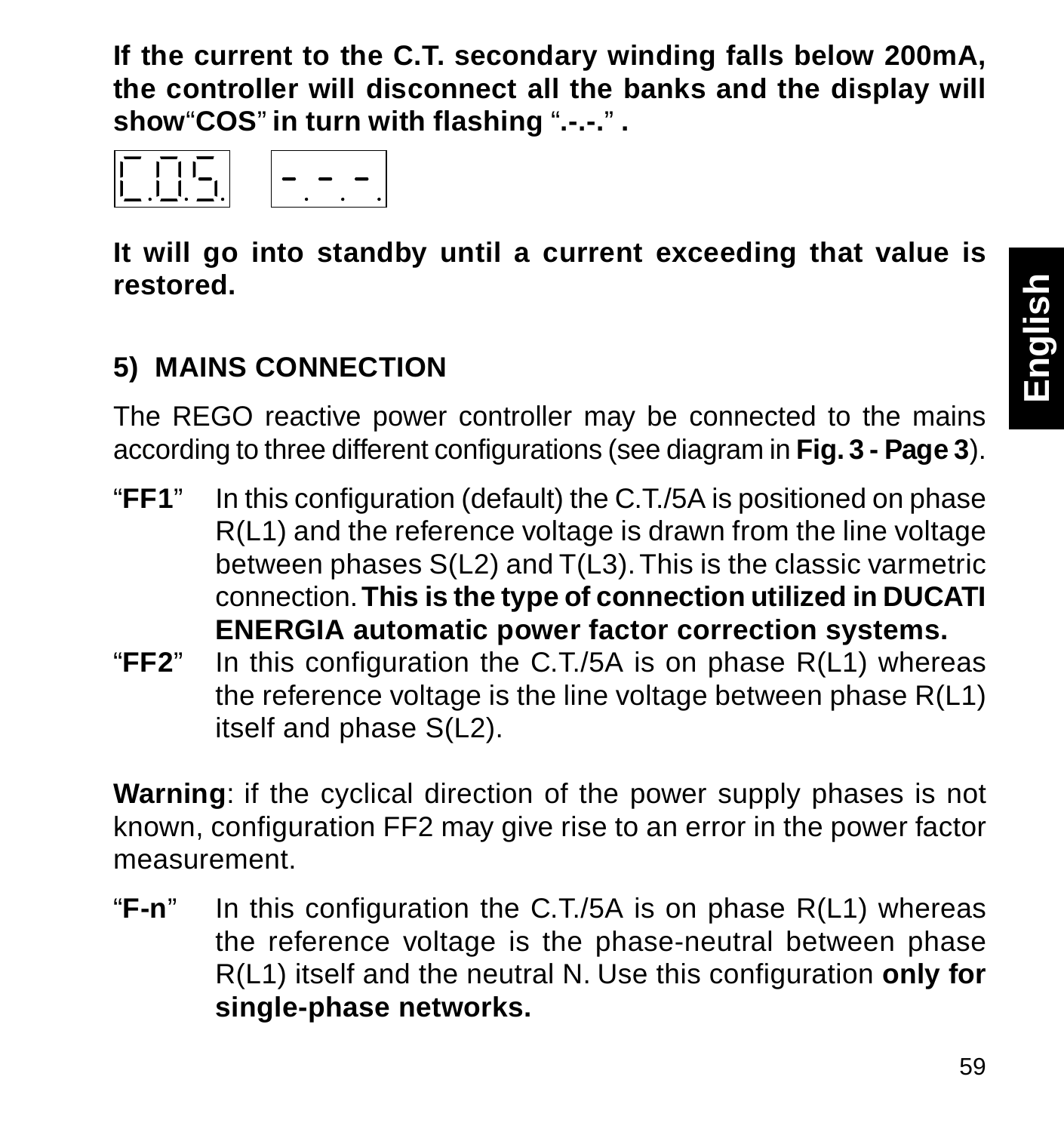#### **6) INSTRUCTIONS FOR INSTALLING THE C.T.**

The C.T. must have a value:

- at the primary winding: equal to or relatively higher than the maximum current absorbed by the load downstream from the C.T. itself.
- at the secondary winding: 5A.

#### **VERY IMPORTANT:**

- The C.T. **must be connected** both upstream from the power factor correction system and upstream from the load (See **Fig.5** positions **a** and **b**).
- The C.T. **must never be directly connected** on the load power supply line (See **Fig.5** position **c**) or directly on the power factor correction line (See **Fig.5** position **d**).
- **In the FF1 connection configuration** the C.T. must be connected to the phase not used for the voltmetric supply to the controller. If the controller is installed on a DUCATI ENERGIA power factor correction system the C.T. phase **must be** L1/R; see **Fig.5** position **a** and **b**).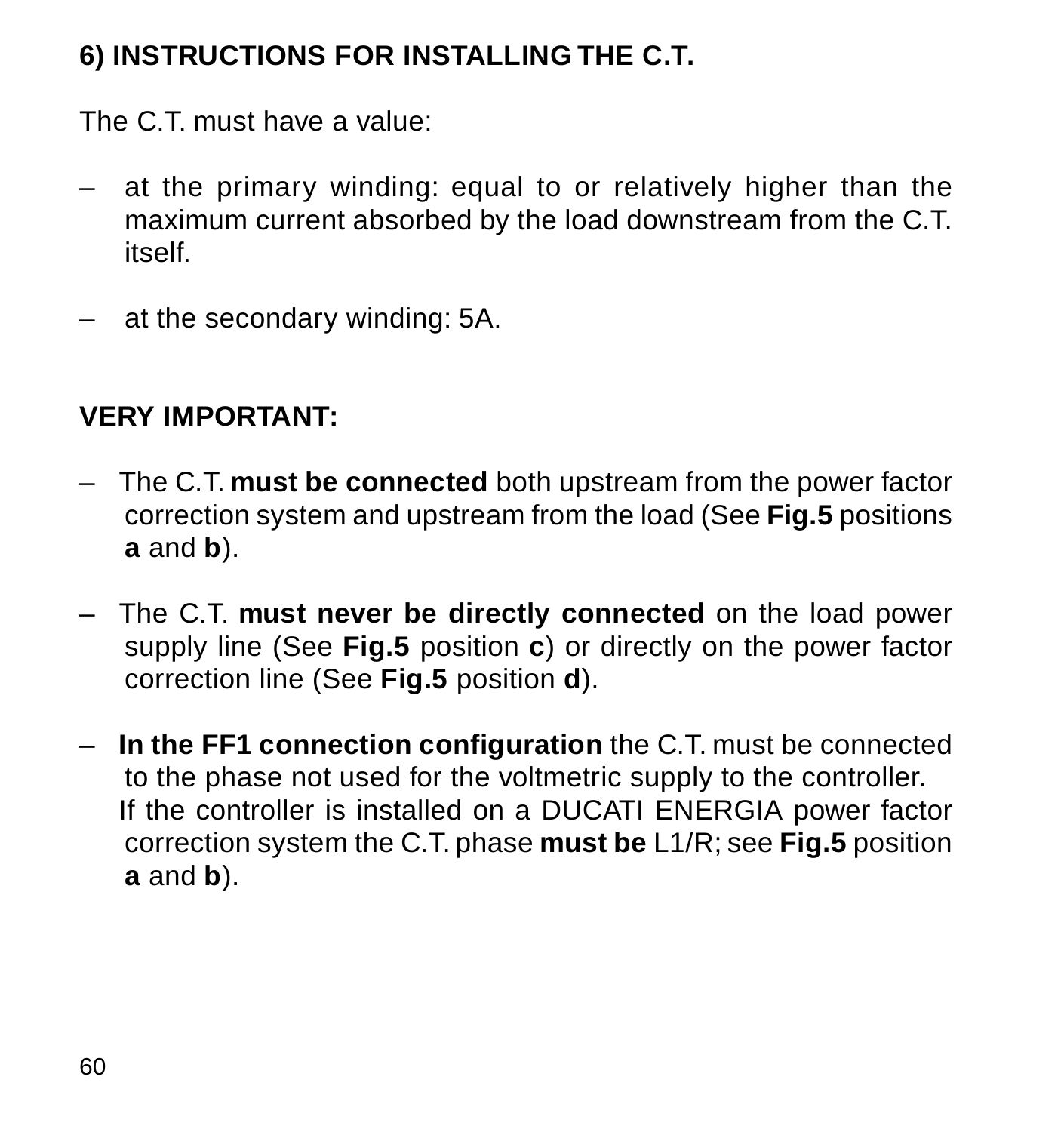

**FIG.5 – Positioning of C.T.**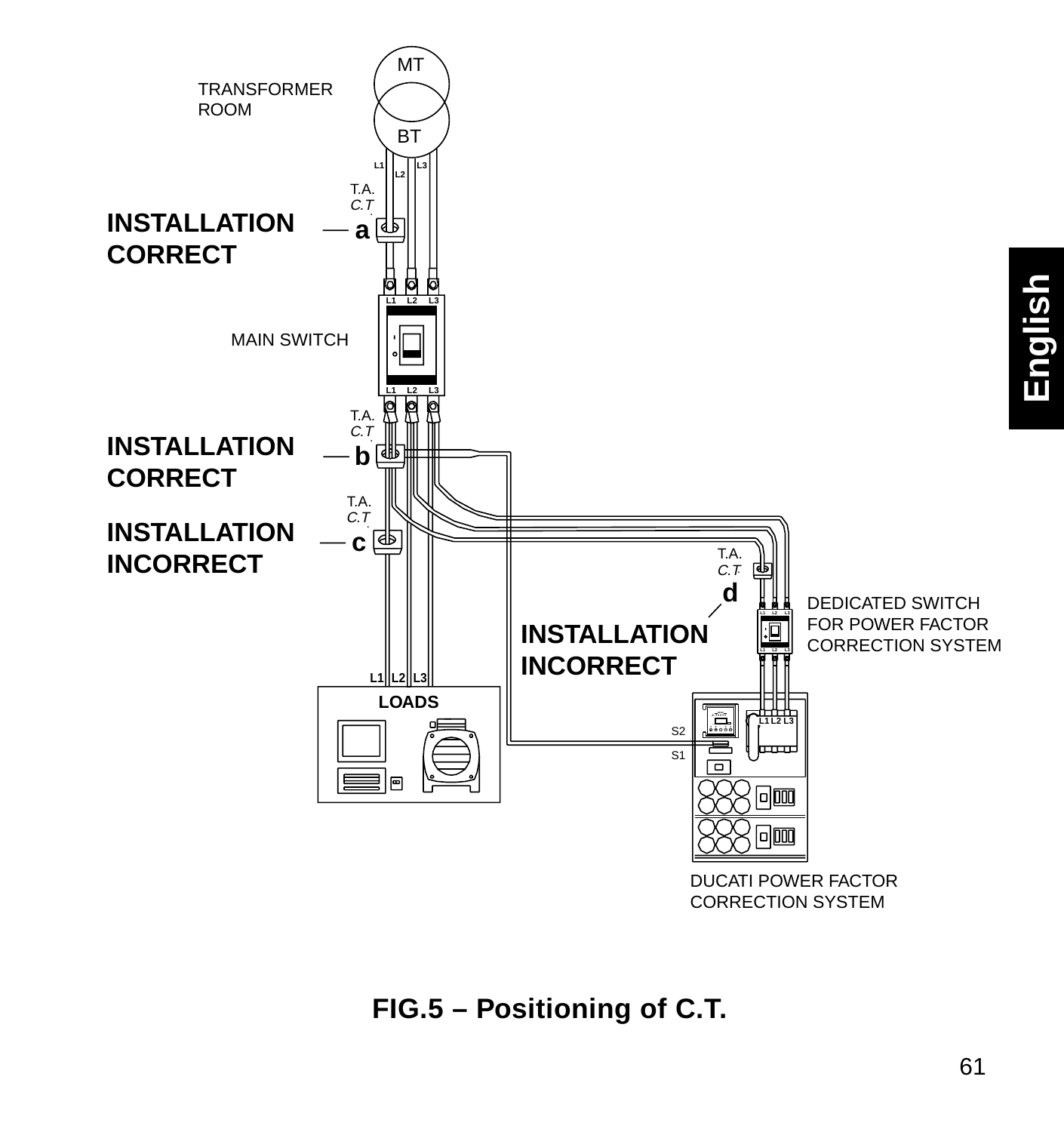### **7) POWERING UP FOR THE FIRST TIME**

The REGO regulator behaves differently the first time it is started up since it will need the **IL** parameter (mains C.T. ratio ) to be set in order to work; the regulator **cannot be started up** without setting this parameter. On subsequent occasions it will utilize the previously programmed parameter, unless the user wishes to change it.

As soon as the controller is switched on, **8.8.8.** will appear on the display for a few seconds and all the LEDs will light up to enable their efficiency to be checked.

7.1 **The first time the controller is powered** the display will show "**IL**" in turn with flashing "**- - -**" and remain in this situation until the mains CT ratio is set;

press the ▲ or ▼ key to change the parameter and the **DATA** key to confirm.

**SETTING THE IL PARAMETER**: for example, if the user has a C.T. with a ratio of 200/5, the parameter to set must be IL= 40 (mains CT ratio);

Other examples: CT 300/5 IL=60; CT 350/5 IL=70; CT 400/5 IL=80.

7.2 Subsequently the controller will alternately display "**FAS**" and "**0**" or "**1**";



at this stage the system will read and display the direction of the incoming current from the C.T. ( $0 =$  direct  $/ 1 =$  inverted). It is only an indication.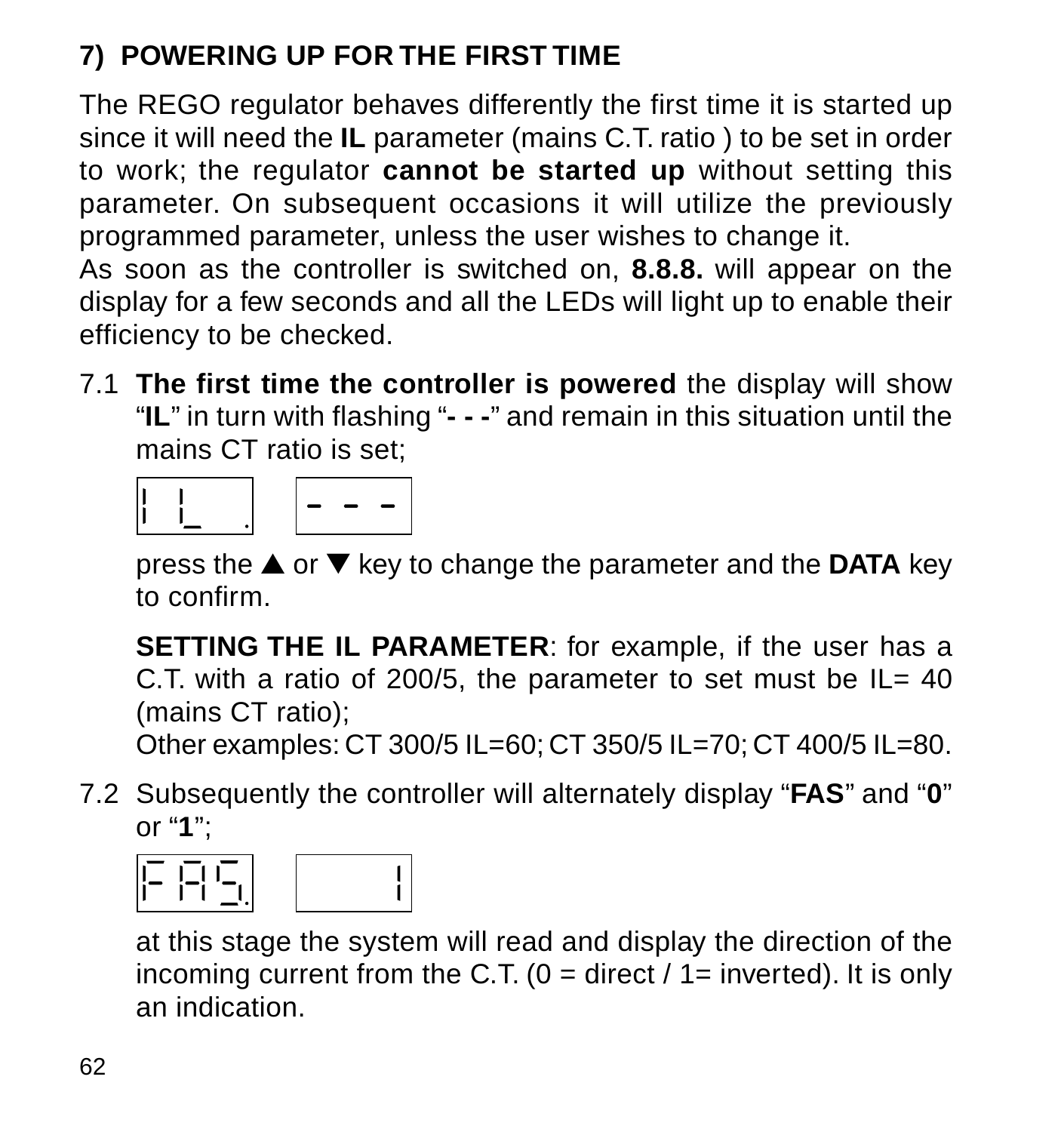**NOTE:** if the incoming current is insufficient (less than 200mA), REGO cannot determine its direction and will **stand by** in this status until current is supplied.

**If the controller is installed on a DUCATI ENERGIA automatic power factor correction system** (pre-programmed controller), no type of setting will be required and the controller will be ready for perfect operation: it will alternately display "**COS**" and the power factor of the system.

Ex.



7.3 **If the controller is not installed on a DUCATI ENERGIA automatic power factor correction unit** (virgin controller), after displaying the "**FAS**" parameter it will automatically launch the automatic procedure for acquiring the powers of the single capacitor steps. The capacitor steps will be switched on and measured in sequence a total of three times each. At the end of this procedure the controller will alternately display "**C1**" and the measured power value of the first step; the power of the next step can be displayed by pressing the **DATA** key.

Ex.



**If the power measurements are incorrect**, from the same menu the user can press:

- **ALARM/RESET** + ▲ to launch a new autoacquisition procedure
- $ALARM/RESET +  $\nabla$$  to enter the manual programming mode (see chap.10.8 - Page 68)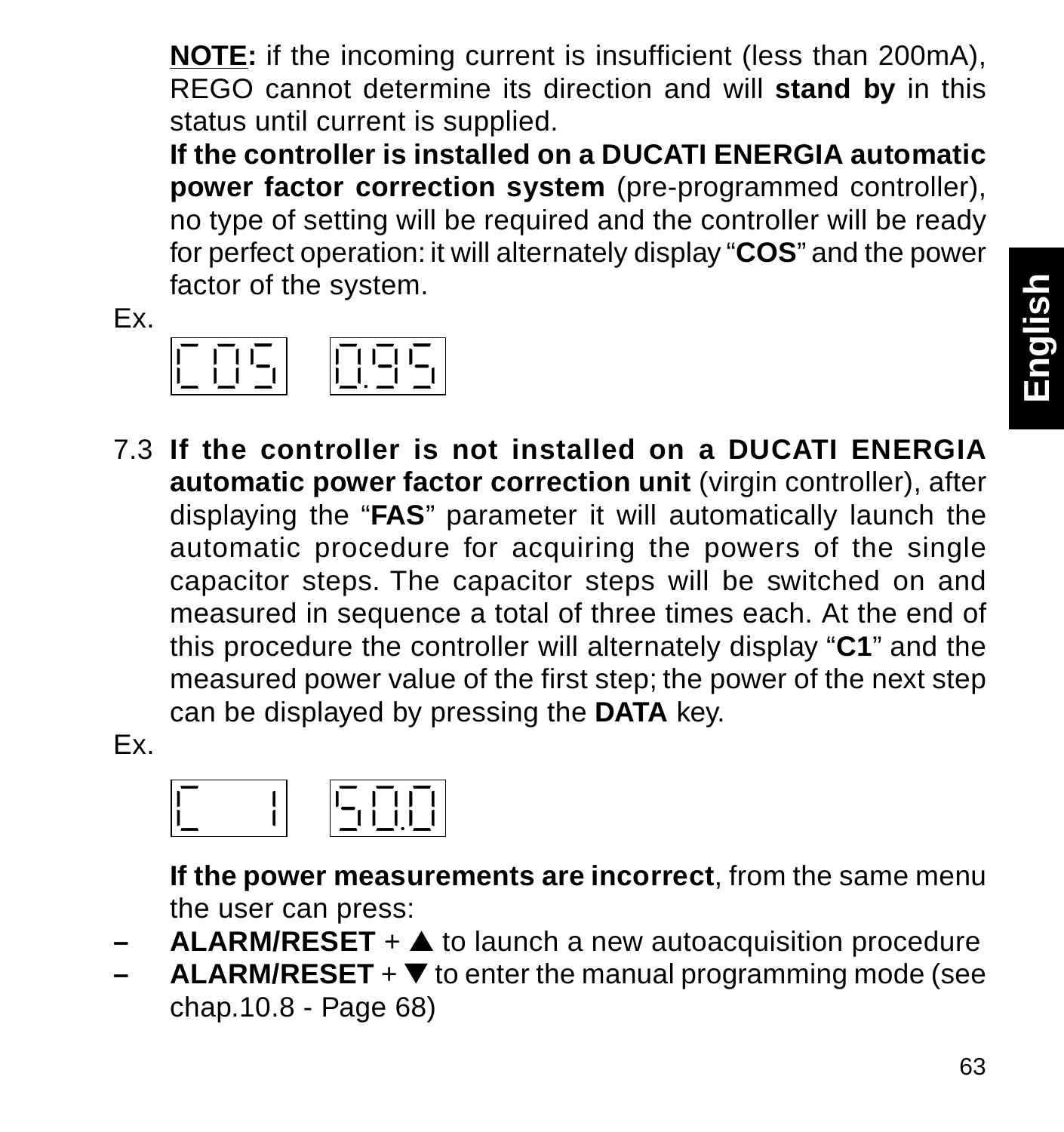#### **NOTE: FOR A CORRECT WORKING OF THE CONTROLLER, CHECK THAT POWERS MEASURED BY THE CONTROLLER ARE CORRECT.**

If **the power measurements are correct**, the user can press the **DATA** key for three seconds to exit this menu and the controller will start to work automatically, displaying the letters "**COS**" in turn with the system power factor.

Ex.



#### **8) SUBSEQUENT STARTUPS**

As soon as the controller is switched on, **8.8.8.** will appear on the display for a few seconds and all the LEDs will light up to enable their efficiency to be checked.

Subsequently the controller will alternately display "**FAS**" and "**0**" or "**1**";

Ex.



at this stage the system will read and display the direction of the incoming current from the C.T. ( $0 =$  direct  $/$  1= inverted). It is only an indication.

**NOTE:** if the incoming current is insufficient (less than 200mA), REGO cannot determine its direction and will **stand by** in this status until current is supplied.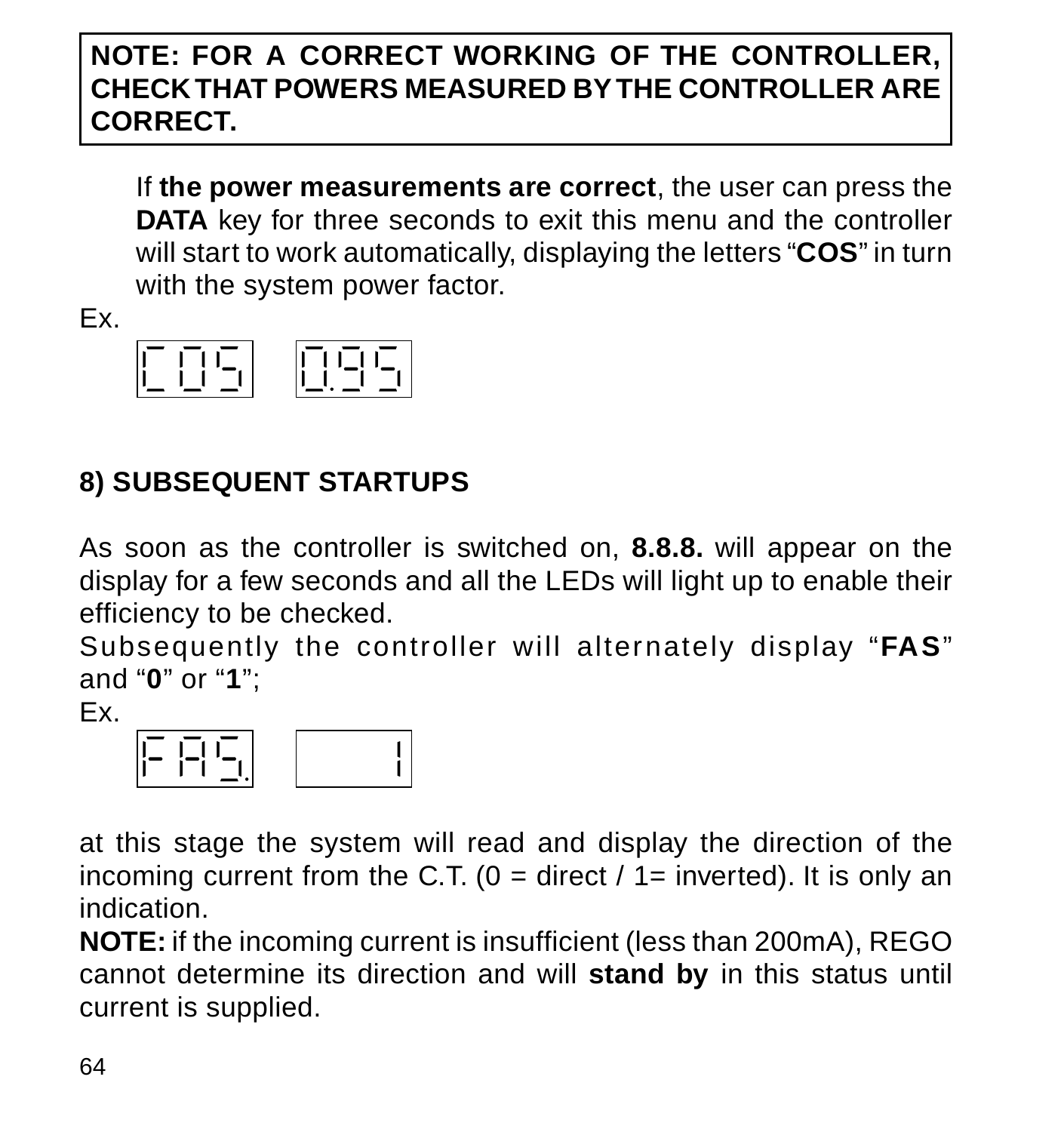At this point, the controller no longer requires any type of setting and will be ready for perfect operation: it will alternately display "**COS**" and the system power factor.

Ex.



#### **9) TESTING CONTROLLER PERFORMANCE**

#### **To immediately check whether the controller is working efficiently, the user should keep in mind that:**

- When the load is started, the controller should turn on the  $\triangle$  LED and switch the capacitor steps into service.
- If the load is reduced or removed, the controller should turn on the ▼ LED and disconnect capacitor steps accordingly.
- When the ▲ and ▼ LEDs are off, the controller should display a coso close to the one set (see chap.10.2 - Page 66).
- As the inductive cosϕ increases up to 1, the current circulating upstream from the power factor correction decreases, whereas it increases with the capacitive coso.

#### **10) SETUP PARAMETERS**

**N.B.**:If the controller is installed on a DUCATI ENERGIA automatic power factor correction system **we advise the user not to change** any setup parameters with the exception of **COS** and **IL**.

To enter the setup menu press  $\triangle + \nabla$ . The display will show the following parameters: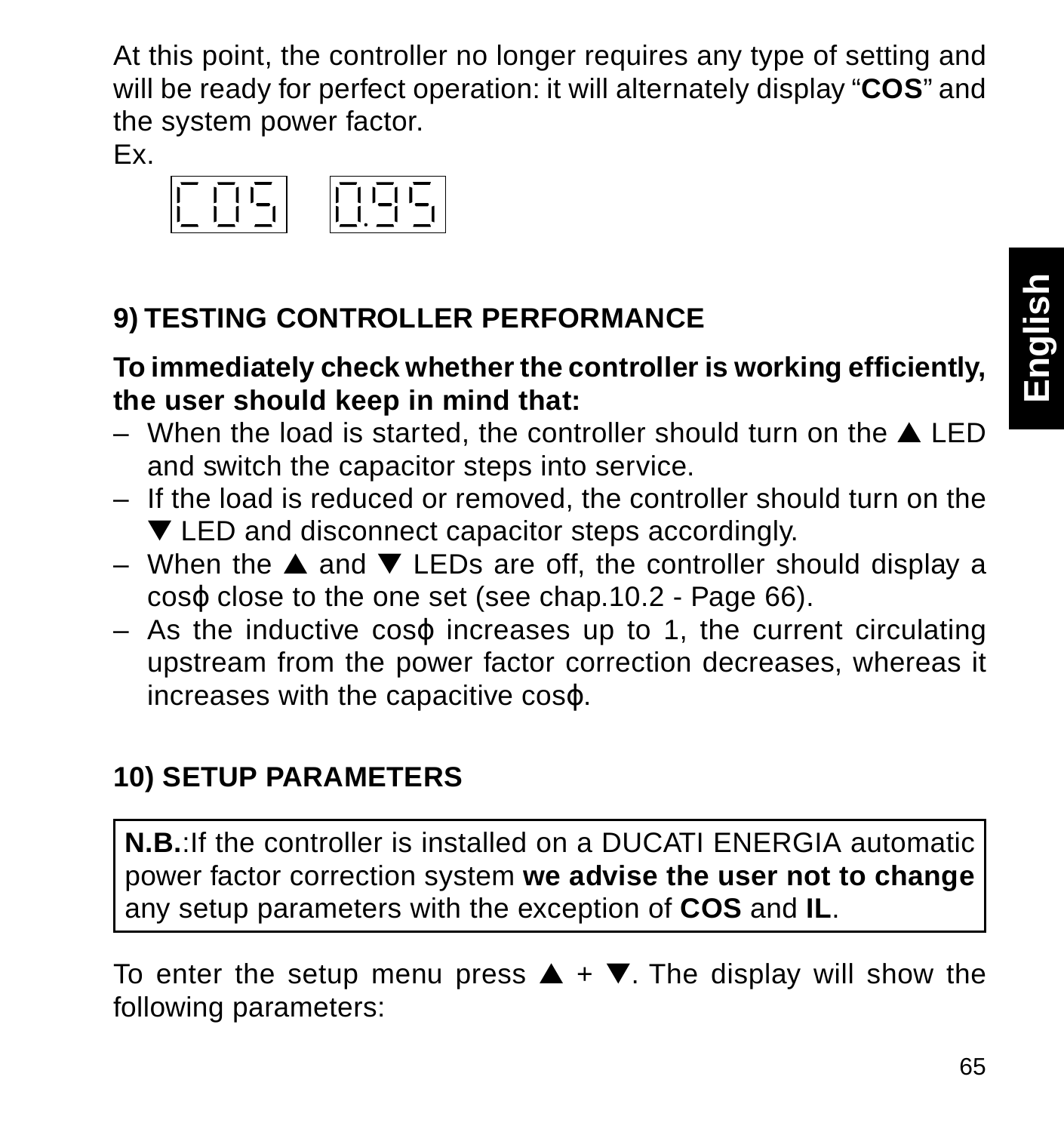10.1 "**Fr**" = Mains frequency.

The "**Fr**" parameter is displayed in turn with the measured value. It is only an indication.

$$
\begin{array}{|c|c|c|c|c|}\hline c & c & c \\\hline \end{array}
$$

Press **DATA** to go on to the next parameter

10.2 "**COS**" = Power factor desired in the system. The "**COS**" parameter is displayed in turn with the default value "**0.95**". The value can be changed using the  $\blacktriangle$  or  $\nabla$  key.



Press **DATA** to go on to the next parameter

10.3 "**UFF**" = Mains voltage

The "**UFF**" parameter is displayed in turn with the default value "**400**".

The value can be changed using the  $\triangle$  or  $\nabla$  key (possible values 400 or 230).



- **N.B.**:If the controller is powered by an auxiliary transformer, the **UFF** parameter should be set at the rated primary voltage of the auxiliary transformer (range 100..700). To change this parameter, press:
- **ALARM/RESET** + ▲ to increase the value.

**ALARM/RESET** + ▼ to decrease the value.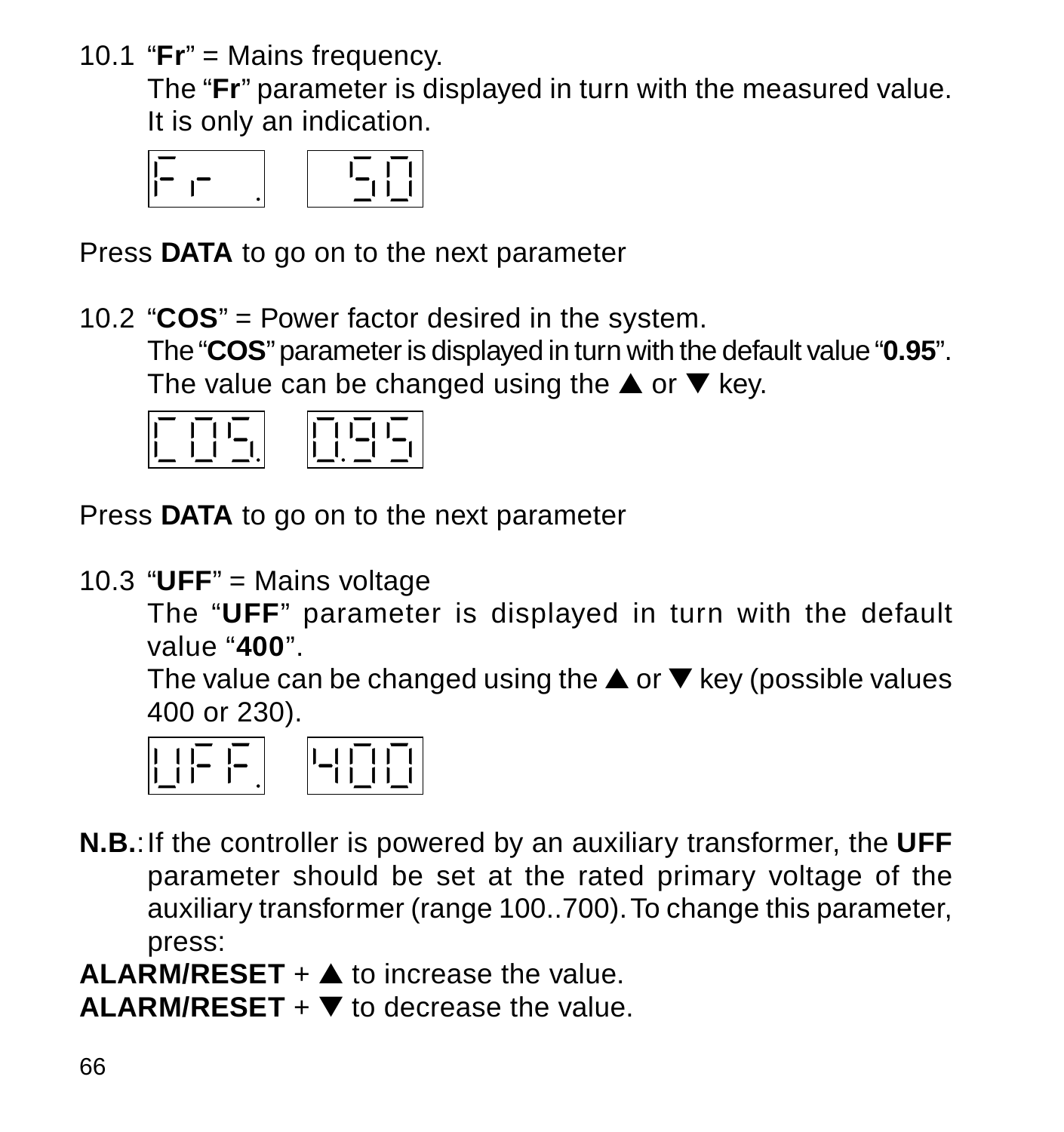#### **DO NOT CHANGE THIS PARAMETER IF THE CONTROLLER IS INSTALLED ON A DUCATI ENERGIA POWER FACTOR CORRECTION SYSTEM.**

Press **DATA** to go on to the next parameter

10.4 "**IL**" = Mains C.T. ratio.

The "**IL**" parameter is displayed in turn with the value previously set by the user.

The value can be changed using the  $\blacktriangle$  or  $\nabla$  key. Setting examples:

C.T. 300/5 **IL**=60; C.T. 350/5 **IL**=70; C.T. 400/5 **IL**=80

Ex.

|--|--|--|

Press **DATA** to go on to the next parameter

10.5 "**COn**" = Type of connection of controller to mains. "**COn**" is displayed in turn with the default value "**FF1**".



The user can change this parameter using the  $\blacktriangle$  or  $\nabla$  key (possible settings: FF1, FF2, F-n - see chap 5 - Page 59). **DO NOT CHANGE THIS PARAMETER IF THE CONTROLLER IS INSTALLED ON A DUCATI ENERGIA POWER FACTOR CORRECTION SYSTEM.**

Press **DATA** to go on to the next parameter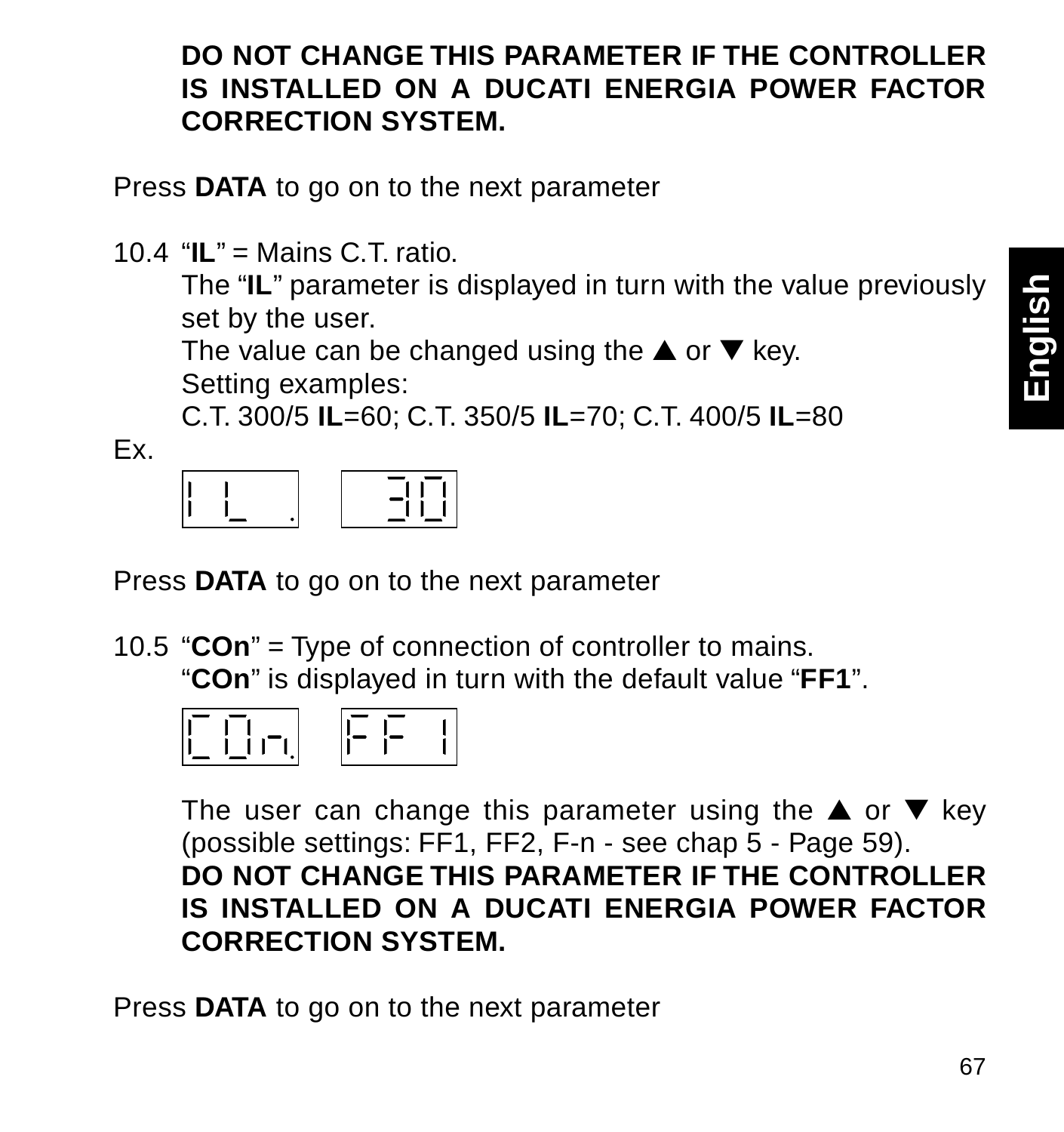10.6 "**SUP**" = Setting of terminal used to power the controller. "**SUP**" is displayed in turn with the default value "**U2**".



The user can change this parameter using the  $\triangle$  or  $\nabla$  key (possible settings: **U1**/230V, **U2**/400V).

#### **DO NOT CHANGE THIS PARAMETER IF THE CONTROLLER IS INSTALLED ON A DUCATI ENERGIA POWER FACTOR CORRECTION SYSTEM.**

Press **DATA** to go on to the next parameter

10.7 "**FAS**" = Activation or deactivation of automatic adjustment of mains C.T. direction.

"**FAS**" is displayed in turn with the default value "**0n**" (autoadiustment enabled).

The parameter can be changed using the  $\triangle$  or  $\nabla$  key (possible settings: **On**/auto-adjustment, **blo**/C.T. direction fixed). **DO NOT CHANGE THIS PARAMETER IF THE CONTROLLER IS INSTALLED ON A DUCATI ENERGIA POWER FACTOR CORRECTION SYSTEM.**

10.8 "**ACq**" = Menu for launching the procedure for acquiring the power of single steps and setting their switching logic. "**ACq**" is displayed in turn with the default value "**no**". The parameter can be changed using the  $\blacktriangle$  or  $\nabla$  key and confirming by pressing **DATA**; the possible settings are: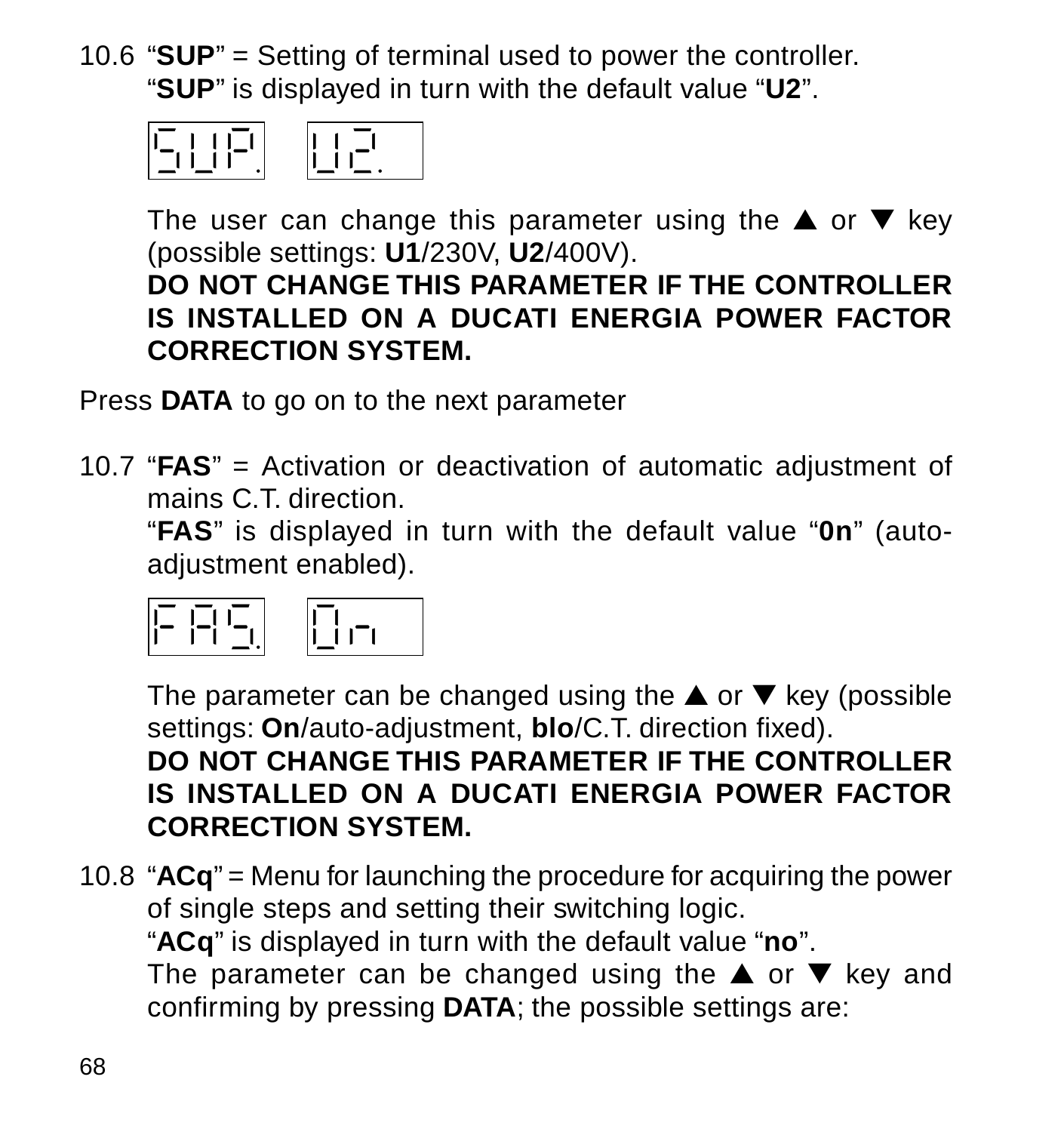**no** = no acquisition procedure will be carried out.

**AUt** = a new automatic acquisition procedure will be carried out.



The capacitor steps will be switched on and measured in sequence a total of three times each. At the end of this procedure the controller will alternately display "**C1**" and the measured power value of the first step; the power of the next step can be displayed by pressing the **DATA** key.

Press **DATA** for three seconds to go on to the next parameter.

**Pr** = the switching logic and power of the single steps is manually set.



When the letters "**Pro**" appear, select the desired program (see **Table 1 - Page 72**) using the ▲ or ▼ key and press **DATA** to confirm.





Thereafter, when the letters "**PFC**" appear, set the value in kVAr of the first power factor correction capacitor bank (always connected to output terminal "**1**"), again using the ▲ or ▼ key;





Example: if you have an automatic 100kVAr system with power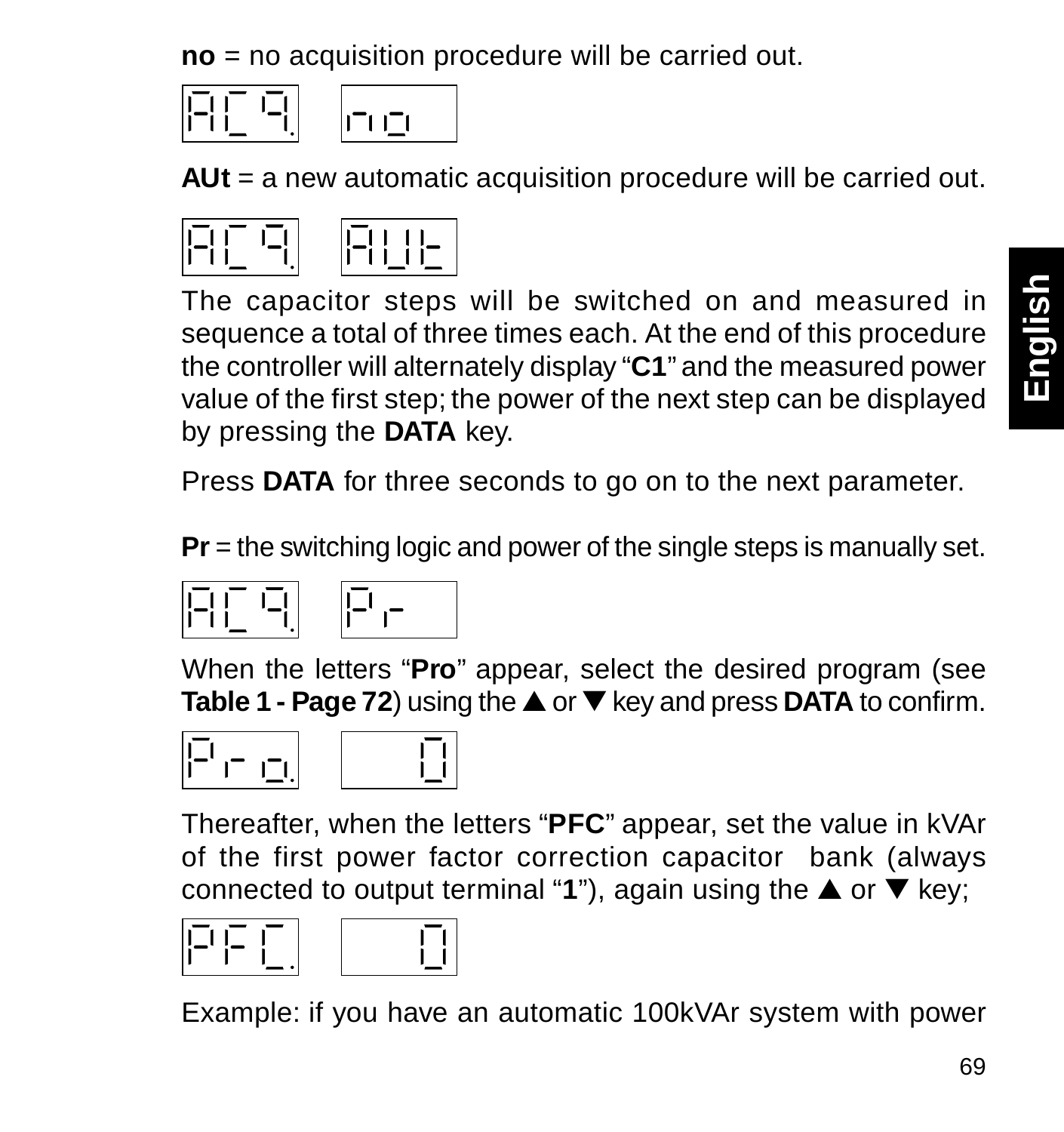```
steps of 10-10-20-20-40 the parameters should be set as follows:
Pro = 26 (see Table 1 - Page 72)
PFC = 10.
```
Press **DATA** to confirm and go on to the next parameter.

#### **SWITCHING LOGICS**

The controller can adopt one of three logics to switch the capacitor banks in and out of service in order to achieve and maintain the set coso ie.

#### LINEAR LOGIC

This logic is identified by the code 1:1:1 and presupposes the condition that all capacitor banks have equal powers. Given a situation such as the one illustrated in the table,

| Bank No. I |     |    |    |    |     |     |
|------------|-----|----|----|----|-----|-----|
| Status     | OFF | ON | OΝ | ON | OFF | OFF |

the controller will switch on bank no. 5 if a bank needs to be switched into service and switch off bank no. 2 if one needs to be switched off. This will ensure that all the banks will work and as a result component wear will be evenly distributed among them.

#### GEOMETRIC LOGIC

It is identified by the code 1:2:4 and presupposes the condition that each bank has a power equal to or at most double the power of the one that precedes it. Assuming that the banks have powers as shown in the table,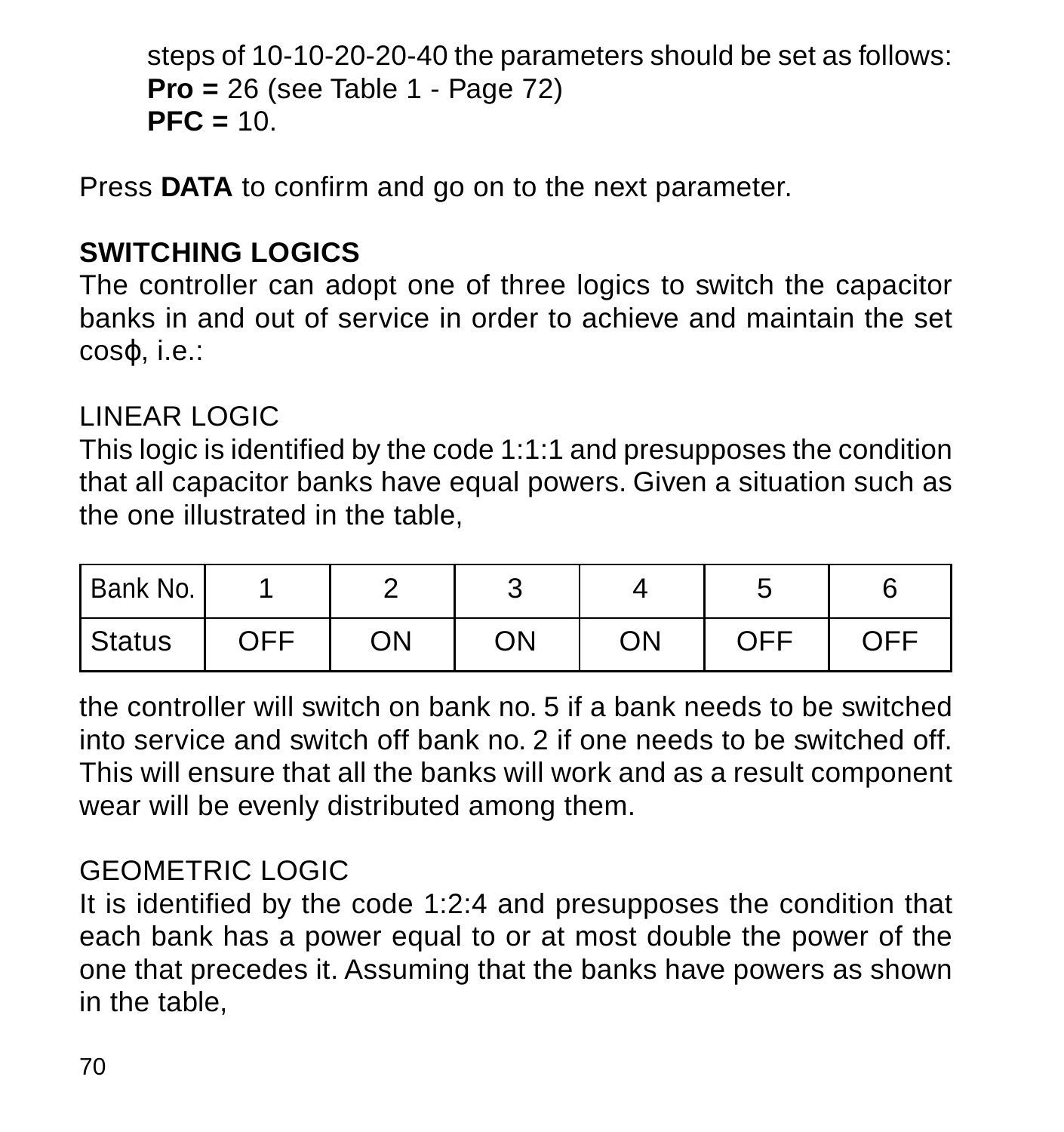| Bank No. |     |          |    |    |    |    |
|----------|-----|----------|----|----|----|----|
| l Power  | 1 C | nn<br>۷J | 41 | 40 | д. | ou |

and that the load requires 50 kVAr, the controller will switch on the 1st, 2<sup>nd</sup> and then 3<sup>rd</sup> banks, thereby reaching 70 kVAr. At this point it will switch off the 1<sup>st</sup> and then the  $2<sup>nd</sup>$ , which will bring it to 40 kVAr, and finally it will switch the 1st back on to reach 50 kVAr.

As may be observed, this logic makes it possible to obtain a large number of steps with a limited number of banks. However, the number of switching operations is not evenly distributed among the banks, resulting in greater wear on the first ones.

#### SEMI-GEOMETRIC LOGIC

It is identified by the code 1:2:2 and the power of the first bank must be half that of the others, which must all be equal. The first bank is managed according to a geometric logic whereas all the others, which have equal powers, are managed according to a linear logic.

**IMPORTANT**: the first output relay must always be connected to the capacitor bank with the least power. If the powers of the steps are all equal, only make sure that the first step is not left without controlled capacitors. Moreover, in the event that a specific user program is configured (as in Table 1), the value of the **first** bank must be set.

#### 10.9 "**s:s:s:**" = Display of set logic

At the end of an automatic acquisition or manual setting procedure, the controller will display a switching sequence and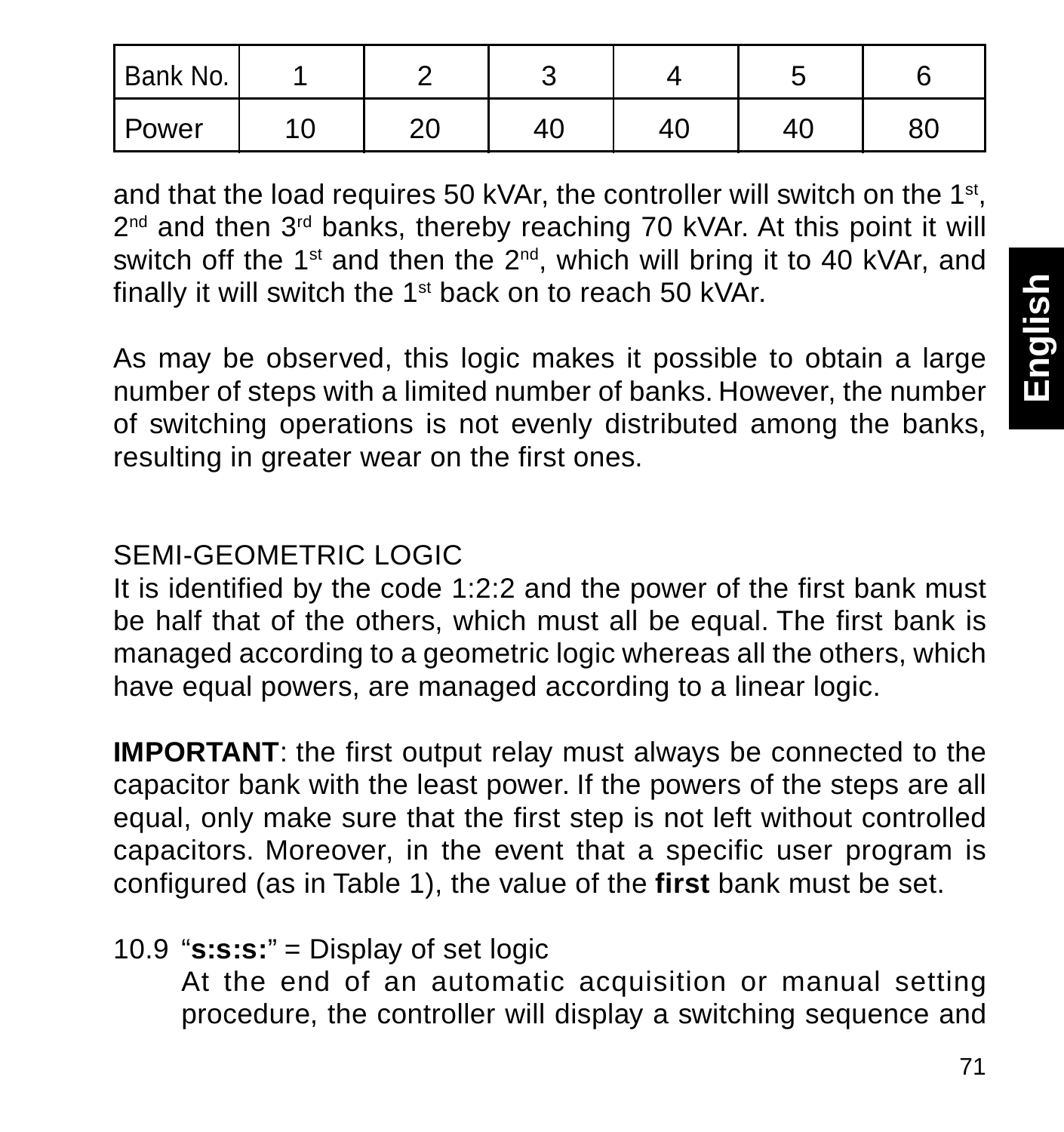will start to work automatically. If the controller cannot identify an optimal sequence, it will set the 1:1:1 logic.

Ex.



Press **DATA** to go back to the first parameter in the menu. To exit the setup menu, keep the **DATA** key pressed down for three seconds

**IMPORTANT: If the controller is installed on a DUCATI ENERGIA power factor correction system, we advise the user not to change the default parameters (See Table 2 - Page 74).**

| <b>PROGRAM N°</b> | <b>SEQUENCE</b> | <b>N° OF BANKS</b> | <b>DESCRIPTION</b>          |
|-------------------|-----------------|--------------------|-----------------------------|
|                   |                 |                    | Setting of N° of steps      |
| Pr1               | 1:1:1           | 2                  | and power of bank connected |
|                   |                 |                    | to the first output relay.  |
| Pr <sub>2</sub>   | 1:1:1           | 3                  |                             |
| Pr3               | 1:1:1           |                    | à.                          |
| Pr4               | 1:1:1           | 5                  | à.                          |
| Pr <sub>5</sub>   | 1:1:1           | 6                  | à.                          |
| Pr <sub>6</sub>   | 1:1:1           |                    | à.                          |
| Pr7               | 1:1:1           | ន                  |                             |
| Pr8               | 1:1:1           | 9                  | à.                          |
| Pr9               | 1:1:1           | 10                 |                             |
| Pr10              | 1:1:1           | 11                 | à.                          |
| Pr11              | 1:1:1           | 12                 | u                           |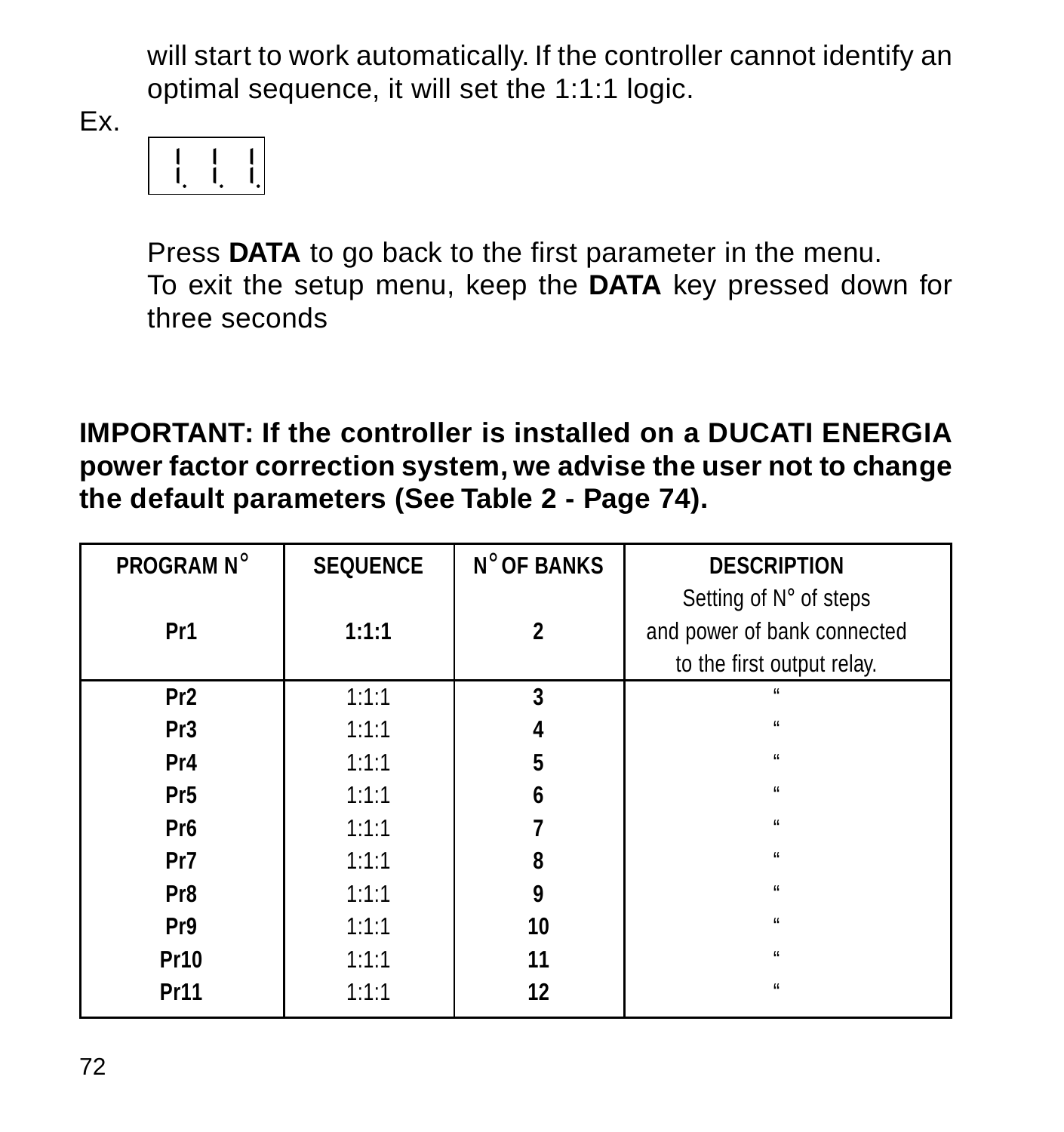| Pr12 | 1:2:2 | $\overline{2}$ | $\mathfrak{u}$ |         |
|------|-------|----------------|----------------|---------|
| Pr13 | 1:2:2 | 3              | $\mathfrak{u}$ |         |
| Pr14 | 1:2:2 | 4              | $\mathfrak{u}$ |         |
| Pr15 | 1:2:2 | 5              | $\alpha$       |         |
| Pr16 | 1:2:2 | 6              | u              |         |
| Pr17 | 1:2:2 | 7              | $\mathbf{u}$   |         |
| Pr18 | 1:2:2 | 8              | $\alpha$       |         |
| Pr19 | 1:2:2 | 9              | $\mathbf{u}$   | English |
| Pr20 | 1:2:2 | 10             | $\mathfrak{u}$ |         |
| Pr21 | 1:2:2 | 11             | $\alpha$       |         |
| Pr22 | 1:2:2 | 12             | $\alpha$       |         |
| Pr23 | 1:2:4 | $\overline{2}$ | u              |         |
| Pr24 | 1:2:4 | 3              | $\mathfrak{u}$ |         |
| Pr25 | 1:2:4 | 4              | $\alpha$       |         |
| Pr26 | 1:2:4 | 5              | $\mathfrak{u}$ |         |
| Pr27 | 1:2:4 | 6              | $\alpha$       |         |
| Pr28 | 1:2:4 | 7              | $\mathfrak{u}$ |         |
| Pr29 | 1:2:4 | 8              | u              |         |
| Pr30 | 1:2:4 | 9              | $\alpha$       |         |
| Pr31 | 1:2:4 | 10             | $\alpha$       |         |
| Pr32 | 1:2:4 | 11             | u              |         |
| Pr33 | 1:2:4 | 12             | $\mathfrak{u}$ |         |

**Table 1: User programs (selection of SEQUENCE and N**° **OF STEPS)**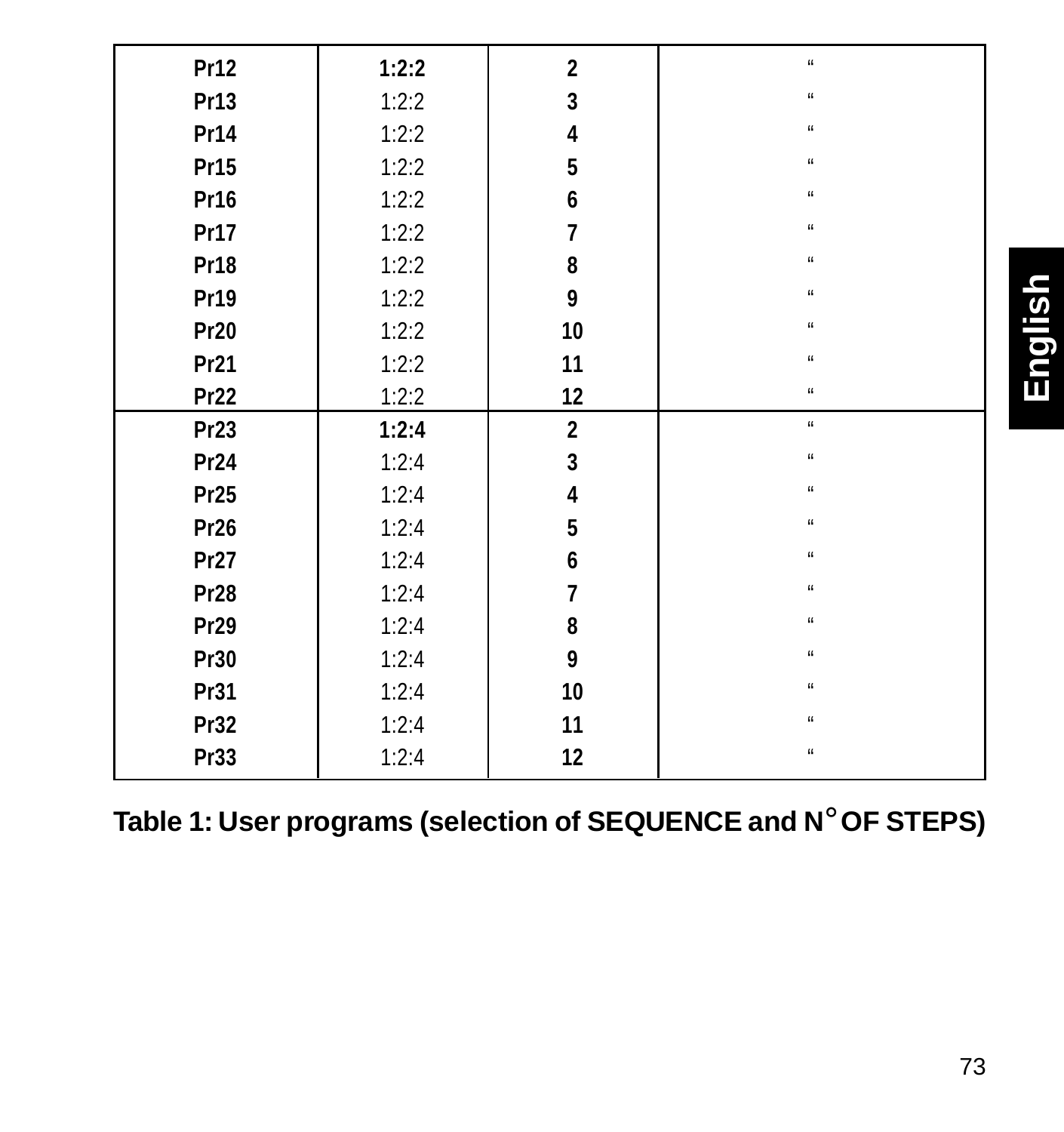| <b>PARAMETER</b> | <b>DESCRIPTION</b>                                                                                                   | RANGE                                     | <b>DEFAULT</b>  |
|------------------|----------------------------------------------------------------------------------------------------------------------|-------------------------------------------|-----------------|
| $(10.1)$ Fr      | Measured mains frequency<br>Only an indication                                                                       | 50 or 60 Hz                               | $-/-$ .         |
| $(10.2)$ COS     | Power factor to be achieved within<br>the system.                                                                    | $0.8$ IND $\div$ 0.8CAP                   | 0.95            |
| $(10.3)$ UFF     | Voltage rating of controller.                                                                                        | 230 or 400                                | 400             |
| $(10.4)$ IL      | Mains C.T. ratio<br>Example: with CT 100/5 set 20<br>Example: with CT 200/5 set 40                                   | 13000                                     |                 |
| $(10.5)$ Con     | Type of connection of controller to mains.                                                                           | FF <sub>1</sub><br>FF <sub>2</sub><br>F-n | FF <sub>1</sub> |
| $(10.6)$ SUP     | Setting of terminal used to power<br>the controller.                                                                 | U1 (230V)<br>U2 (400V)                    | U <sub>2</sub>  |
| $(10.7)$ FAS     | Auto-adjustment of mains C.T. direction:<br>On=auto-adjustment<br>blo= fixed direction                               | On<br>blo                                 | On              |
| $(10.8)$ ACq     | Acquisition of step powers:<br>no = no acquisition procedure<br>AUt = automatic acquisition<br>$Pr =$ manual setting | no<br>AUt<br>Pr                           | no              |
| $(10.9)$ s:s:s:  | Display of set logic                                                                                                 | 1:1:1<br>1:2:2<br>1:2:4                   | -/-             |

## **Table 2: Setup parameters**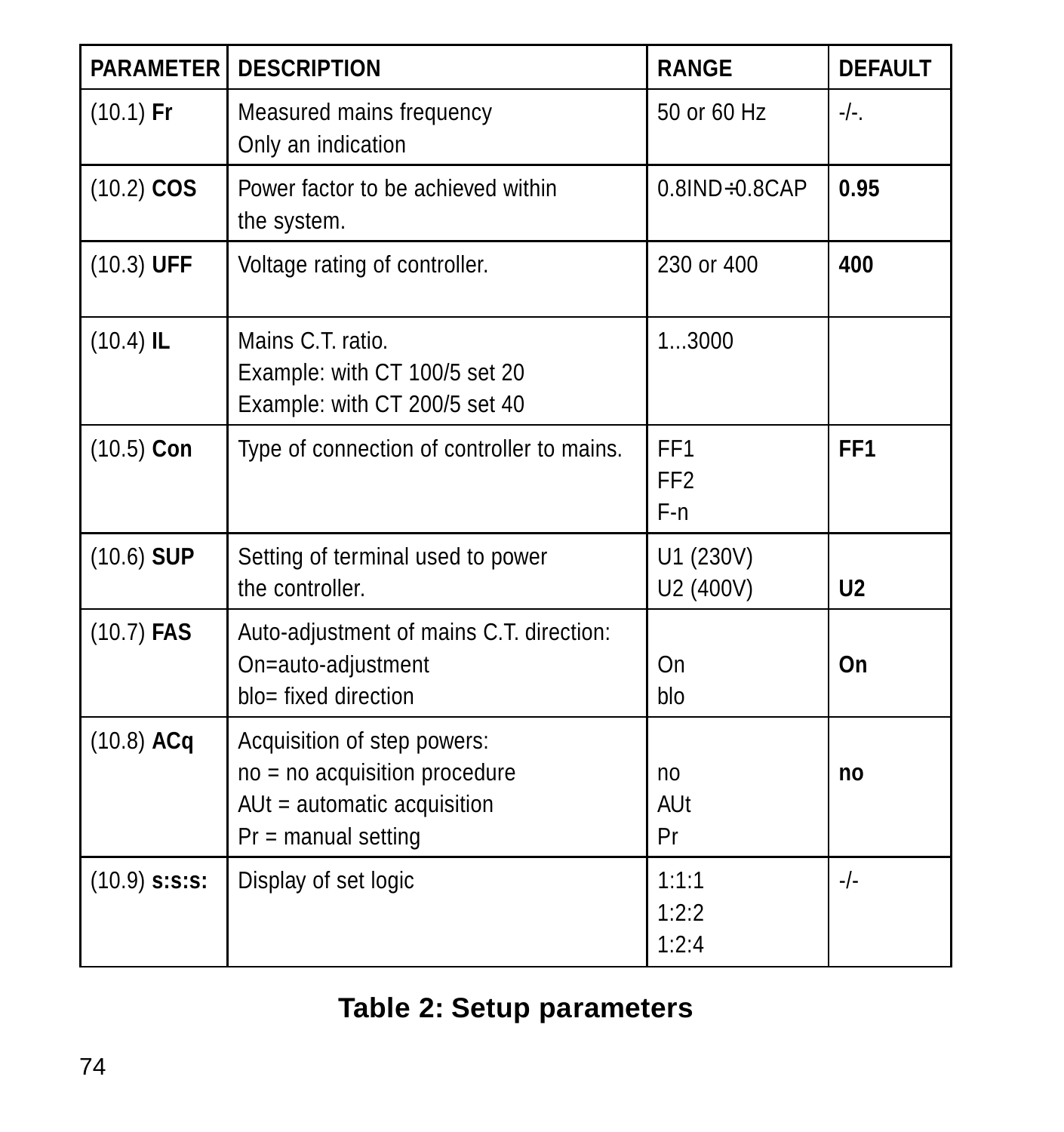#### **11) DISPLAY OF MEASUREMENTS**

Normally the display shows the system cosϕ. A minus sign indicates a capacitive power factor.

N.B.: In the event of a power cut, the controller will not be able to calculate the cosϕ and will alternately display " **C.O.S.** " and "**-.-.-.**".



Press the **DATA** key to display the measurement readings: every time you press, the next parameter will be displayed.

The parameters are displayed in the following sequence:

- ➣ "**COS**" (system power factor)
- ► "UFF" (effective measured line voltage)<br>► "IL" (line current measured at the prin
- (line current measured at the primary winding of the CT)
- ➣ "**PA**" (equivalent active power absorbed by load, in kW)
- ➣ "**PL**" (equivalent reactive power absorbed by load, in kVAr)
- ➣ "**thd**" (crest factor normalized to 1: values less or greater than 1 if harmonic distortion is present)
- ➣ "°**C**" (temperature inside panelboard enclosure at the point where the controller is installed; the value shown may be considered reliable after about 1 hour of operation)

#### **12) ADDITIONAL FUNCTIONS**

#### 12.1 MANUAL OPERATING MODE

Press the **AUTO/MAN** key for about two seconds until the corresponding LED lights up: the controller is now ready to be programmed in the manual mode.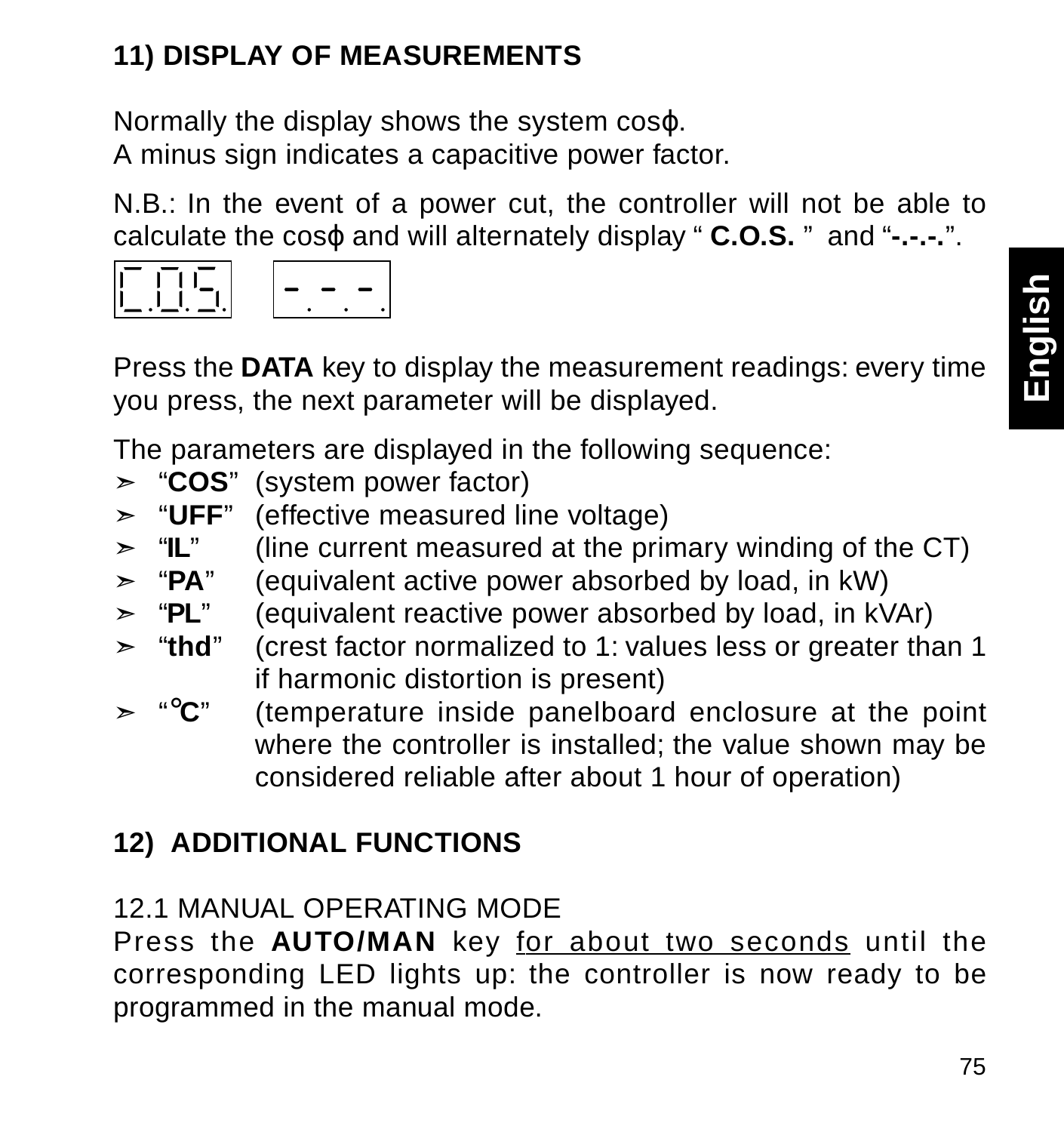The user must indicate the desired status for every output relay: at the end of the programming procedure, the controller will set all the capacitor steps in the status requested. Operatively, REGO indicates "**r1**" in turn with the status (which can be "**On**" or "**OFF**"); Ex.



press ▲ or ▼ to choose the status of the relay you want to set in the manual operating mode; press the **DATA** key to display the status of the subsequent relay. After viewing the status of the last relay, press the **DATA** key to exit this function.

12.2 DISPLAYING THE POWERS OF SINGLE STEPS

Press **DATA** + ▲ to access the relevant menu ("**CP**" will appear on the display and ▲ will flash);

|--|

when the ▲ key is pressed, REGO will alternately display "**C1**" and the value in kVAr associated with the first step. Ex.

|--|--|

Every time you press the **DATA** key, the controller will show the powers of the individual steps in sequence; after viewing the last step press the **DATA** key to exit this function.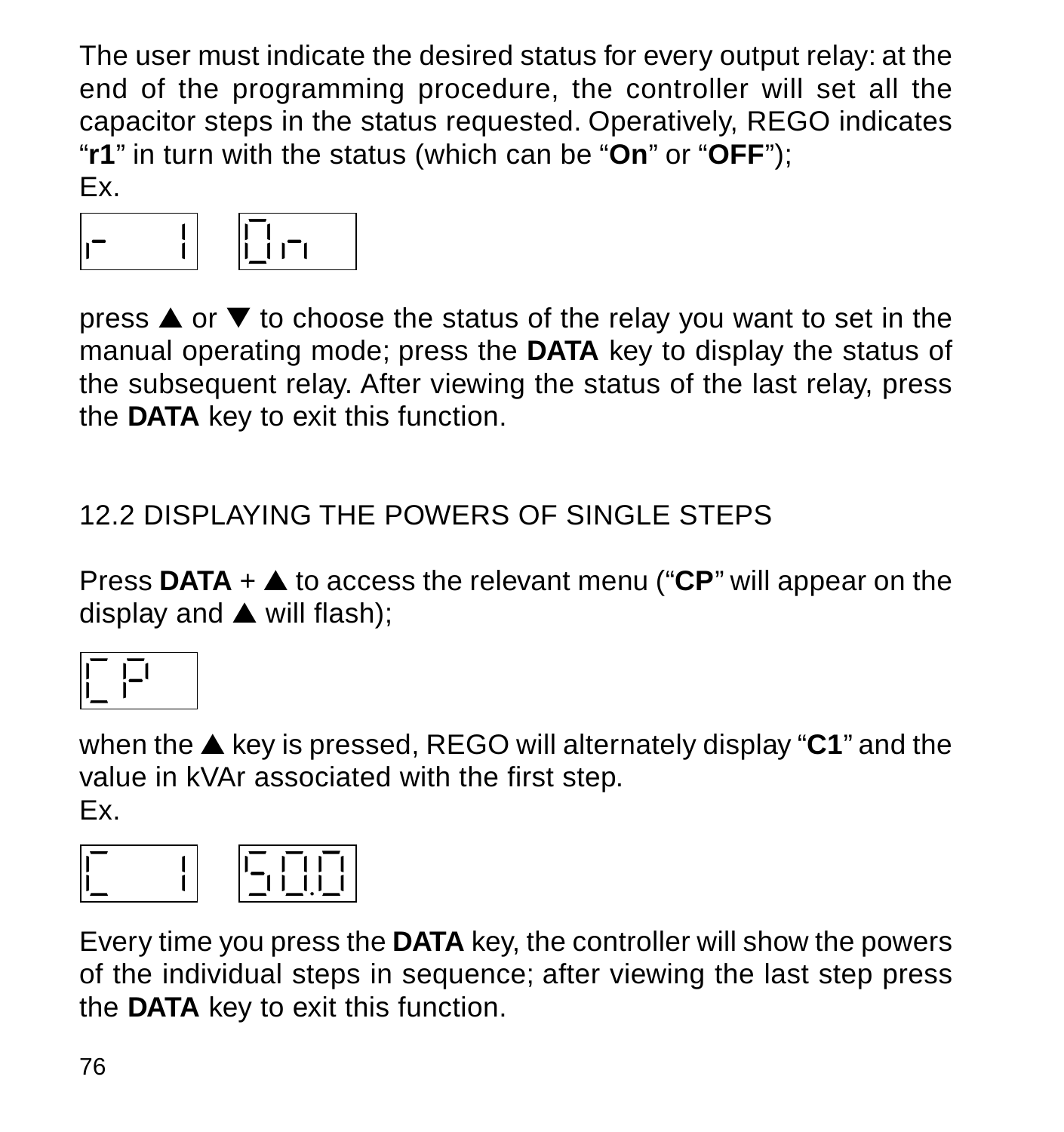#### 12.3 PROCEDURE FOR CHECKING THE EFFICIENCY OF THE SINGLE STEPS

Press  $DATA + \nabla$  to access the menu pertaining to the procedure for checking the powers of the capacitor steps (the display will show "**ChP**" and ▼ will flash).

|  |  | × | × |  |
|--|--|---|---|--|
|--|--|---|---|--|

Pressing the ▼ key will cause REGO to switch off all the banks and start the procedure for measuring the power of all the steps (the cycle will be launched three times to provide a better measurement). If REGO detects differences of more than 25% in the power that was associated with the step during the previous auto-acquisition procedure, the corresponding LED will flash. At the same time the letters "**rSt**" will appear on the display

|--|

and the user must disable the step by pressing **ALARM/RESET**; if this key is not pressed within a few seconds, the operation will be terminated without any effect taking place. Once the check is completed, REGO will function as before, with the exclusion of any steps detected to be faulty, whose LEDs will continue flashing to signal their status of unavailability.

12.4 PROCEDURE FOR ENABLING/DISABLING OUTPUT RELAYS IN THE AUTOMATIC OPERATING MODE The user can decide which relays the controller must not use in the automatic mode.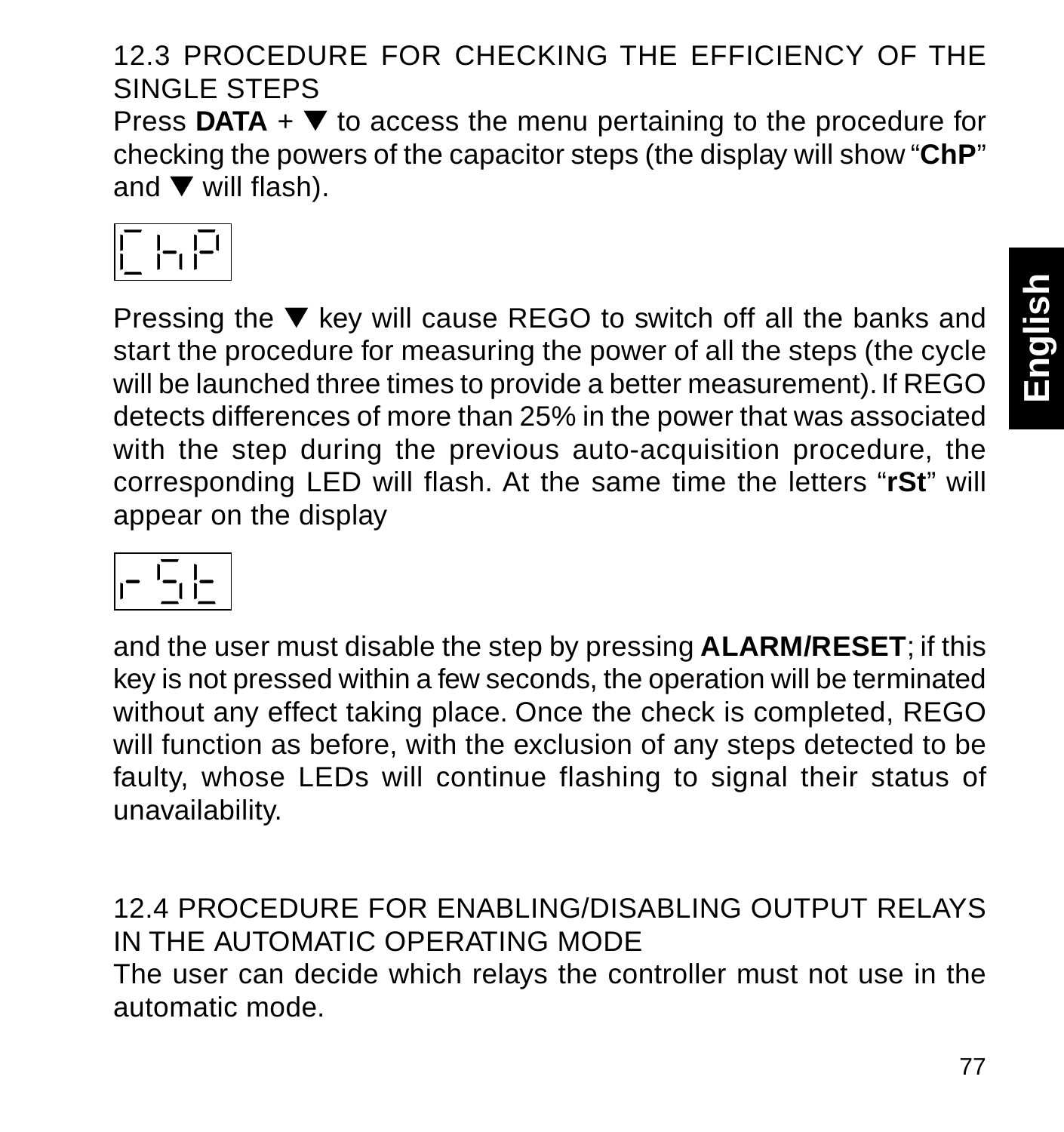Press ▲ + **AUTO/MAN** to access the menu for enabling/disabling the output relays (the display will show "**Abi**" and ▲ will flash).



When you press the  $\triangle$  key, the  $\triangle$  +  $\nabla$  LEDs will flash and the display will start showing the status of the first relay: "**r1**" will be displayed in turn with its status ("**On**" or "**OFF**"). Ex.



At this point you can choose the status of the relay, pressing the  $\triangle$  key to switch it "**On**" or the ▼ key to switch it "**OFF**". Press the **DATA** key to display the status of the next relay; after viewing the status of the last relay, press the **DATA** key to exit this function.

#### 12.5 DISPLAYING THE COUNTER OF TOTAL OPERATIONS PERFORMED BY EACH RELAY

The user can display the number of switching operations performed by each relay controlling the capacitor banks.

Press ▼ + **AUTO/MAN** to access the relevant menu (the display will show "**Cnt"** and ▼ will flash).

When you press the  $\blacktriangledown$  key, the  $\blacktriangle$  +  $\blacktriangledown$  LEDs will flash and the display will show the operation performed by the first output relay. "**C1**" will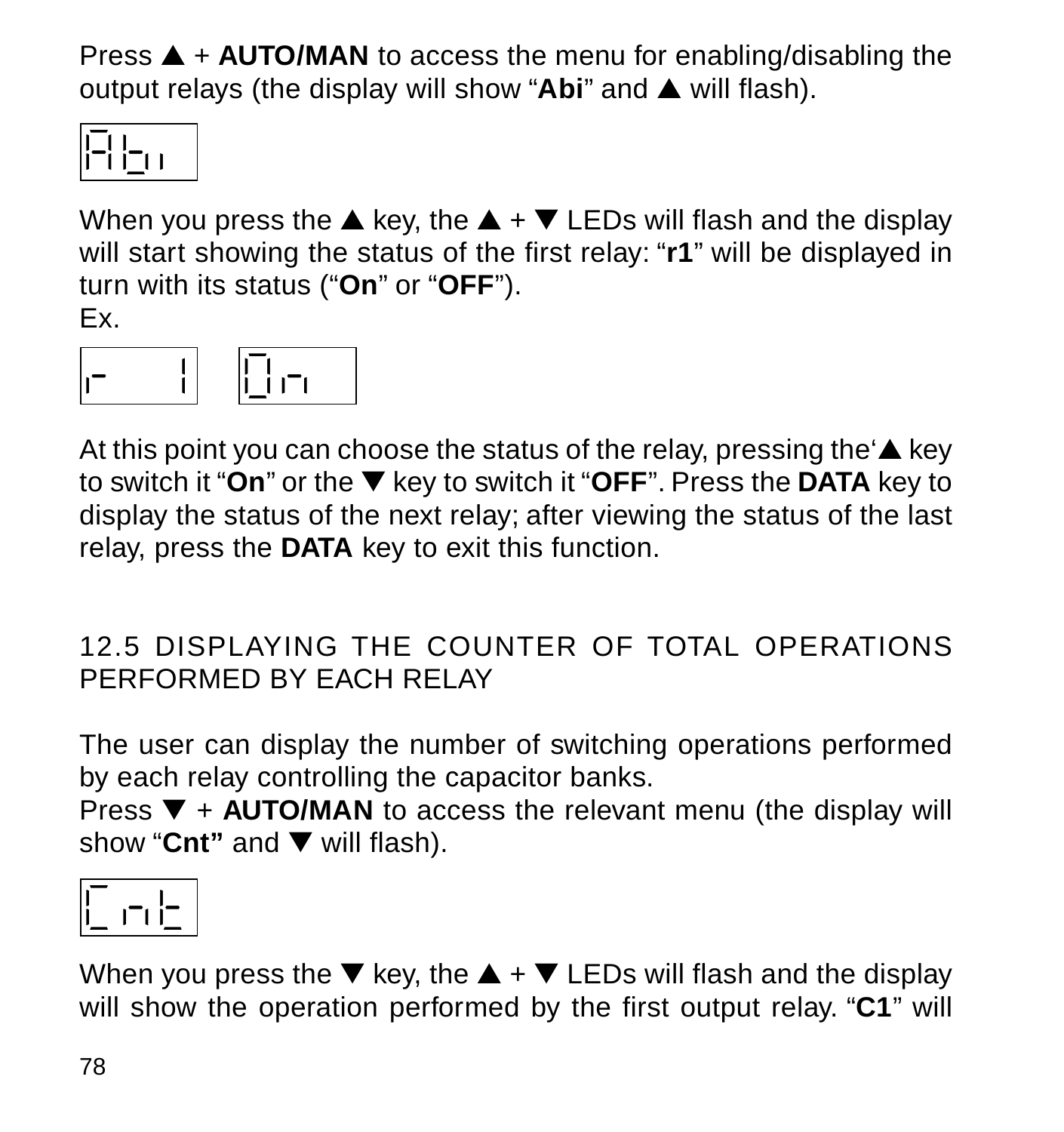appear, followed by the number of switching operations. A "**.**" is used to separate thousands.

Ex.

|--|

Press the **DATA** key to display the number of switching operations of the next relay; after viewing the data of the last relay, press the **DATA** key to exit the function.

**Important:** when an output relay counter totals over 100,000 switching operations, the LED corresponding to the step will flash to warn of the need to overhaul/replace the contactors. The output will not be disabled, only a warning will be signaled.

12.6 DISPLAYING THE SOFTWARE RELEASE

To display the software release number of the controller, press **ALARM/ RESET + DATA**: the display will alternately show "**Flr**" and the firmware version "x.xx".



#### 12.7 PROCEDURE FOR TESTING CONNECTIONS TO CAPACITOR **STEPS**

An automatic procedure is provided to make it easier to check the efficiency of connections to the capacitor steps, independently of the mains network status and the presence of current on terminals "**K**" ed "**L**". This procedure can be launched by pressing **DATA + AUTO/MAN**,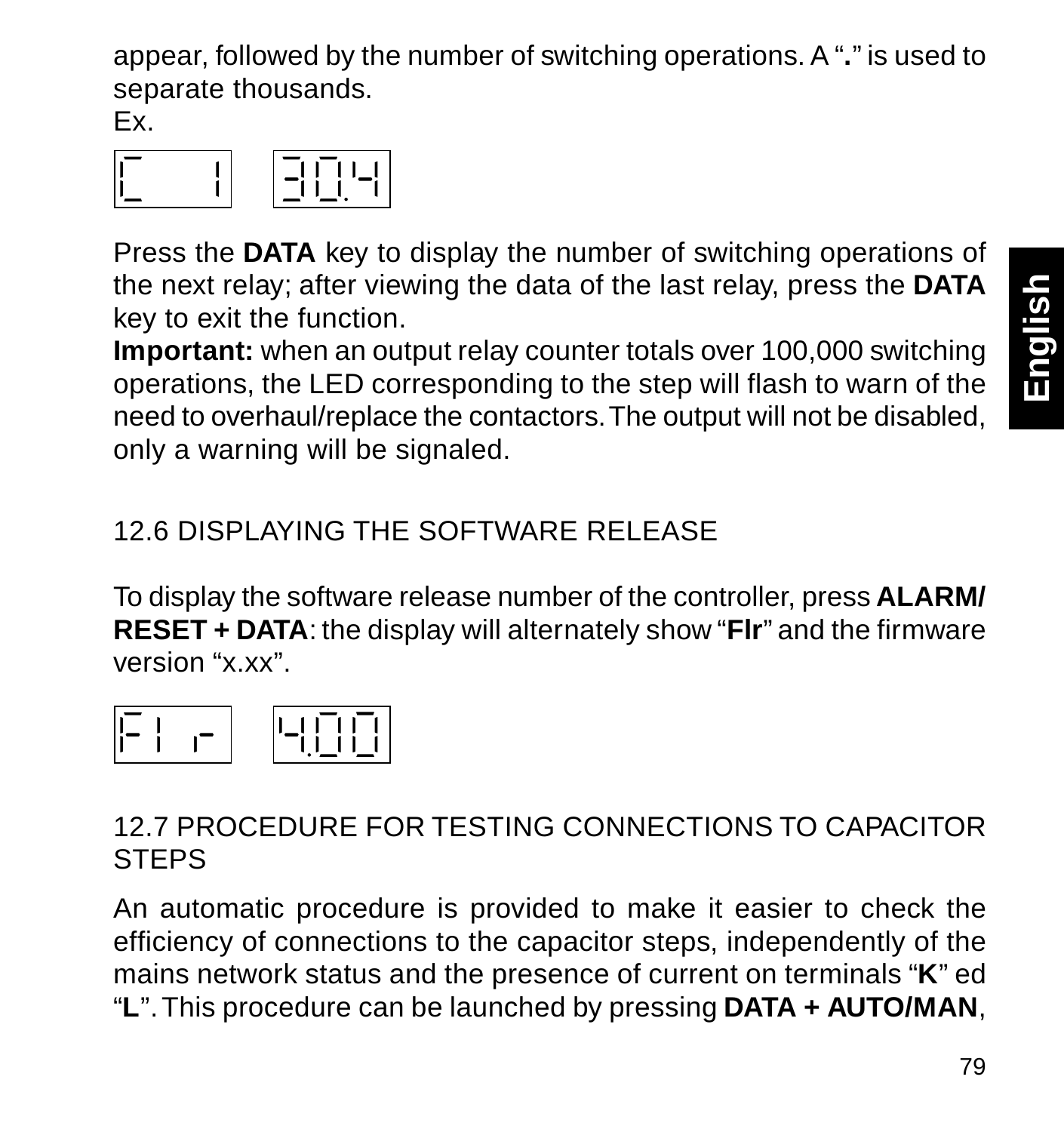regardless of the current controller situation ("**tSt**" will appear on the display and the **AUTO/MAN** LED will flash);



if the procedure is launched during normal operation, it will be necessary to press the **AUTO/MAN** key for about another 2 seconds to confirm the launching of the test. The procedure consists in switching on the individual steps in sequence at two-second intervals. The closing time of an individual step is five seconds.

#### 12.8 GENERATOR POWER FACTOR CORRECTION MODE

To correct the power factor of the generators, the user must set this operating mode, which involves inhibiting the automatic mains CT direction adjustment function and configuring the signals accordingly. This operation must be carried out with the mains powered by the generator.

Press **AUTO/MAN** + ▼ to access the menu for fixing the C.T. direction. When you press the keys, the ▼ LED will flash and you must press the corresponding key. At this point the ▲ and ▼ LEDs will flash and the controller will simultaneously display "**Inu**" (INV) in turn with "**On**" or "**OFF**".



To set the appropriate operating mode for correcting the power factor of generators, press the ▲ key: the word "**On**" will appear. If, on the contrary, you wish to enable the C.T. direction auto-adjustment function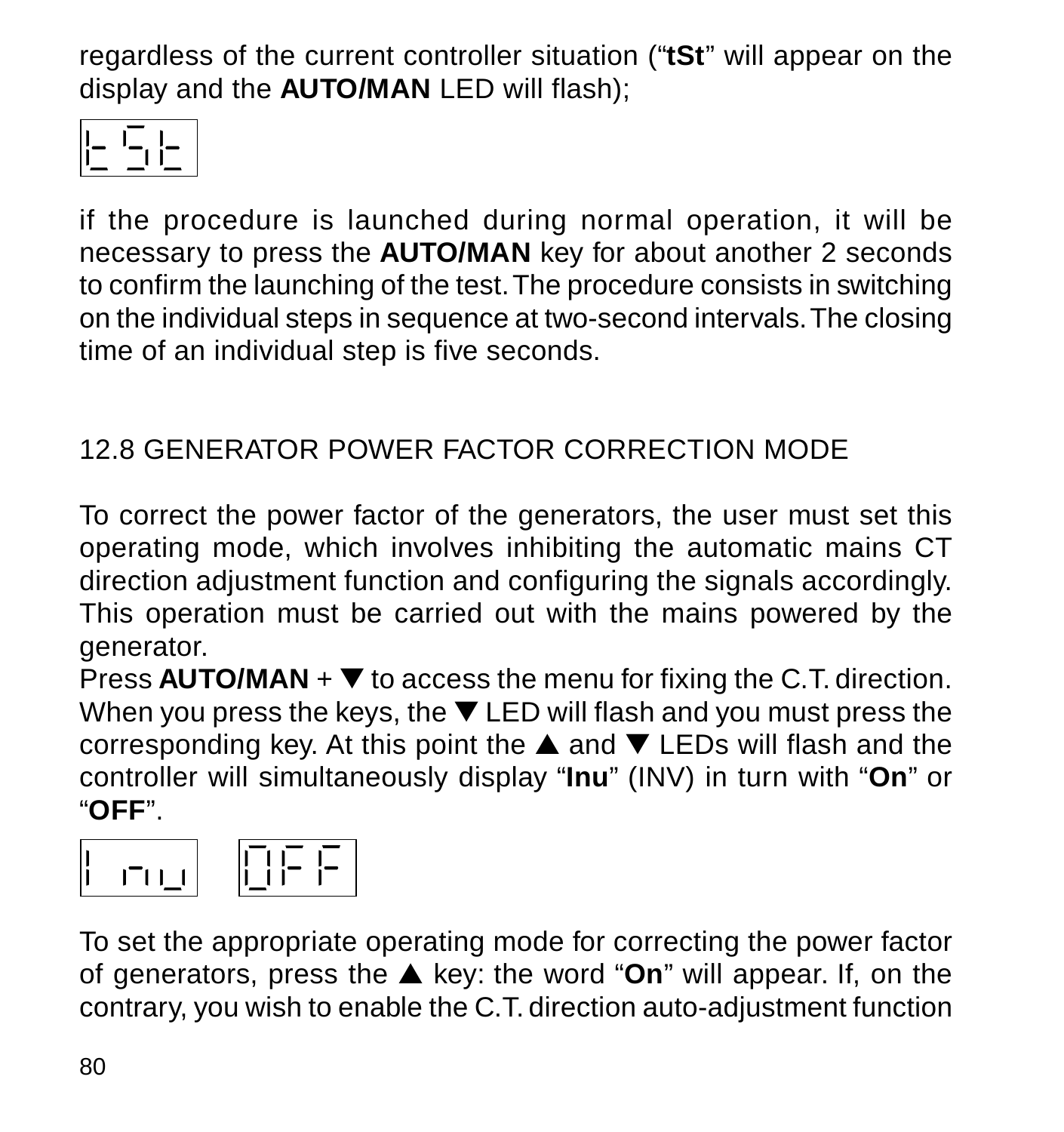(in the case of traditional power factor correction of loads) press the ▼ key: the word "**OFF**" will appear to confirm the selection.

#### 12.9 TOTAL RESETTING OF SETUP PARAMETERS

This command reinstates all the default parameters and returns the controller to the initial starting up condition; after this operation, reset the controller by following the directions in chapter 7 for **POWERING UP FOR THE FIRST TIME** (after setting the **IL** parameter, the controller always starts the procedure for acquiring banks, see chap. 7.3 - Page 63).

Press  $\triangle$  +  $\nabla$  to access the setup menu and press the **DATA** key repeatedly until the set logic (1:1:1, 1:2:2, 1:2:4) is displayed; to reset the controller, keep **ALARM/RESET** pressed for 5 seconds. The letters "**CLr**" will be displayed in turn with the default setting "**no**".



The parameter can be changed using the  $\triangle$  or  $\nabla$  key and confirming with the **DATA** key. The possible choices are:

- **no** = no reset will be carried out.
- **yes** = the parameters will be reset; during this phase the controller will switch off all the steps and the digits **8.8.8.** will appear for a few seconds with all LEDs illuminated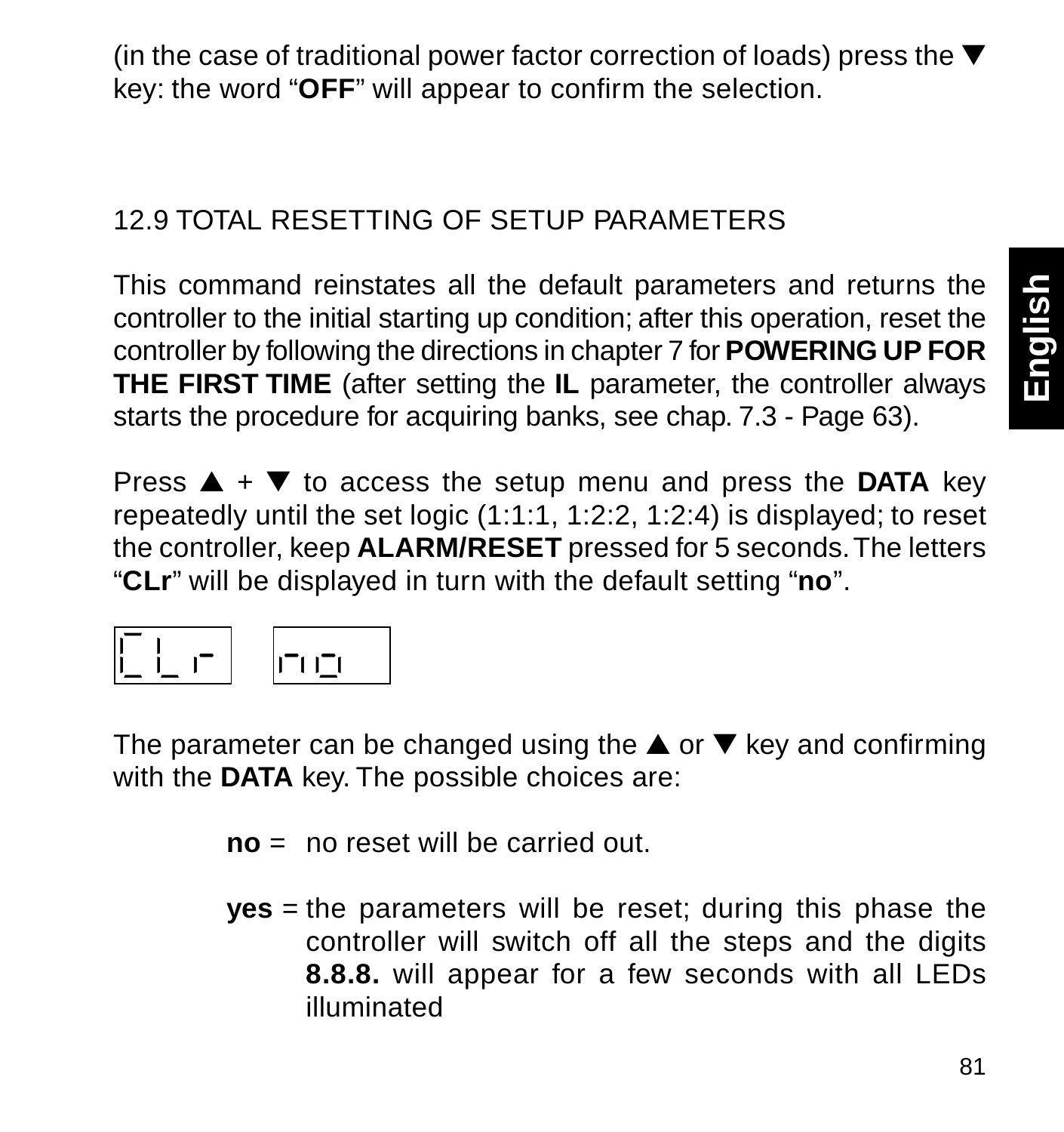#### **13) SIGNALS AND ALARMS**

The REGO controller features a device for signaling overvoltage and power factor correction failures as well as alarms which are activated when an overtemperature protection trips or in the event of excessive harmonic distortion and voltage drops or mains dips. When a protection trips, the **ALARM** LED will light up and the NC contact will close to remotely signal the alarm status. With the exception of the device for signaling power factor correction failures and overvoltage, the protections will cause the capacitor banks to be switched off.

#### 13.1 SIGNALING OF POWER FACTOR CORRECTION FAILURE

This signal is activated when the system power factor remains below the set value for more than two consecutive hours (reentries of up to 1 minute are allowed) with all the capacitor banks switched on. This signaling function is not active in the manual mode. When a power factor correction failure is signaled:

– the initials "**A.L.A.**" will be displayed in turn with "**C.O.S.** " and the last value measured (these digits will also be separated by **...**)

#### Ex.



- the **ALARM** LED situated on the front panel of the controller will light up.
- the alarm relay contact connected to the controller terminal block will open.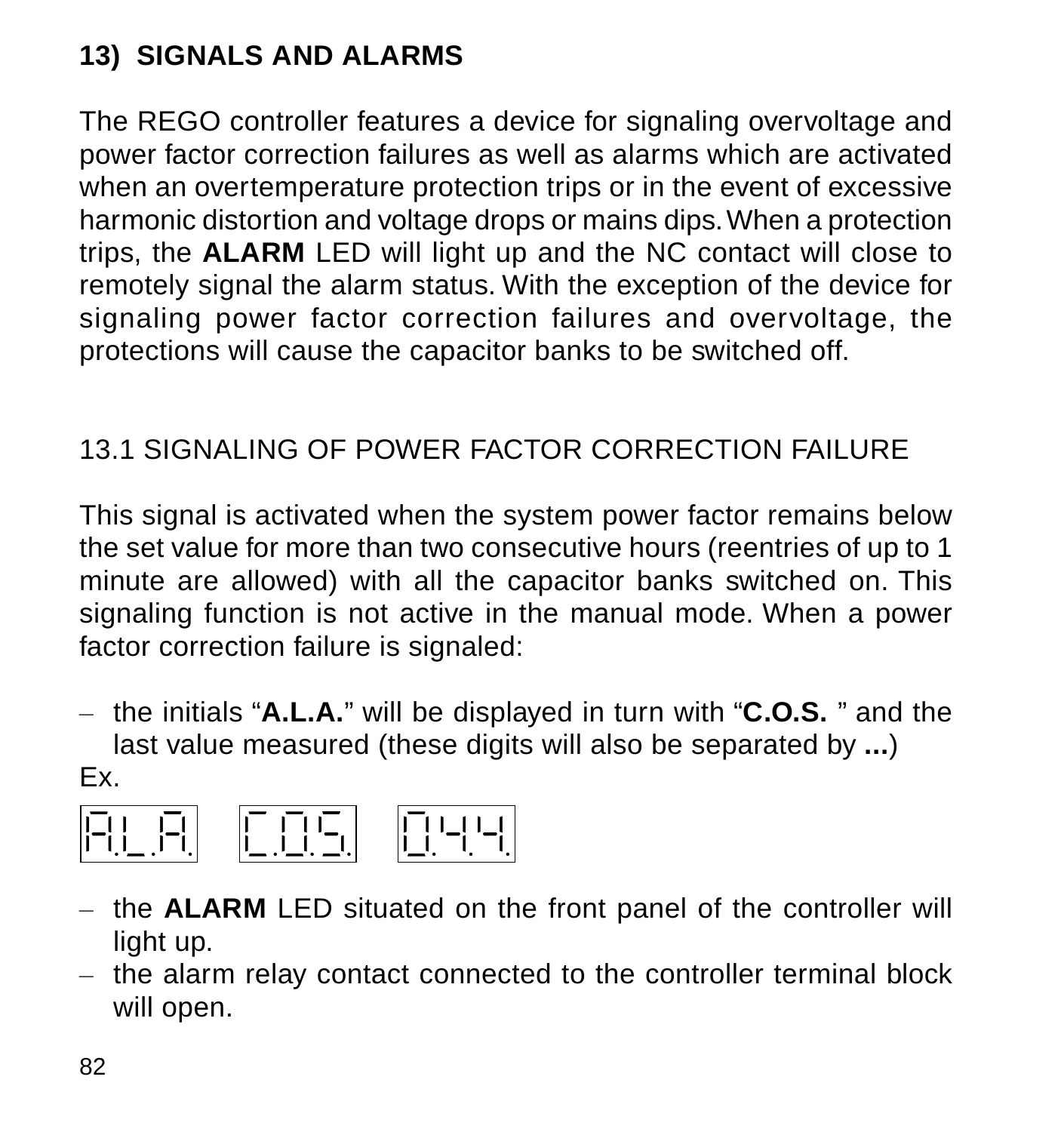After 30 minutes all these actions will be cleared and the controller will automatically resume operation (auto-reset status

**A.r.**), though the incident will continue to be signaled via the display, which will show "**A.L.A.**" in turn with "**C.O.S.** " and the last value measured.

To clear the display press **ALARM/RESET**.

#### 13.2 OVERVOLTAGE SIGNAL

This signal is activated when the controller measures a supply voltage exceeding the maximum allowed by the transformer (230 +19%: 400 +19%) for longer than 30 seconds.

This protection is active even if no capacitor bank is currently switched on. When this alarm is triggered:

– the initials "**A.L.A.**" will be displayed in turn with "**U.F.F.**" and the last value measured (these digits will also be separated by **...**)

#### Ex.



- the **ALARM** LED situated on the front panel of the controller will light up.
- the alarm relay contact connected to the controller terminal block will open.

– the number shown by the **UFF** alarm counter will increase by one. After 30 minutes all these actions will be cleared and the controller will automatically resume operation (auto-reset status **A.r.**), though the incident will continue to be signaled via the display, which will show "**A.L.A.**" in turn with "**U.F.F.**" and the last value measured.

To clear the display press **ALARM/RESET**.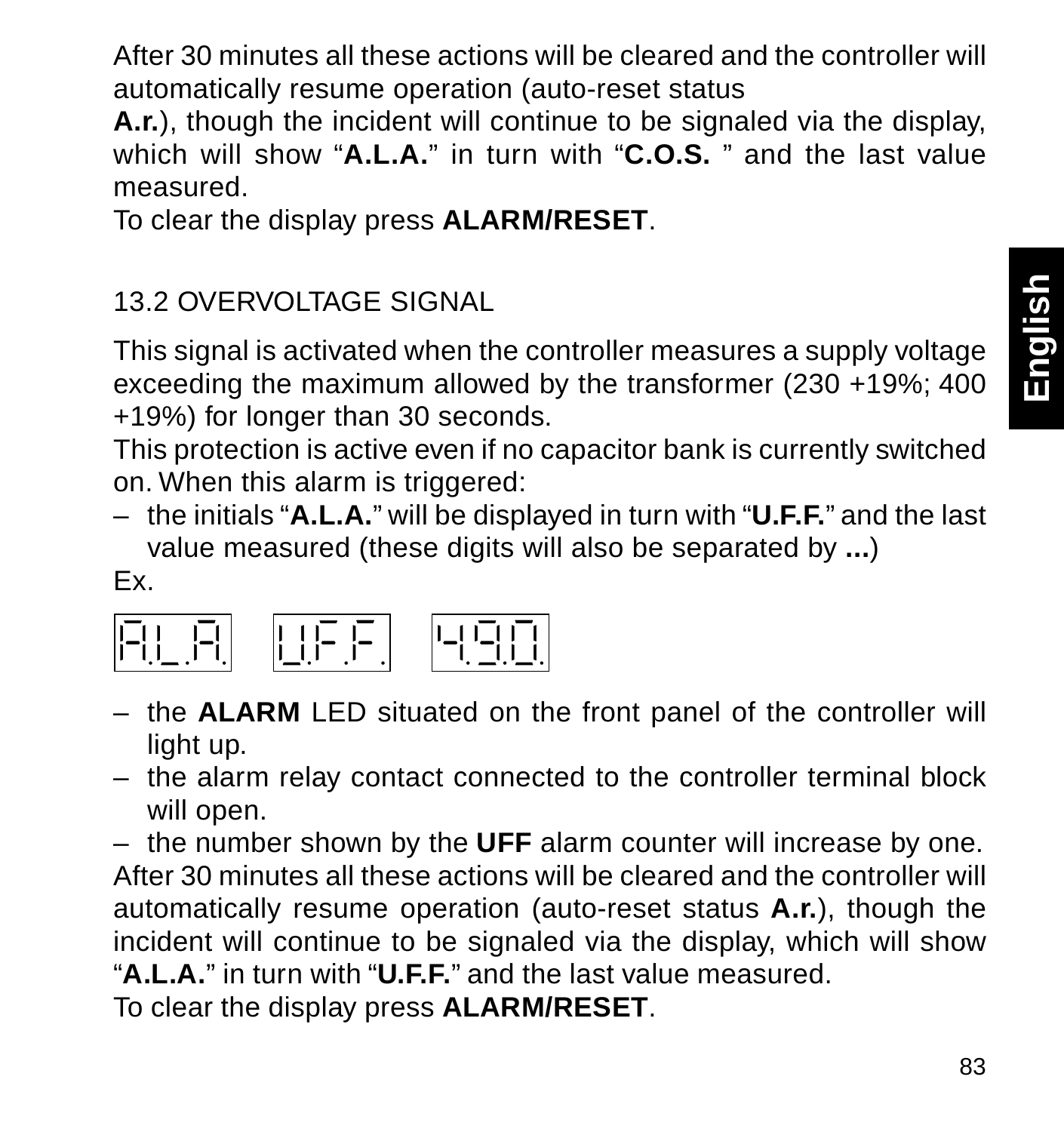#### 13.3 OVERTEMPERATURE PROTECTION

This protection will trip if the temperature around the controller exceeds 700C for at least 15 seconds.

When this alarm is triggered:

– the initials "**A.L.A.**" will be displayed in turn with "°**.C..** " and the last temperature read (these digits will also be separated by **...**).

Ex.



- the **ALARM** LED situated on the front panel of the controller will light up.
- the alarm relay contact connected to the controller terminal block will open.
- the controller will activate the procedure for **rapid disconnection** of all steps and go into a standby status (in this status the controller will not work).

After 30 minutes all these actions will be cleared and the controller will automatically resume operation (auto-reset status

**A.r.**), though the incident will continue to be signaled via the display, which will show "**A.L.A.**" in turn with "°**.C..** " and the last value measured. To clear the display press **ALARM/RESET**.

This protection is also active in the manual mode and even if no capacitors are switched on.

#### 13.4 PROTECTION AGAINST EXCESSIVE HARMONIC DISTORTION

This protection will trip when the rate of current harmonic distortion may pose a hazard to the power factor correction capacitors.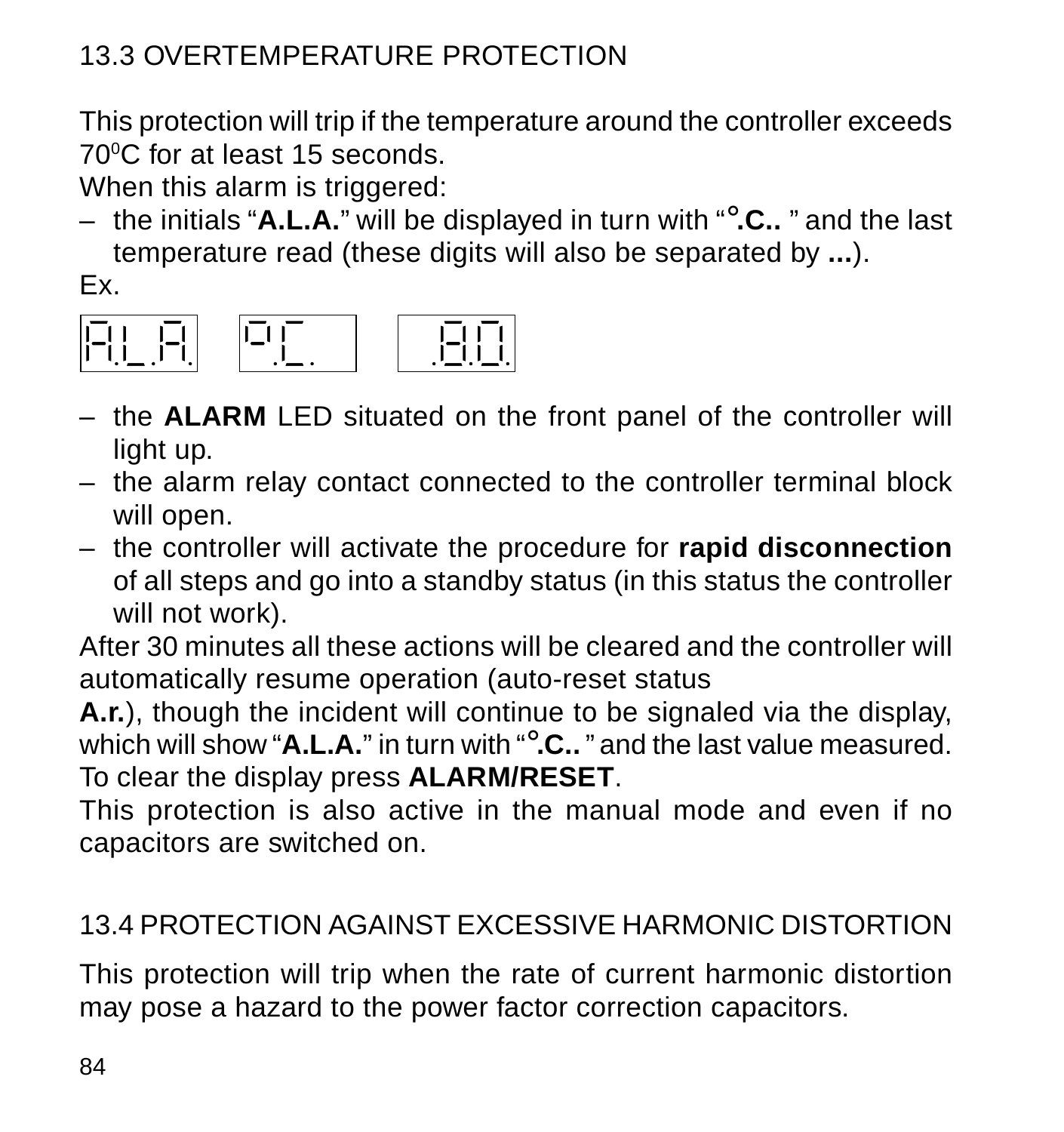When this alarm is triggered:

– the initials "**A.L.A.**" will be displayed in turn with "**t.h.d.** " and the measured Crest Factor (these digits will also be separated by **...**). Ex.



- the **ALARM** LED situated on the front panel of the controller will light up.
- the alarm relay contact connected to the controller terminal block will open.
- the number shown by the **t.h.d.** alarm counter will increase by one.
- the controller will activate the procedure for **rapid disconnection** of all steps and go into a standby status (in this status the controller will not work).

After 30 minutes all these actions will be cleared and the controller will automatically resume operation (auto-reset status **A.r.**), though the incident will continue to be signaled via the display, which will show "**A.L.A.**" in turn with "t.h.d." and the measured Crest Factor.

To clear the display press **ALARM/RESET**.

This protection is also active in the manual mode.

#### 13.5 PROTECTION AGAINST MAINS VOLTAGE DIPS AND DROPS

This protection trips in the presence of mains voltage dips lasting more than two periods (40mS at 50Hz, 33mS at 60Hz). In such cases, also in the manual mode, the controller will instantly **de-energize** all the output relays in order to protect the capacitors. It will then resume its normal control functions, switching steps into service as necessary after the time T1 has elapsed.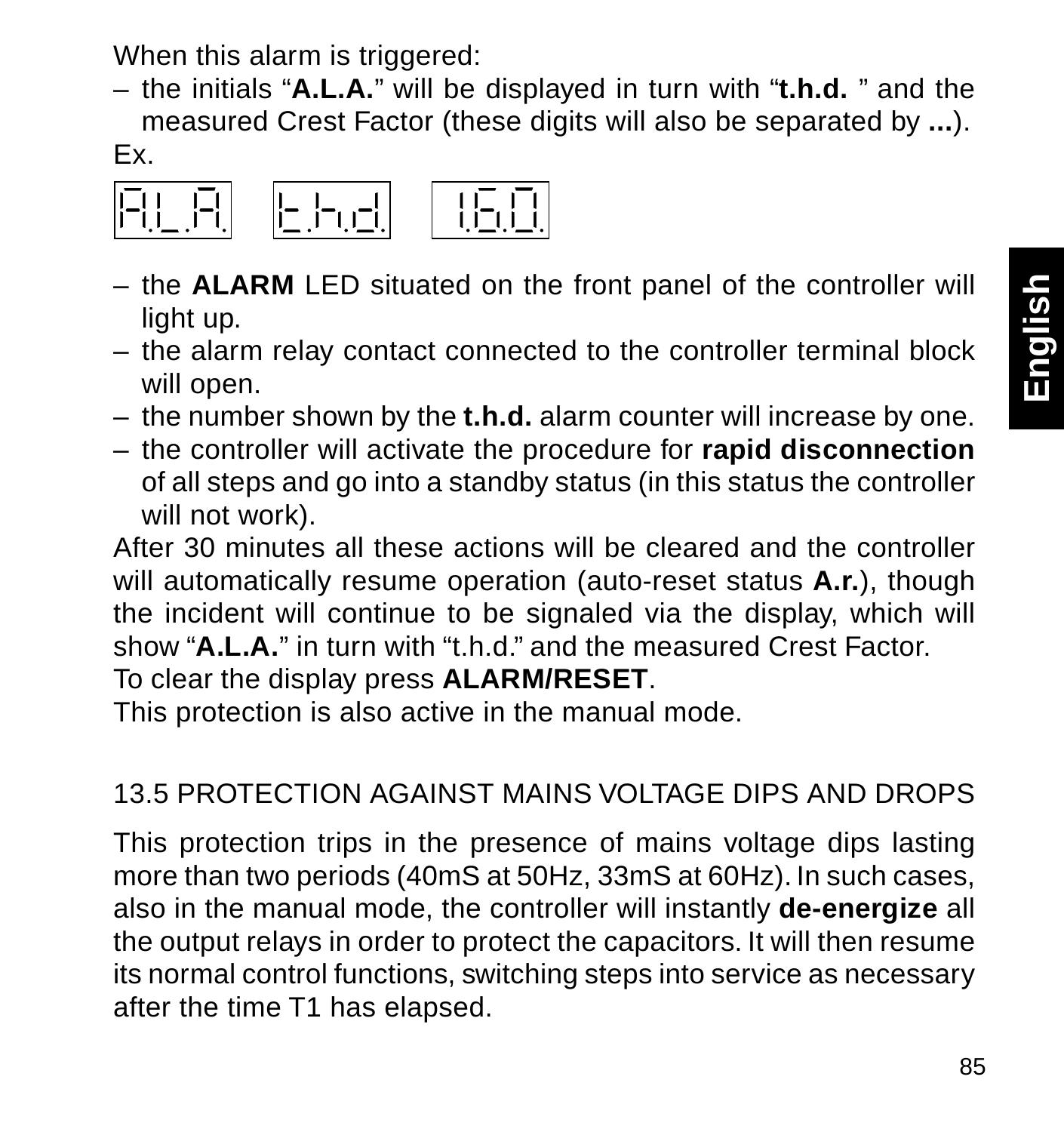If the voltage dip lasts longer than two cycles, or the voltage drops below the minimum required to power the device correctly, the "powerfail" cycle will be activated: REGO will instantly de-energize all the output relays until the voltage returns to normal levels or disappears completely to prevent undesired operations on the capacitor banks.

#### 13.6 DISPLAY OF ALARM COUNTERS

The user can see how many times the controller has gone into an alarm status due to overvoltage and excessive harmonic distortion. To view the counters, press ▲ + **DATA**. The letters "**ALC**" will appear and the ▲ LED will flash. Ex.



Press the corresponding ▲ key to access the settings. The s and ▼ LEDs will flash and the first alarm (**t.h.d.**) will be displayed in turn with the number of activations; to view the next alarm (**UFF**) press the **DATA** key. Press the **DATA** key again to exit the function. These counters cannot be cleared.

#### 13.7 CHANGING THE ALARM ACTIVATION MODES

The user can change the activation modes of the controller alarms. In particular, as regards the signals and protections for power factor correction failures, overvoltage, overtemperature and excessive harmonic distortion, it is possible to set: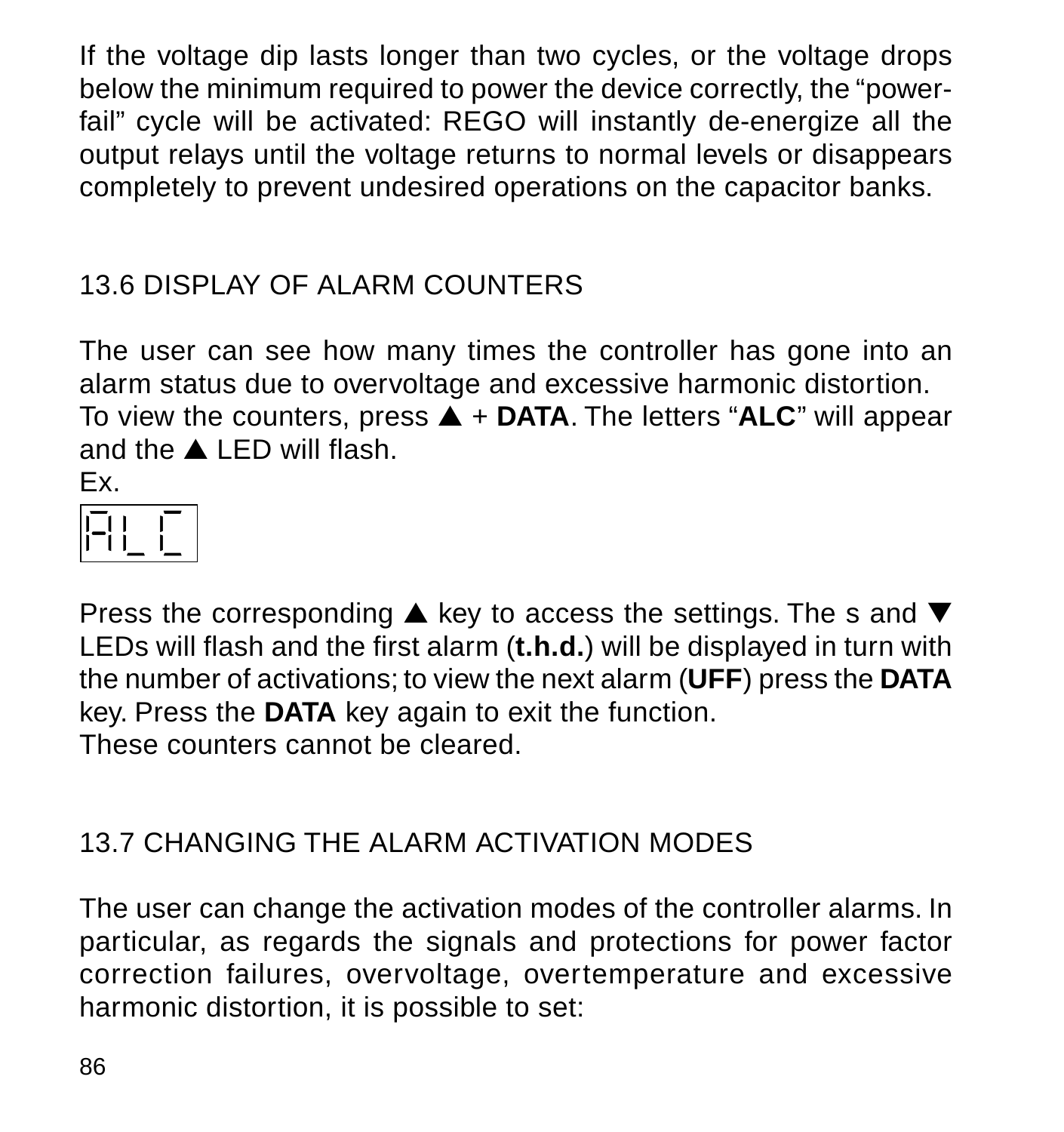- **ON** status: this has the functions described previously, except that the auto-reset (**A.r.**) function will not be active and the controller will remain in a standby status until you press the **ALARM/RESET** key on the front panel. Pressing this key will enable the controller to resume normal operation.
- **OFF** status: the protection and alarm or signaling function and all their consequent actions are completely inhibited. The user should be fully aware of the risks of choosing the **OFF** status; as a rule it is an **unadvisable** choice, since it may give rise to potentially hazardous situations.
- **A.r.** status (auto-reset-**default status**): it has the functions described previously.

When the controller is turned on for the first time, the default status of all alarms is **A.r.**

To access the menu, press **AUTO/MAN** + ▲; the letters "**ALP**" will appear and the ▲ LED will flash.



Press the corresponding key to access the settings. The s and ▼ LEDs will flash and the first alarm/signal will be displayed; to change the alarm status press the  $\triangle$  or  $\nabla$  key and to go on to the next alarm press the **DATA** key (°**C, UFF, thd, COS**); after the last parameter has been displayed, press the **DATA** key again to exit the function.

#### **14) HIDDEN MENU**

Some REGO parameters are present in the hidden menu. These settings may be accessed by the user only when setting the C.T. ratio.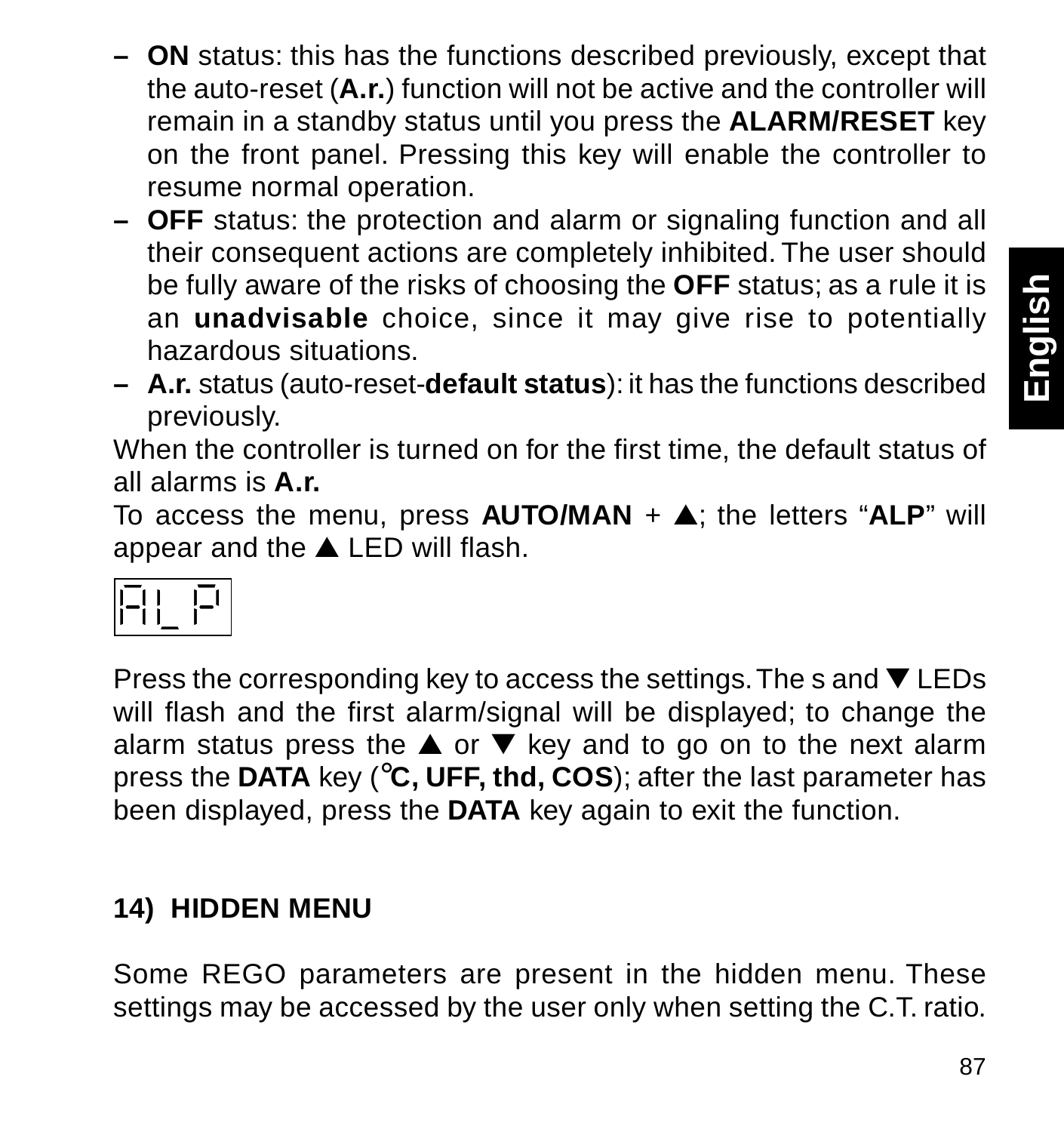To access the menu, press ▲ + ▼ and while the "**IL**" parameter is shown on the display, keep the **ALARM/RESET + DATA** keys pressed down until the display shows:

"**t1**" in the case of five-step versions of REGO

"**FAn**" in the case of seven- and twelve-step versions of REGO At this point you have entered the hidden menu. All the parameters of this submenu can be changed using the ▲ and ▼ keys. To go on to the next parameter, press the **DATA** key. The parameter sequence is as follows:

– ("**FAn**") **Temperature threshold** for closing the N/O relay that controls the external fan (this parameter is available only for sevenand twelve-step versions of REGO, it is suggested not to modify).



– ("**t1**") Display of **T1, the time for which steps are unavailable for re-activation** (you are advised not to change this parameter).



– ("**t2**") Display of **T2, the delay** between the closing of two relays controlling consecutive steps (you are advised not to change this parameter).



– ("**HU**") Setting of the **Voltage Transformation Ratio**. If the controller is powered via a VT (refer to chapter 10.3 - "UFF" parameter), it is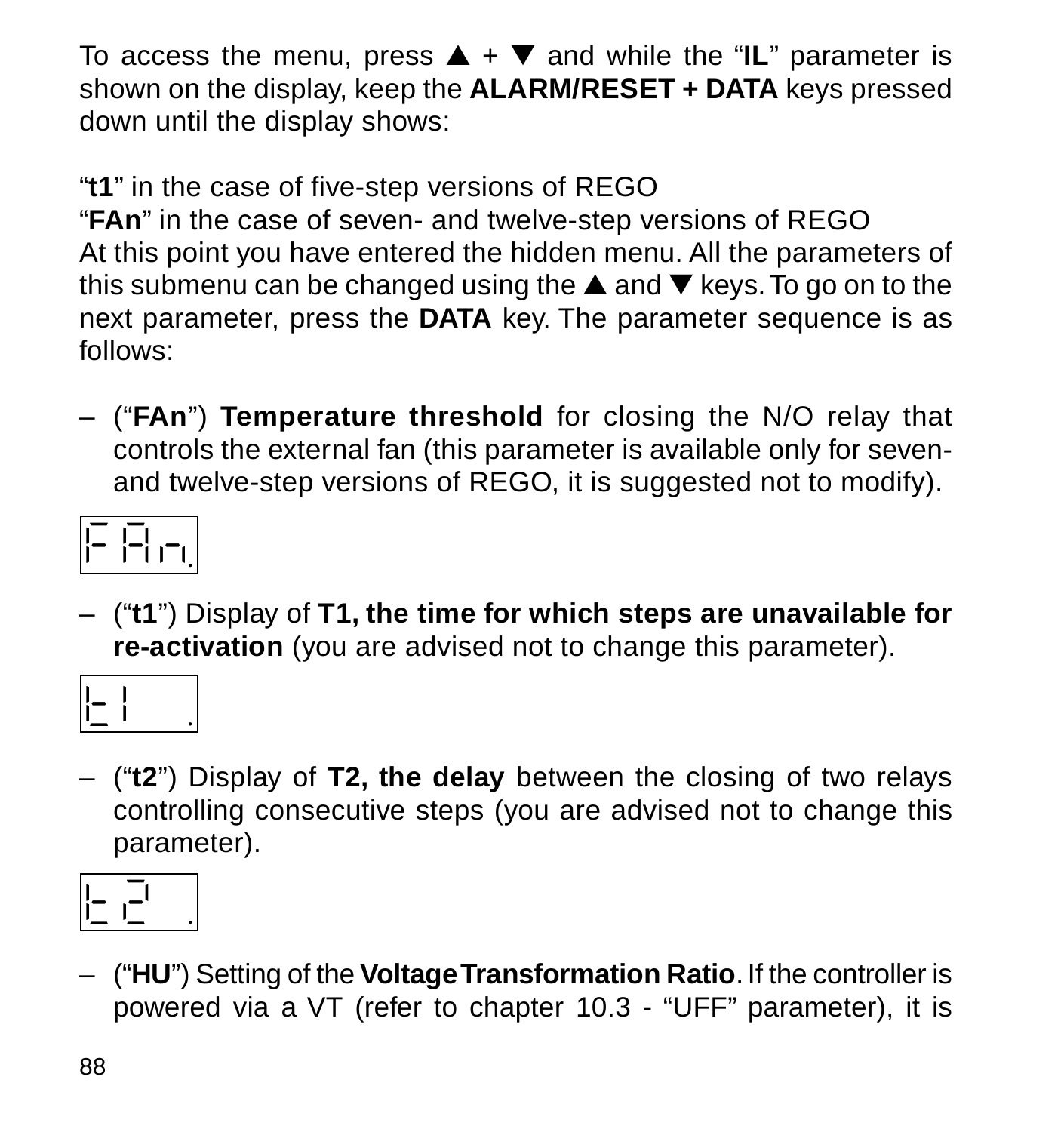recommended to adjust the "UFF" parameter rather than changing HU.

|--|--|

– ("**StH**") Setting of **trip time of the harmonic distortion alarm t.h.d.** The possible settings are 1,2,3. If you set 1, the trip time will be proportional to the level of harmonic distortion; setting 2 will double this time; setting 3 will quadruplicate the time (you are advised not to change this parameter).



– ("**Adr**") **Instrument address** for Rs485 network connection to other instruments and a PC (this parameter is available only for sevenand twelve-step versions of REGO).



– ("**bdr**") **Speed of data transmission** (Baud Rate) on the Rs485 port. The speed is expressed without the last zero (e.g. 9600bps is shown as "960"; this parameter is available only for seven- and twelve-step versions of REGO).



Press **DATA** for three seconds to exit the menu.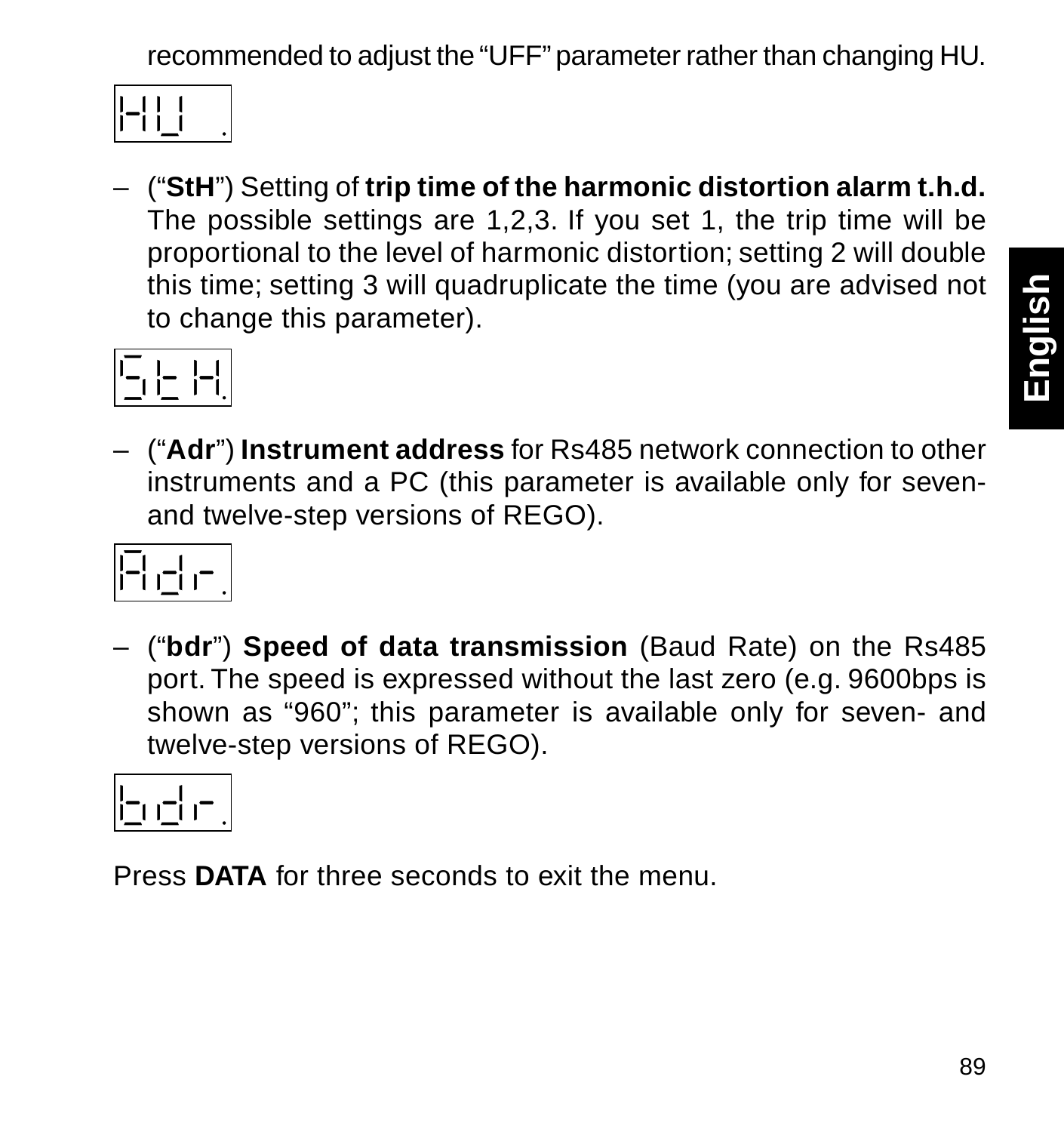| <b>PARAMETER</b> | <b>DESCRIPTION</b>                                                                                                                               | <b>RANGE</b> | <b>DEFAULT</b> |
|------------------|--------------------------------------------------------------------------------------------------------------------------------------------------|--------------|----------------|
| Fan<br>REGO7-12  | Temperature threshold (°C)<br>for tripping fan activation.                                                                                       | 550          | 25             |
| t1               | Time (in seconds) of unavailability<br>of a step for re-activation. Always wait for<br>capacitors to discharge before switching<br>them back on. | 5255         | 30             |
| t2               | Delay time (in units: each unit corresponds<br>to 500mS) between the activation<br>of one step and the next.                                     | 1600         | $2(=1S)$       |
| HU               | Mains VT transformation ratio                                                                                                                    | 11000        | 1              |
| StH              | Setting of trip time<br>of th d harmonic<br>distortion alarm                                                                                     | 1.2.3        | -1-            |
| Adr              | Address of the instrument in the Rs485<br>serial connection with external units.                                                                 | 199          | 1              |
| hdr              | Speed of data transmission<br>through the Rs485 port<br>(Baud rate).                                                                             | 12009600     | 9600           |

**Table 3: Hidden menu parameters**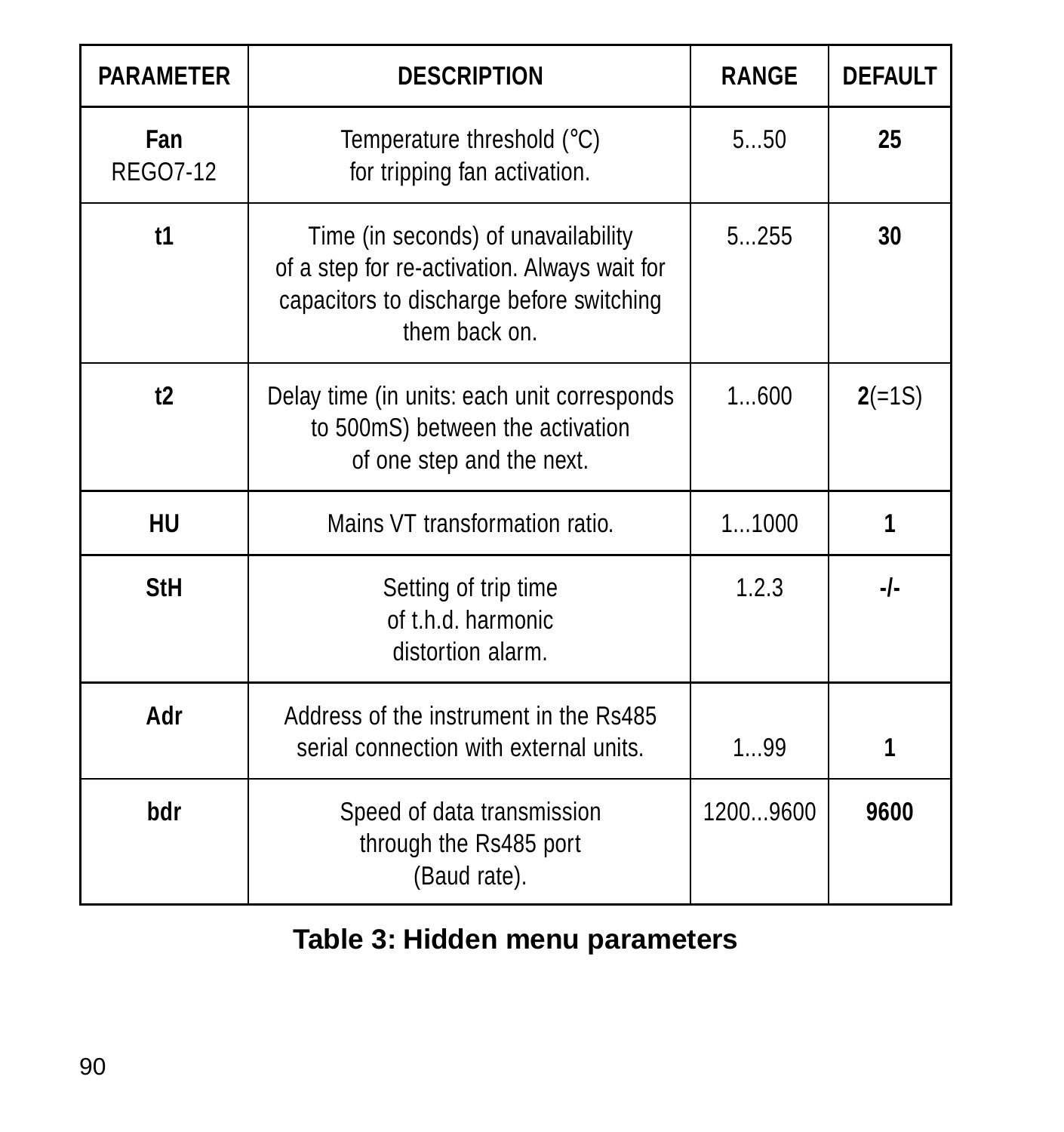#### **15) LIST OF MAIN KEYS AND ASSOCIATED FUNCTIONS**

| Keys                         | <b>Function</b>                                                                 | <b>Chap/section</b> |
|------------------------------|---------------------------------------------------------------------------------|---------------------|
| $\blacktriangle$ or $\nabla$ | Change the displayed parameters                                                 |                     |
| <b>DATA</b>                  | Scan through measurements and confirm<br>parameter settings                     |                     |
| $A + \nabla$                 | Access the setup menu                                                           | 10                  |
| <b>ALARM/RESET</b>           | Reset after alarm condition                                                     | 13                  |
| <b>AUTO/MAN</b>              | Manual operating mode                                                           | 121                 |
| $DATA + A$                   | Display the powers of single steps                                              | 12.2                |
| $DATA + \nabla$              | Procedure for Checking the Efficiency<br>of Single Steps                        | 12.3                |
| A+AUTO/MAN                   | Procedure for Enabling/Disabling Output<br>Relays in Automatic Mode             | 124                 |
| <b>V+AUTO/MAN</b>            | Display Counter that keeps track of<br>Operations Performed by ea. Output Relay | 12.5                |
| ALARM/RESET+DATA             | Display Software Release                                                        | 12.6                |
| DATA+AUTO/MAN                | <b>Test Procedure for Contactor</b><br>Connections                              | 12.7                |
| AUTO/MAN+V                   | Generator power factor correction mode                                          | 12.8                |
| $A+DATA$                     | Display Alarms Counter                                                          | 13.6                |
| AUTO/MAN+A                   | Change alarm activation mode                                                    | 13.7                |

**Table 4: List of main commands**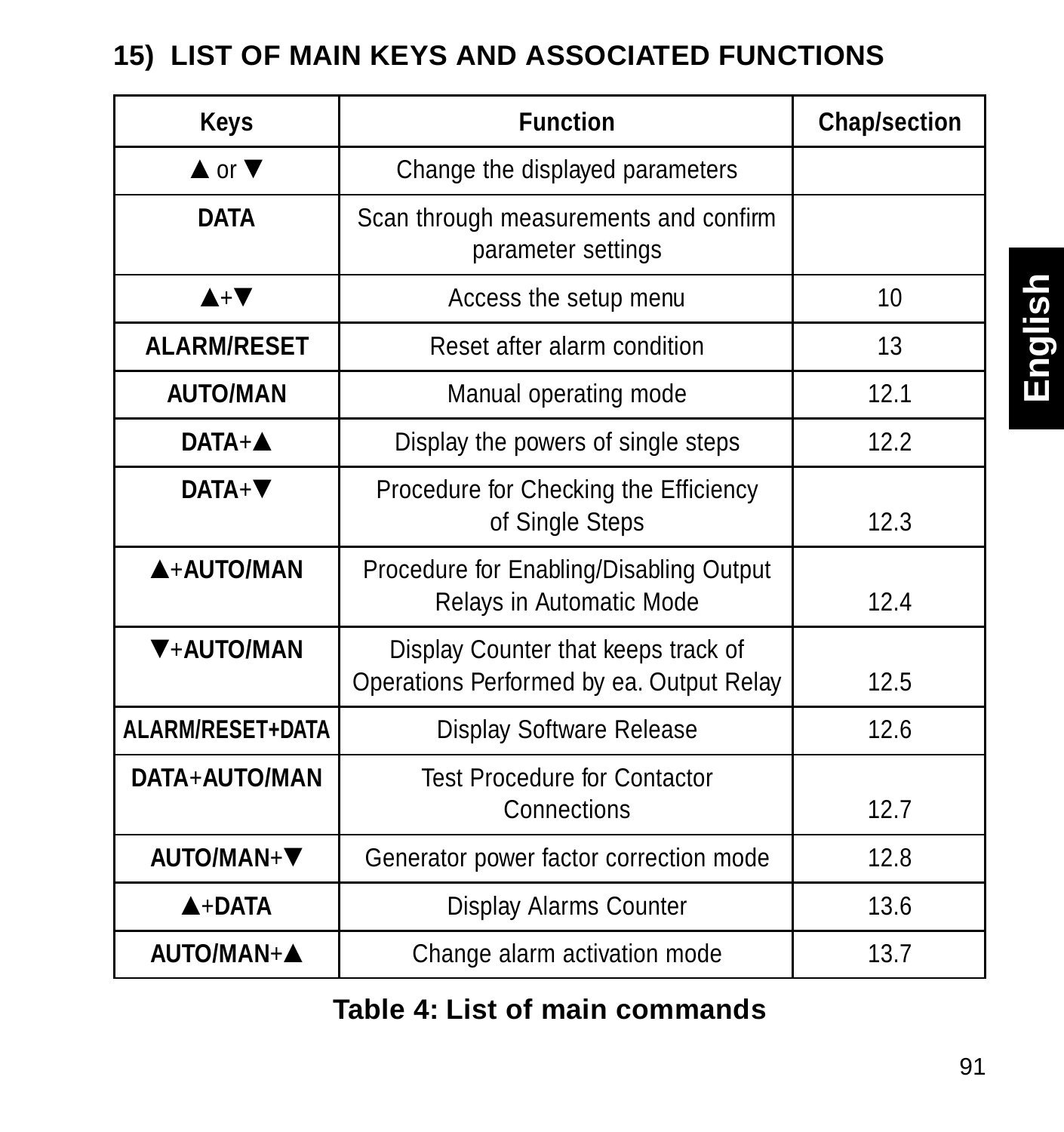#### **16) TROUBLESHOOTING**

#### **Should the controller show any of these faults**

- When powered, the controller remains stuck on "**FAS**"



- When no bank is switched on, the controller displays a capacitive cosϕ (negative cosϕ)



- The controller displays a cosϕ that does not correspond to the system's.
- The controller alternately displays " **C.O.S.** " and "**-.-.-.**".



- The controller displays a cosϕ below the one set and fails to switch on any banks.
- The controller switches on all the banks even in the absence of loads and fails to switch them off.

#### **We recommend performing the following checks:**

- Check the positioning and connection of the C.T. (See chap. 6 Page 60) INSTRUCTIONS FOR C.T. INSTALLATION)
- Check that a current greater than 200mA is circulating on the secondary winding of the C.T. (the power factor correction function requires a working load).
- Check that the setup parameters have been correctly configured (See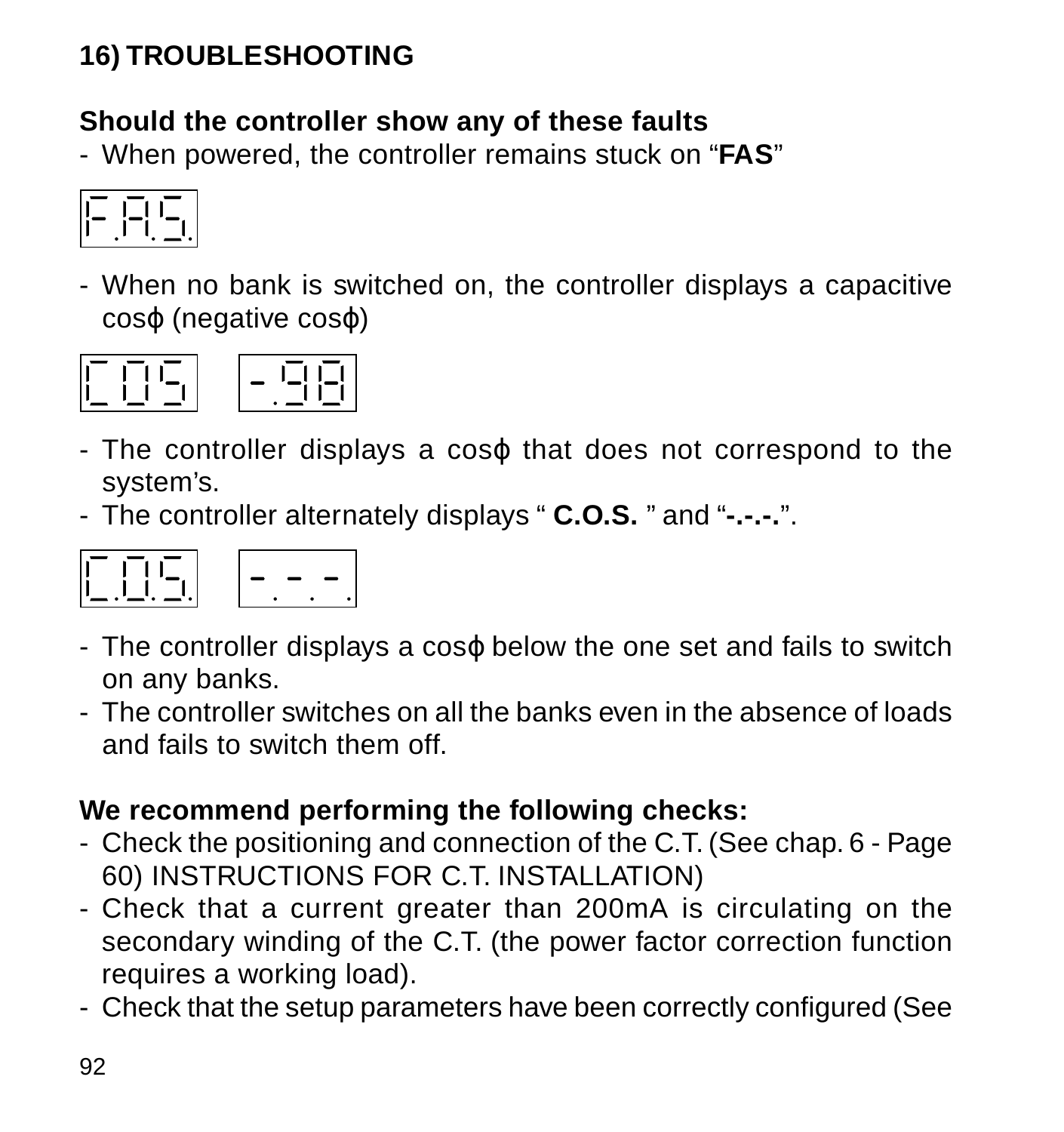chap.10 - Page 65 – SETUP PARAMETERS). In particular:

- the **IL** parameter (C.T. ratio e.g.: with a C.T. 200/5, IL=40)
- the **FAS** parameter must be "**On**"

**N.B.**:if you wish to reinstate all the default parameter settings recommended by DUCATI ENERGIA, reset the controller as directed in chap.12.9 - Page 81 – TOTAL RESETTING OF SETUP PARAMETERS) and start all over again from the **first powering up** procedure (See chap. 7 - Page 62 – POWERING UP FOR THE FIRST TIME).

- **English**
- Check that the generator power factor correction mode (**Inu**) is **Off** (See chap.12.8 - Page 80 – GENERATOR POWER FACTOR CORRECTION MODE).
- Make sure that the controller has correctly acquired the powers of the capacitor banks (See chap.12.2 - Page 76 – DISPLAYING THE POWERS OF SINGLE STEPS).
- Check that the output relays are not disabled (See chap.12.4 Page 77 – PROCEDURE FOR ENABLING/DISABLING OUTPUT RELAYS IN THE AUTOMATIC MODE).

#### **Due to problems of step swing (continuous connection and disconnection of banks), we suggest to:**

- either increase or decrease the **"COS"** parameter (see chap. 10.2 Page 66 – Power factor desired in the system) until reaching a balance condition.
- Increase the **"t2"** parameter (see chap. 14 Page 87), thus delaying the connection of banks.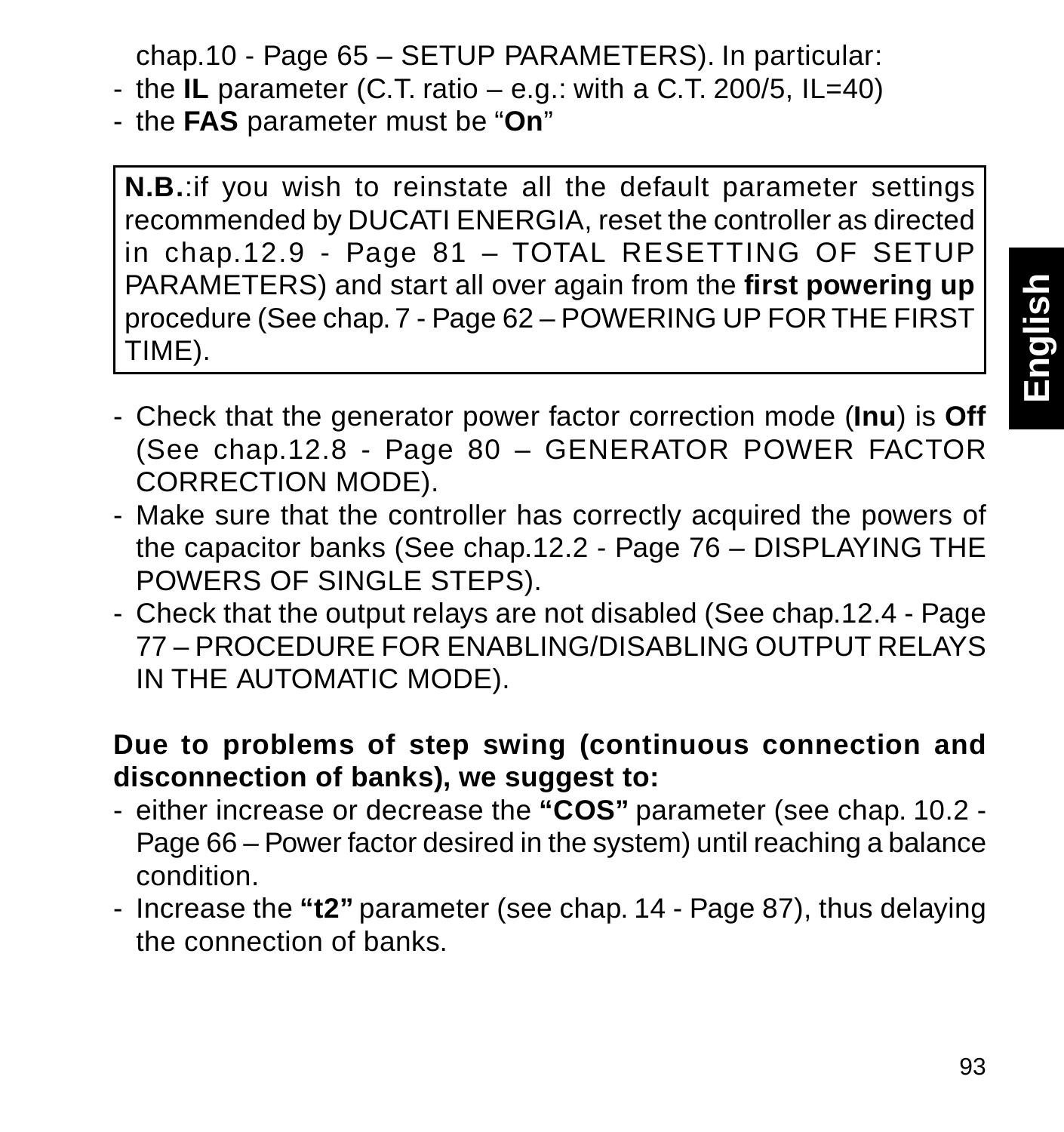#### **17) TECHNICAL SPECIFICATIONS**

#### **REGO 5/7/12 step power circuit**

| Supply voltage                      | 380+415V+10%<br>220+240V+10%                                                                                                                          |
|-------------------------------------|-------------------------------------------------------------------------------------------------------------------------------------------------------|
| Rated frequency                     | 50 or 60Hz (measured and autonomously<br>set by the controller)                                                                                       |
| Input power                         | 8VA max. (REGO 5)<br>15VA max. (REGO 7/12)                                                                                                            |
| Protection                          | Internal fuse 250mAT curve. To protect the instrument<br>from permanent overvoltage, the user should install<br>an external fuse (we recommend 200mA) |
| <b>Current input</b>                |                                                                                                                                                       |
| Rated current                       | 5A                                                                                                                                                    |
| Operating range                     | 0.25A                                                                                                                                                 |
| Overload                            | 3 In for 10s                                                                                                                                          |
| Consumption                         | 0.5VA max. (REGO 5)                                                                                                                                   |
|                                     | 1.5VA max. (REGO 7/12)                                                                                                                                |
| <b>Measurement and control data</b> |                                                                                                                                                       |
| Type of voltage and current         |                                                                                                                                                       |
| measurement                         | true effective value (true RMS)                                                                                                                       |
| Power factor control                | 0.80 inductive $\div$ 0.80 capacitive                                                                                                                 |
| Step re-connection time lag         | 5255s                                                                                                                                                 |
| <b>Relay outputs</b>                |                                                                                                                                                       |
| Number of outputs                   | 5/7/12                                                                                                                                                |
| Contact status                      | N/O                                                                                                                                                   |
| Nominal contact capacity            | 5A - 250V                                                                                                                                             |
| Voltage rating                      | $250$ Vac                                                                                                                                             |
| Alarm relay                         | 1 N/C contact (3A-250V).<br>When controller is off, the contact is N/O.                                                                               |
| Nominal insulation voltage          | 3kV/1minute                                                                                                                                           |
| Max. relay switching power          | 2200W or 1500W - Coso 0.5 250V                                                                                                                        |
| <b>Measuring precision</b>          |                                                                                                                                                       |
| Power factor                        | $+2%$                                                                                                                                                 |
| Active voltage (UFF)                | $+2%$                                                                                                                                                 |
| Line current                        | $\pm$ 2% value read for I>200mA (CT secondary winding)                                                                                                |
|                                     |                                                                                                                                                       |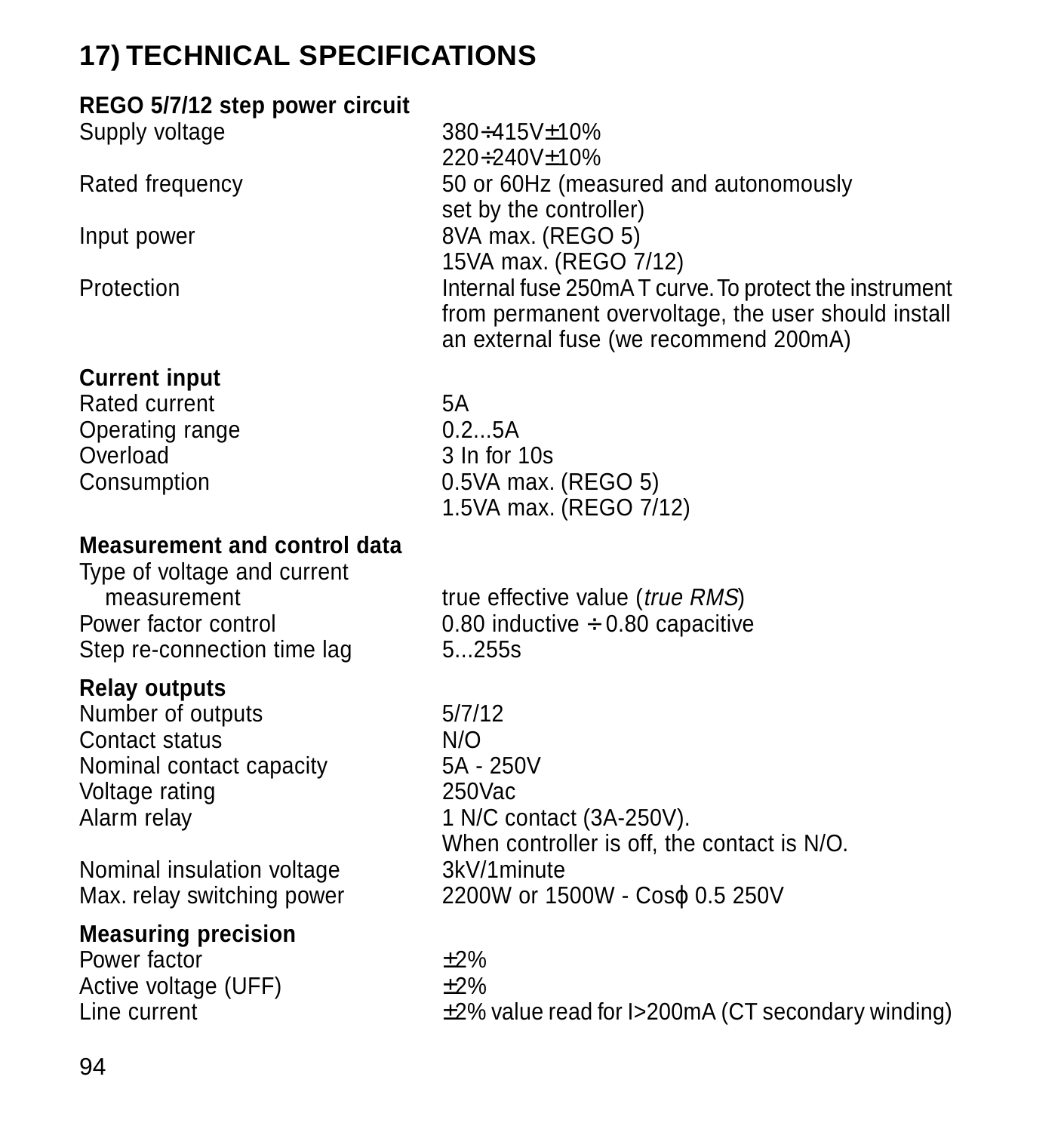## **PC Interface** (REGO 7/12)

Serial line 1 RS485 line Polarity **Example 20** terminal A = non-inverting (+) terminal  $B =$  inverting  $($ - $)$ Protocol type "Ducati" protocol (character based)

#### **Ambient operating conditions**

Operating temperature  $0...+60^{\circ}$ C<br>Storage temperature  $-20...+70^{\circ}$ C Storage temperature

## **Connections**<br>Terminal type

Wire size

#### **Enclosure**

Weight 400g (REGO 5)

screw terminal (REGO 5) spring terminal (REGO 7/12)  $2.5$ mm<sup>2</sup> max.

Construction Recess mounted with panel<br>
Dimensions LyHyP<br>  $\frac{Q_{\text{AV}}}{Q_{\text{BV}}Q_{\text{BV}}}$ 96x96x75mm (REGO 5) 144x144x65mm (REGO 7/12) Hole dimensions 91x89mm (REGO 5) 138x138mm (REGO 7/12) Protection rating **IP40** on front panel, IP20 on terminal block<br>Fixing **IP40** on front panel, IP20 on terminal block With four pressure plates 800g (REGO 7/12)